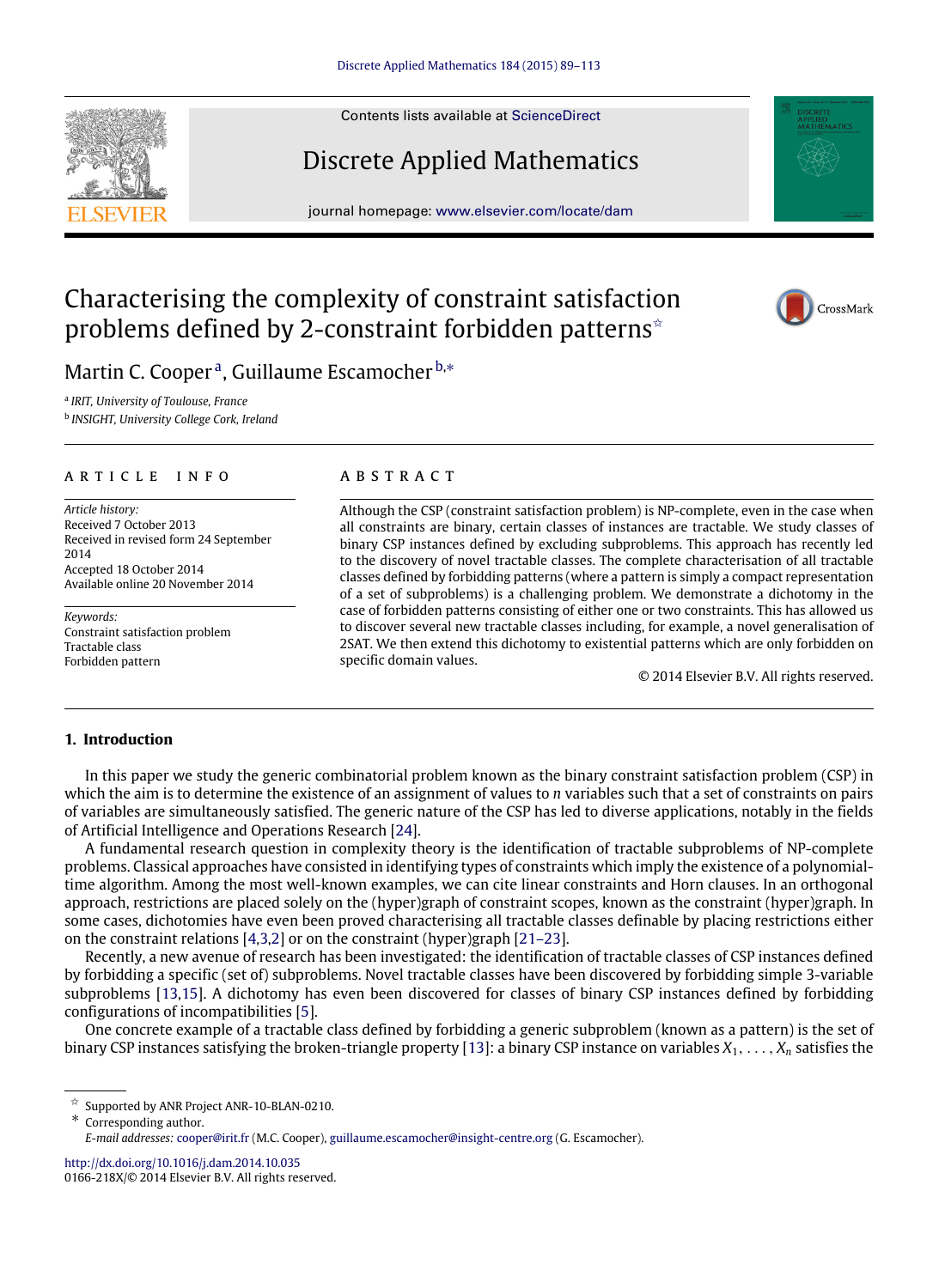<span id="page-1-0"></span>

**Fig. 1.** Pattern forbidden by the broken-triangle property.

broken-triangle property if  $\forall i < j < k \in \{1,\ldots,n\}$ , whenever the assignments  $a_1 = \langle X_i, a \rangle$ ,  $a_2 = \langle X_j, b \rangle$ ,  $a_3 = \langle X_k, c \rangle$ ,  $a_4 = \langle X_k, d \rangle$  are such that the pairs of assignments  $(a_1, a_2)$ ,  $(a_1, a_3)$ ,  $(a_2, a_4)$  are compatible, then at least one of the pairs of assignments  $(a_1, a_4)$ ,  $(a_2, a_3)$  is also compatible. The forbidden subproblem is shown in [Fig. 1.](#page-1-0) It has three constraints, because it has at least one edge between each of the three different pairs of variables. For example, any binary CSP instance whose constraint graph is a tree satisfies the broken-triangle property for some ordering of its variables; furthermore such an ordering can be determined in polynomial time. However, tractability is not due to a property of the constraint graph, since instances satisfying the broken-triangle property exist for arbitrary constraint graphs.

Recently the broken-triangle property has also inspired the development of simplification operations based on the absence of patterns of compatibilities and incompatibilities on particular variables or values (known as existential patterns). While in the present paper we infer tractability from a globally-held property (that is, a given pattern does not appear anywhere in the instance), [\[6\]](#page-24-8) show that even with only local properties of the same kind (a given pattern does not appear on a given variable *Xi*) it is possible to deduce information about the relationship between the variable *X<sup>i</sup>* and the rest of the CSP instance. Depending on that information, it may then be possible to remove the variable without modifying the satisfiability of the CSP instance. Note that any pattern permitting this kind of elimination also defines a tractable class when it does not occur on any variable, but not all tractable patterns permit variable elimination. It was possible to characterise all patterns permitting variable elimination [\[6\]](#page-24-8), but for the more challenging problem of characterising all forbidden patterns defining tractable classes, we restrict ourselves in the present paper to 2-constraint patterns as an important first step towards a complete characterisation.

Two other examples of forbidden patterns which define tractable classes of binary CSP instances are based on the transitivity of compatibilities or incompatibilities [\[16\]](#page-24-9). The former class consists of all binary CSP instances in which for all triples of assignments  $a_1 = \langle X_i, a \rangle$ ,  $a_2 = \langle X_j, b \rangle$ ,  $a_3 = \langle X_k, c \rangle$  to three distinct variables, whenever the pairs  $(a_1, a_2)$ ,  $(a_2, a_3)$  are both compatible, the third pair  $(a_1, a_3)$  is also compatible. The latter class consists of all binary CSP instances in which for all triples of assignments  $a_1 = \langle X_i, a \rangle$ ,  $a_2 = \langle X_j, b \rangle$ ,  $a_3 = \langle X_k, c \rangle$  to three distinct variables, whenever the pairs  $(a_1, a_2)$ ,  $(a_2, a_3)$  are both incompatible, the third pair  $(a_1, a_3)$  is also incompatible. This property is satisfied, for example, by instances consisting of unary constraints and non-overlapping AllDifferent constraints (since  $a = b \land b = c \Rightarrow a = c$ ). The class of binary CSP instances satisfying this negative-transitivity property has been generalised to a large tractable class of optimisation problems involving cost functions of arbitrary arity [\[15,](#page-24-6)[16\]](#page-24-9).

Any class of instances defined by a forbidden pattern is necessarily recognisable in polynomial time by a simple exhaustive search for the pattern.

The present paper provides an essential first step towards the identification of all tractable classes defined by forbidding patterns, namely a dichotomy for the special case of 2-constraint forbidden patterns. This investigation of small forbidden patterns has already allowed us to uncover several novel tractable classes. We expect that this dichotomy will in the future represent an important base case in a more general characterisation of tractable classes of constraint problems defined by local structure. The tractable classes described in this paper may prove to be the inspiration for larger tractable classes of general-arity CSPs or may lead to the development of simplification rules for CSPs.

The paper is structured as follows. In Sections [2–4](#page-1-1) we give the necessary definitions concerning patterns, tractability and reductions between patterns, together with some preprocessing operations which can always be assumed to have been applied. In Section [5](#page-4-0) we give a dichotomy for one-constraint patterns. Section [6](#page-6-0) is devoted to the main dichotomy result for two-constraint patterns. This result first appeared as a conference paper without the proof of the most difficult case [\[12\]](#page-24-10). Finally, we extend this dichotomy to include existential patterns in Section [7.](#page-15-0)

#### <span id="page-1-1"></span>**2. Definitions**

We first define the notion of a CSP pattern. A pattern can be seen as a generalisation of a binary CSP instance; it represents a *set* of subproblems by leaving the consistency of some tuples undefined. We use the term *point* to denote an assignment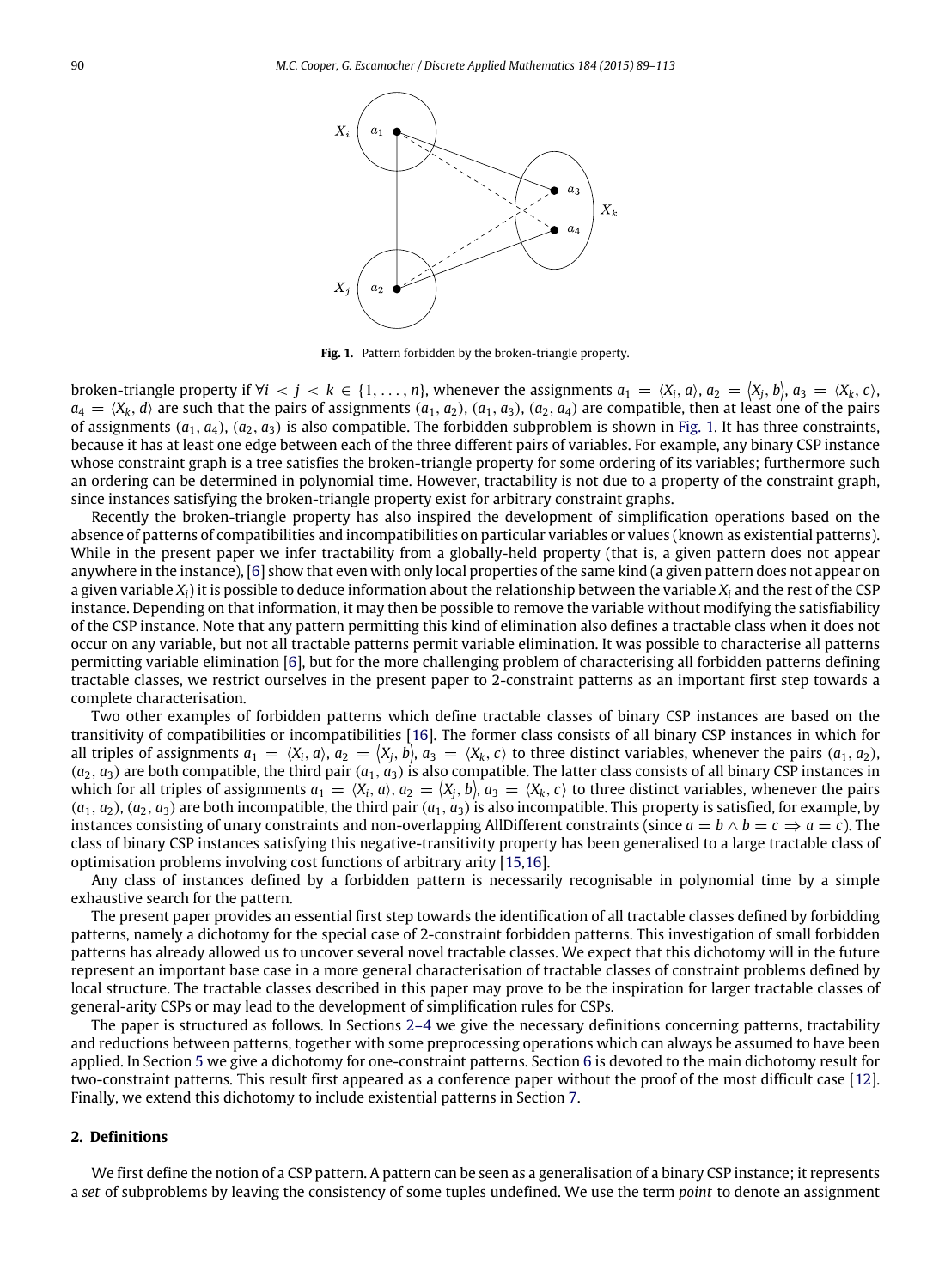<span id="page-2-0"></span>

**Fig. 2.** Four patterns.

of a value to a variable, i.e. a pair  $a = \langle v, d \rangle$  where *d* is in the domain of variable v. A pattern is a graph in which vertices correspond to points and both vertices and edges are labelled. The label of a vertex corresponding to an assignment  $\langle v, d \rangle$  is simply the variable  $v$  and the label of an edge between two vertices describes the compatibility of the pair of assignments corresponding to the pair of vertices.

**Definition 1.** A *pattern* is a quintuplet  $\langle V, A, var, E, cpt \rangle$  comprising:

- a set *V* of variables,
- a set *A* of points (assignments),
- a variable function *var* :  $A \rightarrow V$ ,
- $\bullet$  a set  $E\subseteq{A\choose 2}$  of edges (unordered pairs of elements of *A*) such that  $\{a,b\}\in E\Rightarrow var(a)\neq var(b),$
- a Boolean-valued compatibility function  $cpt: E \to \{F, T\}$ , where for notational simplicity, we write  $cpt(a, b)$  instead of *cpt*({*a*, *b*}).

**Definition 2.** A binary CSP instance is a pattern  $\langle V, A, var, E, cpt \rangle$  such that  $E = \{ \{a, b\} \mid (a, b) \subseteq A \times A, var(a) \neq var(b) \}$ (i.e. the compatibility of each pair of assignments to distinct variables is specified by the compatibility function). The question corresponding to the instance is: does there exist a consistent set of assignments to all the variables, that is a *solution*  $\overline{A} \subseteq A$ 

such that 
$$
|\overline{A}| = |V|
$$
,  $(\forall a, b \in \overline{A}, var(a) \neq var(b))$  and  $(\forall e \in {\overline{A} \choose 2} \cap E, cpt(e) = T)$ ?

A CSP instance can be viewed as a ''total'' pattern, that is a pattern where every two points not in the same domain are either compatible or incompatible with each other.

For a pattern  $P = \langle V, A, \text{var}, E, cpt \rangle$  and a variable  $v \in V$ , we use  $A_v$  to denote the set of assignments  $\{a \in A \mid \text{var}(a) =$ *v*}. The *constraint* on variables  $v_1, v_2 \in V$  is the pattern

 $\langle \{v_1, v_2\}, A_{12}, \text{var}|_{A_{12}}, E_{12}, \text{cpt}|_{E_{12}} \rangle$  where  $A_{12} = A_{v_1} \cup A_{v_2}$  and  $E_{12} = \{ \{a, b\} \mid a \in A_{v_1}, b \in A_{v_2} \} \cap E$ . If  $\text{cpt}(a, b) = T$  then the two assignments (points) *a*, *b* are *compatible* and { $a$ , *b*} is a *compatibility edge*; if *cpt*( $a$ ,  $b$ ) = *F* then the two assignments *a*, *b* are *incompatible* and {*a*, *b*} is an *incompatibility edge*. In a pattern, the compatibility of a pair of points *a*, *b* such that  $var(a) \neq var(b)$  and  $(a, b) \notin E$  is *undefined*. A pattern can be viewed as a compact means of representing the set of all instances obtained by arbitrarily specifying the compatibility of such pairs. Two patterns *P* and *Q* are *isomorphic* if they are identical except for a possible renaming of variables and assignments.

In a CSP instance  $\langle V, A, var, E, cpt \rangle$ , we call the set  $\{d \mid \langle v, d \rangle \in A\}$  of values that can be assigned to variable v the *domain* of v and the set  $\{(d_1, d_2) \mid ((v_1, d_1), (v_2, d_2)) \in A_{v_1} \times A_{v_2} \wedge \text{cpt}((v_1, d_1), (v_2, d_2)) = T\}$  of compatible pairs of values that can be assigned to two variables  $v_1, v_2 \in V$  the *constraint relation* on  $v_1, v_2$ . The constraint between variables  $v_1$ and  $v_2$  in a CSP instance is *non-trivial* if there is at least one incompatible pair of assignments, i.e.  $a \in A_{v_1}$  and  $b \in A_{v_2}$  such that  $cpt(a, b) = F$ . The *constraint graph* of an instance  $\langle V, A, var, E, cpt \rangle$  is  $\langle V, H \rangle$ , where *H* is the set of pairs of variables  $v_1, v_2 \in V$  such that the constraint on  $v_1, v_2$  is non-trivial.

<span id="page-2-1"></span>**Definition 3.** We say that a pattern *P* occurs in a pattern *P'* (or that *P'* contains *P*) if *P'* is isomorphic to a pattern *Q* in the transitive closure of the following two operations (extension and merging) applied to *P*:

**extension** P is a sub-pattern of Q (and Q an extension of P): if  $P = \langle V_P, A_P, var_P, E_P, cpt_P \rangle$  and  $Q = \langle V_Q, A_Q, var_Q, E_Q, cpt_Q \rangle$ then  $V_P \subseteq V_Q$ ,  $A_P \subseteq A_Q$ ,  $var_P = var_Q|_{A_P}$ ,  $E_P \subseteq E_Q$ ,  $cpt_P = cpt_Q|_{E_P}$ .

**merging** Merging two points in P transforms P into Q: if  $P = \langle V_P, A_P, var_P, E_P, cpt_P \rangle$  and  $Q = \langle V_Q, A_Q, var_Q, E_Q, cpt_Q \rangle$ then  $\exists a, b \in A_p$  such that  $var_p(a) = var_p(b)$  and  $\forall c \in A_p$  such that  $\{a, c\}, \{b, c\} \in E_p$ ,  $cpt_p(a, c) = cpt_p(b, c)$ . Furthermore,  $V_P = V_Q$ ,  $A_Q = A_P \setminus \{b\}$ ,  $var_Q = var_P|_{A_Q}$ ,  $E_Q = E_P \cup \{\{a, x\} \mid \{b, x\} \in E_P\}$  and  $cpt_Q(a, x) = cpt_Q(b, x)$ if  ${b, x} \in E_P$ ,  $cpt_Q(e) = cpt_P(e)$  for all other  $e \in E_Q$ .

Consider the four patterns shown in [Fig. 2.](#page-2-0) Assignments (points) are represented by bullets, and assignments to the same variable v are grouped together within an oval representing  $A_v$ . Solid lines represent compatibility edges and dashed lines incompatibility edges. For example, *Y* consists of 4 points  $a, b \in A_{v_0}, c, d \in A_{v_1}$  such that  $cpt(a, c) = cpt(b, c) = T$  and  $cpt(b, d) = F$ . *Y* occurs in *Z* since *Z* is an extension of *Y*. *Y* occurs in *V* since *V* can be obtained from *Y* by merging points *a*, *b*. *Y* also occurs in *X* by a merging followed by an extension.

**Notation.** Let *P* be a CSP pattern. We use CSP(*P*) to denote the set of binary CSP instances *Q* in which *P* does not occur.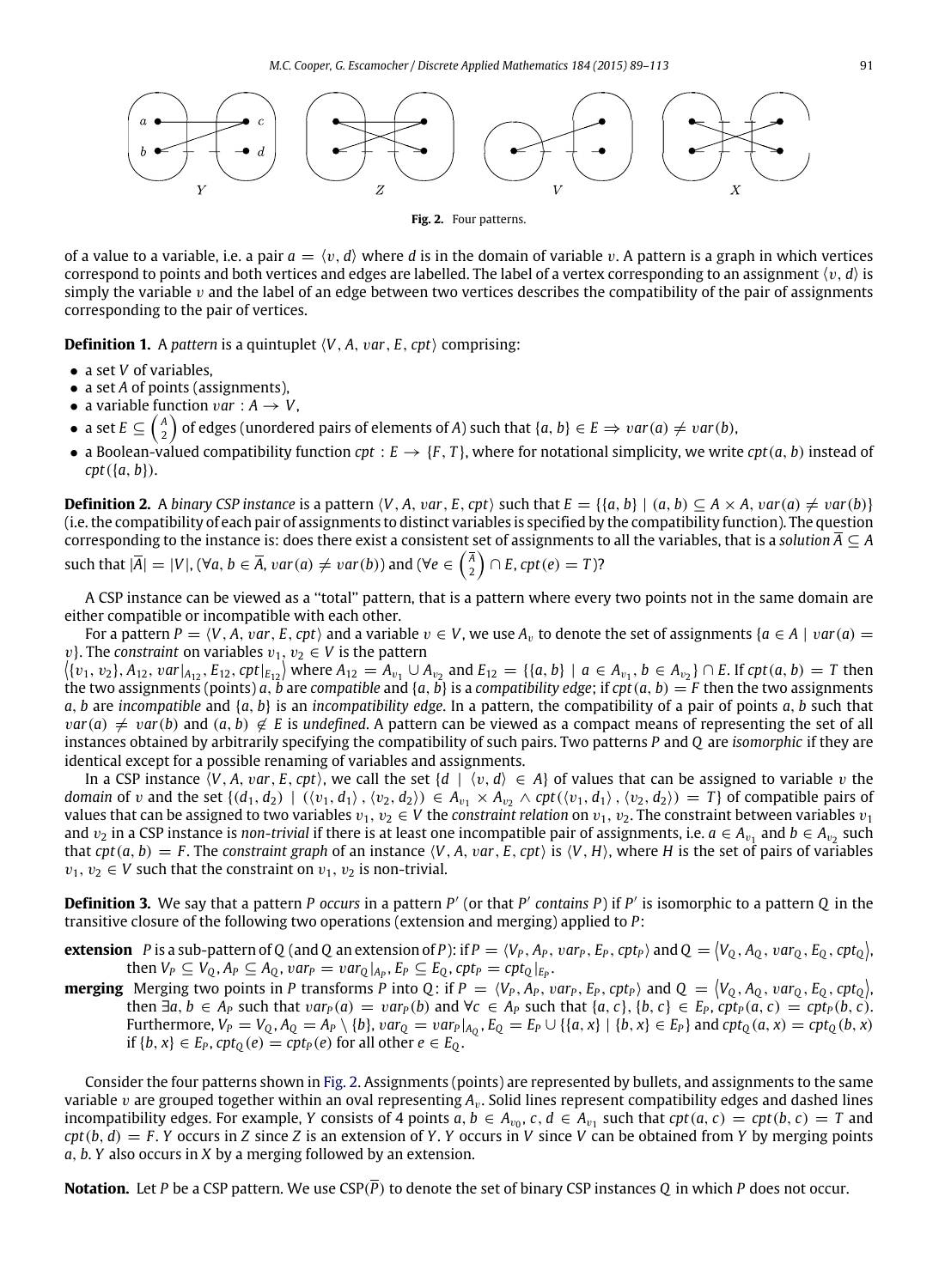**Definition 4.** A pattern *P* is *intractable* if  $CSP(\overline{P})$  is NP-complete. It is *tractable* if there is a polynomial-time algorithm to solve CSP(*P*).

As we will show, all forbidden patterns we study are either polynomial (tractable) or NP-Complete (intractable).

**Definition 5.** A pattern *P* is *mergeable (non-mergeable)* if *P* can (cannot) be transformed into a pattern  $O \neq P$  by merging.

Forbidding a mergeable pattern is equivalent to forbidding more than one pattern. Since known tractable classes defined by forbidding patterns [\[13](#page-24-5)[,15\]](#page-24-6) are defined by forbidding a single non-mergeable pattern, we concentrate on this case in this paper. We characterise all tractable non-mergeable two-constraint patterns.

It is worth observing that, in a class of CSP instances defined by forbidding a pattern, there is no bound on the size of domains. Recall, however, that CSP instances have finite domains since the set of all possible assignments is assumed to be given in extension as part of the input.

Clearly, all classes of CSP instances CSP( $\overline{P}$ ) defined by forbidding a pattern are hereditary:  $I \in \text{CSP}(\overline{P})$  and  $I' \subseteq I$  (in the sense that *I* is an extension of *I'*, according to [Definition 3\)](#page-2-1) together imply that  $I' \in \mathrm{CSP}(\overline{P})$ . Furthermore, if  $I \in \mathrm{CSP}(\overline{P})$  and *I'* is isomorphic to *I*, then  $I' \in \text{CSP}(\overline{P})$ . Forbidding a pattern therefore only allows us to define hereditary classes closed under arbitrary permutations of variable domains.

## **3. Preprocessing operations on CSP instances**

This section describes polynomial-time simplification operations on CSP instances. Assuming that these operations have been applied facilitates the proof of tractability of many patterns.

Let  $\langle V, A, var, E, cpt \rangle$  be a CSP instance. If for some variable  $v, A<sub>v</sub>$  is a singleton  $\{a\}$ , then the *elimination of a single-valued variable* corresponds to making the assignment *a* and consists of eliminating v from *V* and eliminating *a* from *A* as well as all assignments *b* which are incompatible with *a*.

Given a CSP instance ⟨*V*, *A*, v*ar*, *E*, *cpt*⟩, *arc consistency* consists in eliminating from *A* all assignments *a* for which there is some variable  $v ≠ var(a)$  in *V* such that  $∀b ∈ A<sub>v</sub>, cpt(a, b) = F[1].$  $∀b ∈ A<sub>v</sub>, cpt(a, b) = F[1].$  $∀b ∈ A<sub>v</sub>, cpt(a, b) = F[1].$ 

Given a CSP instance  $\langle V, A, var, E, cpt \rangle$ , if  $var(a) = var(b)$  and for all variables  $v \neq var(a)$ ,  $\forall c \in A_v$ ,  $cpt(a, c) = T \Rightarrow$  $cpt(b, c) = T$ , then we can eliminate *a* from *A* by *neighbourhood substitution*, since in any solution in which *a* appears, we can replace *a* by *b* [\[19\]](#page-24-12). Establishing arc consistency and eliminating single-valued variables until convergence produces a unique result, and the result of applying neighbourhood substitution operations until convergence is unique modulo isomorphism [\[8\]](#page-24-13). Since removing points or variables from a CSP instance does not introduce any pattern, none of these three operations when applied to an instance in  $CSP(\overline{P})$  can introduce the forbidden pattern *P*.

We now consider two new simplification operations. They are simplification operations that can be applied to certain CSP instances. We can always perform the fusion of two variables  $v_1, v_2$  in a CSP instance into a single variable v whose set of assignments is the cartesian product of the sets of assignments to  $v_1$  and to  $v_2$ . Under certain conditions, we do not need to keep all elements of this cartesian product and, indeed, the total number of assignments actually decreases. The semantics of the two fusion operations defined below will become clear with the explanations given in the proof of [Lemma 1.](#page-3-0)

**Definition 6.** Consider a CSP instance  $\langle V, A, var, E, cpt \rangle$  with  $v_1, v_2 \in V$ . Suppose that there is a *fusion function f* :  $A_{v_1} \rightarrow$ *Av*<sub>2</sub>, such that ∀*u* ∈ *Av*<sub>1</sub>, whenever *u* is in a solution *S*, there is a solution *S'* containing both *u* and *f* (*u*). Then we can perform the simple fusion of  $v_2$  and  $v_1$  to create a new fused variable v. The resulting instance is  $\langle V', A', v$ ar',  $E', c$ pt' $\rangle$  defined by  $V' = (V \setminus \{v_1, v_2\}) \cup \{v\}, A' = A \setminus A_{v_2}, \text{var}'(u) = \text{var}(u)$  for all  $u \in A' \setminus A_{v_1}$  and  $\text{var}'(u) = v$  for all  $u \in A_{v_1}, E' =$  $\{ \{p, q\} \in \binom{A'}{2}$  $\binom{A'}{2}$  |  $var'(p) \neq var'(q)$ }, cpt $'(p,q) =$  cpt $(p,q)$  if  $p,q \in A' \setminus A_{v_1}$ , cpt $'(u,q) =$  cpt $(u,q) \wedge$  cpt $(f(u),q)$  for all  $u \in A_{v_1}$  and all  $q \in A' \setminus A_{v_1}$ .

**Definition 7.** Consider a CSP instance  $\langle V, A, var, E, cpt \rangle$  with  $v_1, v_2 \in V$  and a *hinge value a*  $\in A_{v_1}$ . Suppose that there is a fusion function  $f : A_{v_1} \setminus \{a\} \to A_{v_2}$ , such that  $\forall u \in A_{v_1} \setminus \{a\}$ , whenever *u* is in a solution *S*, there is a solution *S* containing both *u* and  $f(u)$ . Then we can perform the *complex fusion* of  $v_2$  and  $v_1$  to create a new *fused* variable *v*. The resulting instance is  $\langle V', A', var', E', cpt'\rangle$  defined by  $V' = (V \setminus \{v_1, v_2\}) \cup \{v\}, A' = A \setminus \{a\}, var'(u) = var(u)$  for all *u* ∈ *A'*  $\setminus$  (*A*<sub>v<sub>1</sub></sub> ∪ *A*<sub>v<sub>2</sub></sub>) and *var'*(*u*) = *v* for all *u* ∈ (*A*<sub>v<sub>1</sub></sub>  $\setminus$  {*a*}) ∪ *A*<sub>v<sub>2</sub>, *E'* = {{*p*, *q*} ∈  $\begin{pmatrix} A' \\ 2 \end{pmatrix}$ </sub>  $\binom{a'}{2}$  | var'(p)  $\neq$  var'(q)}, cpt'(p, q) =  $cpt(p,q)$  if  $p,q \in A' \setminus (A_{v_1} \cup A_{v_2})$ ,  $cpt'(u,q) = cpt(u,q) \wedge cpt(f(u),q)$  for all  $u \in A_{v_1} \setminus \{a\}$  and all  $q \in A' \setminus (A_{v_1} \cup A_{v_2})$ ,  $\varphi$ *cpt'*(*p*, *q*) = *cpt*(*a*, *q*)  $\wedge$  *cpt*(*p*, *q*) for all *p* ∈ *A*<sub>v<sub>2</sub></sub> and all *q* ∈ *A'* \ (*A*<sub>v<sub>1</sub></sub> ∪ *A*<sub>v<sub>2</sub></sub>).

<span id="page-3-0"></span>**Lemma 1.** *If I is a CSP instance and I*′ *the result of a (simple or complex) fusion of two variables in I, then I*′ *is solvable iff I is solvable.*

**Proof.** We give the proof only for the case of a complex fusion, since a simple fusion can be considered as a special case. Among the assignments in the cartesian product of A<sub>v1</sub> and A<sub>v2</sub>, it is sufficient, in order to preserve solvability, to keep only those of the form  $(a, p)$  where  $p \in A_{v_2}$  or of the form  $(u, f(u))$  where  $u \in A_{v_1} \setminus \{a\}$ . So if *I* is solvable, then *I'* is solvable. To complete the proof, it suffices to observe that in *A'* we use  $p \in A_{v_2}$  to represent the pair of assignments  $(a, p)$  and  $u \in A_{v_1} \setminus \{a\}$ to represent  $(u, f(u))$ . So if *I'* is solvable, then *I* is solvable.  $\square$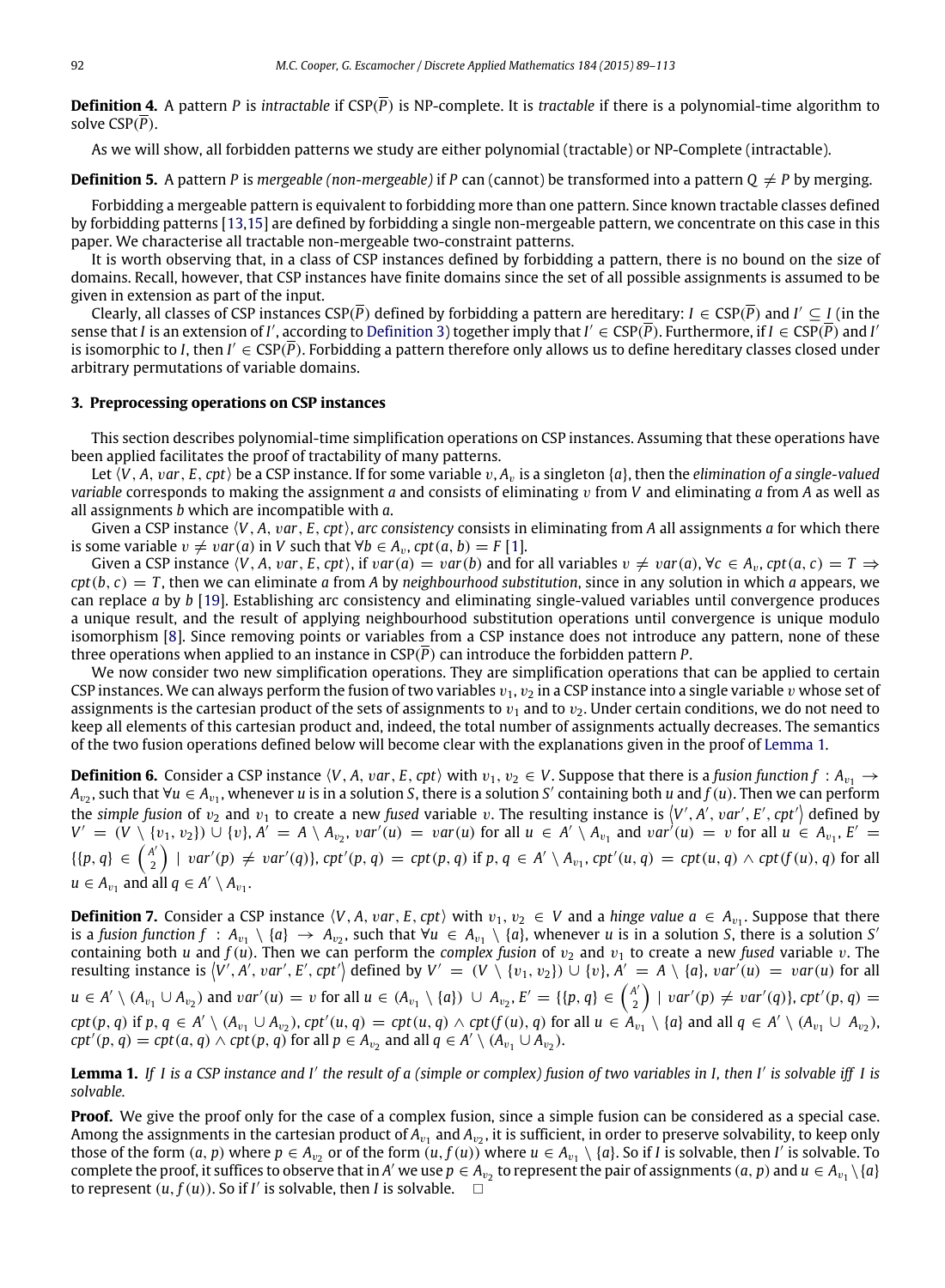

**Fig. 3.** Example of dp-elimination.

<span id="page-4-1"></span>Fusion preserves solvability and the total number of assignments decreases by at least 1 (in fact, by  $|A_{v_2}|$  in the case of a simple fusion). However, when solving instances  $I \in CSP(\overline{P})$ , for some pattern P, a fusion operation will only be useful if it does not introduce the forbidden pattern *P*.

# **4. Reduction**

In a pattern  $P = \langle V_P, A_P, var_P, E_P, cpt_P \rangle$ , a point *a* which is linked by a single compatibility edge to the rest of *P* is known as a *dangling point*. If an arc consistent instance  $I = \langle V, A, var, E, cpt \rangle$  with  $|V| > |V_P|$  does not contain the pattern P then it does not contain the pattern *P* ′ which is equivalent to *P* in which the dangling point *a* and the corresponding compatibility edge have been deleted. Thus, since arc consistency is a polynomial-time operation which cannot introduce a forbidden pattern, to decide tractability we only need to consider patterns without dangling points.

**Definition 8.** We say that a pattern *P* can be *reduced* to a pattern *Q*, and that *Q* is a *reduction* of *P*, if  $Q = P$  or if *Q* is in the transitive closure of the two operations merging and dp-elimination applied to *P*, where dp-elimination is the following operation:

**dp-elimination** Eliminating a dangling point, its corresponding compatibility edge and its corresponding variable  $v$  (if  $A_v$ becomes empty) from *P* transforms *P* into *Q*. We give an example in [Fig. 3.](#page-4-1)

**Lemma 2.** Let  $P=\langle V_P,A_P,var_P,E_P,cpt_P\rangle$  and  $Q=\langle V_Q,A_Q,var_Q,E_Q,cpt_Q\rangle$  be two patterns, such that P can be reduced to a *sub-pattern of Q. Let*  $I = \langle V, A, var, E, cpt \rangle$  *be a CSP instance satisfying arc consistency, with*  $|V| \geq |V_P|$ *. If Q occurs in I, then P also occurs in I.*

**Proof.** By definition, reduction is a transitive relation. Therefore, by induction, it suffices to prove the result for each of the individual operations: merging and dp-elimination. We suppose *Q* occurs in *I*. If merging two points *a* and *b* in *P* transforms it into a sub-pattern *Q* ′ of *Q*, then *P* actually covers two different patterns: the one where *a* and *b* are different points, and the one where *a* and *b* are the same point. The latter pattern is *Q* ′ . So the set of instances containing *Q* is a subset of the set of instances containing (at least one of the two versions of) *P* and we have the result. If adding a dangling point and its corresponding compatibility edge to a sub-pattern *Q* ′ of *Q* transforms *Q* ′ into *P*, then since *I* satisfies arc consistency *P* also occurs in *I*.

<span id="page-4-3"></span>The following corollary follows immediately from the fact that arc consistency can be established in polynomial time.

**Corollary 1.** *Let P and Q be two patterns, such that P can be reduced to a sub-pattern of Q . Then*

- *If Q is tractable, then P is tractable.*
- *If P is intractable, then Q is intractable.*

It follows that we only need to study those patterns that cannot be reduced to a sub-pattern of a known tractable pattern and that do not have as a sub-pattern a reduction of a known intractable pattern.

## <span id="page-4-0"></span>**5. One-constraint patterns**

In this section we prove a dichotomy for patterns composed of a single constraint. We also prove some results concerning 1-constraint patterns that are essential for the proof of the 2-constraint dichotomy given in Section [6.](#page-6-0)

# <span id="page-4-2"></span>**Lemma 3.** *Let P be a pattern such that a constraint in P contains two distinct incompatibility edges that cannot be merged. Then P is intractable.*

**Proof.** Let *P* be a pattern such that a constraint in *P* contains two non-mergeable incompatibility edges. Let SAT1 be the set of SAT instances with at most one occurrence of each variable in each clause. SAT1 is trivially equivalent to SAT which is well known to be NP-complete [\[7\]](#page-24-14). To prove the lemma it suffices to give a polynomial reduction from SAT1 to CSP(*P*).We suppose that we have a SAT1 instance  $I = \{V, S\}$  with V a set of variables  $\{v_1, v_2, \ldots, v_n\}$  and S a set of clauses  $\{C_1, C_2, \ldots, C_k\}$  such that each clause  $C_i$  is a disjunction of  $c_i$  literals  $l_i^1 \vee \cdots \vee l_i^{c_i}$ . We create the following CSP instance *I'*:

- $n + k$  variables  $v'_1, \ldots, v'_{n+k}$ .
- $\forall v'_i$  with  $1 \leq i \leq n$ , two points  $v_i$  and  $\overline{v_i}$  in  $A_{v'_i}$ .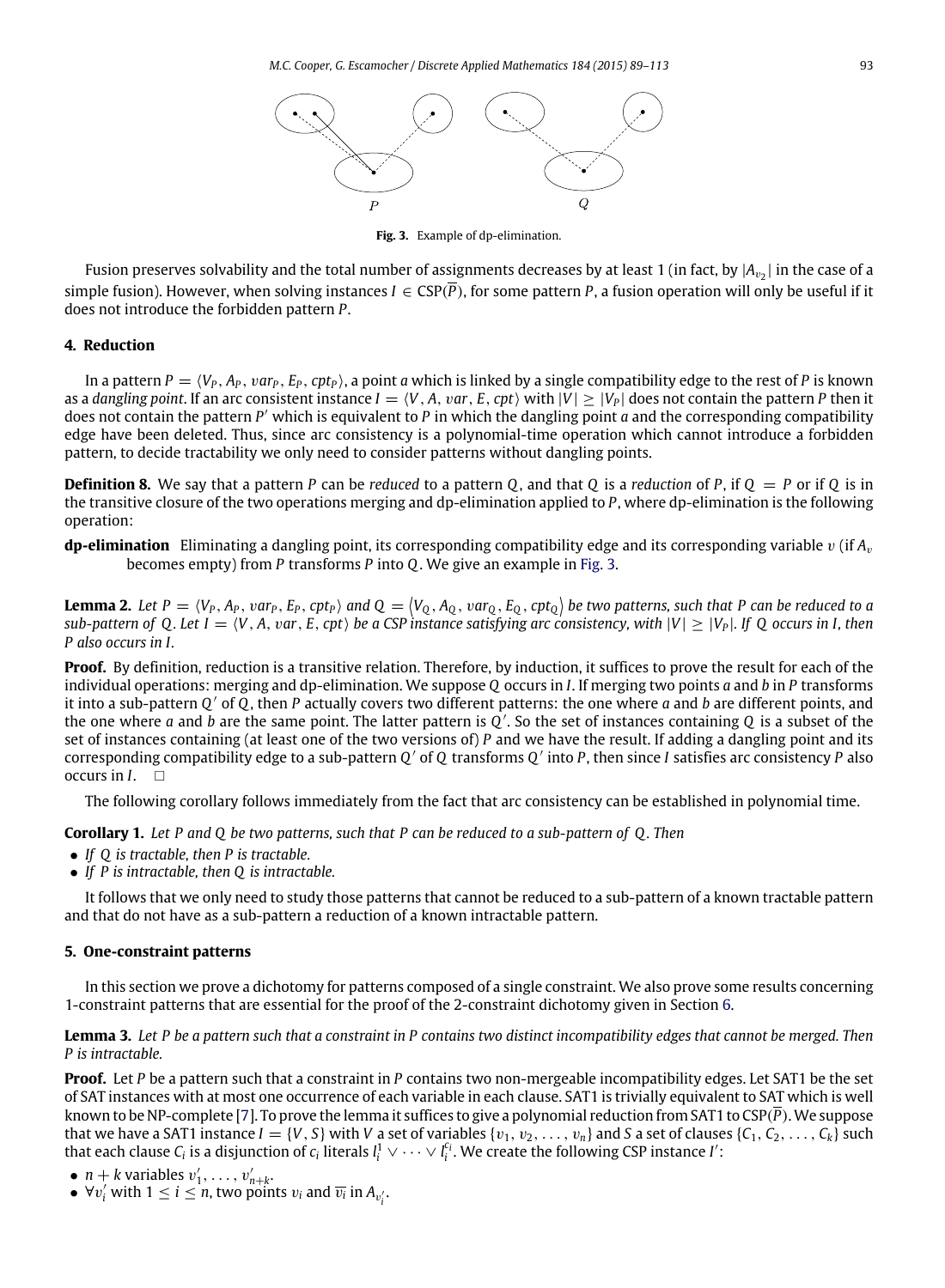- $\bullet$  ∀*v*<sub>*i*</sub></sub> with  $n + 1 \le i \le n + k$ ,  $c_{i-n}$  points  $l_{i-n}^1, \ldots, l_{i-n}^{c_{i-n}}$  in  $A_{v_i'}$ .
- $\forall 1 \leq i \leq k, \forall 1 \leq j \leq c_i$ , an incompatibility edge between the point  $l_i^j \in A_{v'_{n+i}}$  and the point in  $A_{v'_1}, \ldots, A_{v'_n}$  corresponding to the literal  $l_i^j$ .

A solution to *I* ′ consists of a set of literals assigned true in a solution *s* to *I* together with for each clause a literal from this clause which is assigned true in *s*. Therefore, by construction, *I* ′ has a solution if and only if *I* has a solution. Furthermore, each time an incompatibility edge occurs in a constraint *C*, this constraint *C* is between a CSP variable  $v'_i$  representing the SAT1 variable  $v_i$  and another CSP variable  $v'_{n+j}$  representing the SAT1 clause  $C_j$ . Since  $v_i$  occurs at most once in  $C_j$ , there is only one incompatibility edge in C. So I' does not contain the pattern P. So we have reduced SAT1 to CSP( $\overline{P}$ ), as required.  $\quad \Box$ 

**Definition 9.** Given a pattern  $P = \langle V, A, var, E, cpt \rangle$ , a variable  $v \in V$ , and a point  $a \in A_v$ , we say that *a* is *explicitly compatible* (respectively *explicitly incompatible*) if there is a point  $b \in A$  such that *a* is compatible with *b* (respectively such that *a* is incompatible with *b*).

<span id="page-5-0"></span>**Lemma 4.** Let P be a non-mergeable pattern. Then for every variable  $v$  in P, there is at most one point in  $A_v$  which is not explicitly *incompatible.*

**Proof.** Suppose we have a pattern P such that there are two points *a* and *b* with  $var(a) = var(b)$  such that neither *a* nor *b* is explicitly incompatible. So no point in the pattern is incompatible with either *a* or *b*. Hence, we can merge *a* and *b*, which is a contradiction.  $\Box$ 

Let *Z* be the pattern on two variables v and v', shown in [Fig. 2,](#page-2-0) with points  $a, b \in A_v$  and points  $c, d \in A_{v'}$  such that  $a$  is compatible with both *c* and *d*, *b* is compatible with *c* and incompatible with *d*.

# <span id="page-5-1"></span>**Lemma 5.** *Z is intractable.*

**Proof.** Since 3-colouring is NP-complete [\[20\]](#page-24-15), it suffices to give a polynomial reduction from 3-colouring to  $\text{CSP}(\overline{Z})$ , the set of CSP instances in which the pattern *Z* does not occur.

For *s*,  $t \in \{1, 2, 3\}$ , define the relation  $R_{s,t} \subseteq \{1, 2, 3\}^2$  by

$$
R_{s,t} = \{ \langle u, v \rangle | (u = s \wedge v = t) \vee (u \neq s \wedge v \neq t) \}.
$$

It is easy to verify that  $R_{s,t}$  does not contain the pattern *Z*. Consider the 5-variable gadget with variables  $v_i$ ,  $v_j$ ,  $u_1$ ,  $u_2$ ,  $u_3$ , each with domain {1, 2, 3}, and with constraint relations  $R_{k,k}$  on variables  $(v_i, u_k)$  ( $k = 1, 2, 3$ ) and constraint relations  $R_{1+(k \mod 3),k}$  on variables  $(u_k, v_j)$  ( $k = 1, 2, 3$ ). The joint effect of these six constraints is simply to impose the constraint  $v_i \neq v_j$ . Any instance  $\langle V, E \rangle$  of 3-colouring, with  $V = \{1, \ldots, n\}$ , can be reduced to an instance of CSP( $\overline{Z}$ ) with variables  $v_1, \ldots, v_n$  by placing a copy of this gadget between every pair of variables  $(v_i, v_j)$  such that  $\{i, j\} \in E$ . This reduction is clearly polynomial.  $\square$ 

Let 1I be the pattern on two variables  $v$  and  $v'$  with points  $a \in A_v$  and  $b \in A_{v'}$  such that  $a$  and  $b$  are incompatible. 1I is a trivial tractable pattern, because any CSP instance not containing 1*I* contains only trivial constraints.

<span id="page-5-3"></span>**Lemma 6.** *Let P be a pattern on one constraint. Then either P is reducible to a sub-pattern of* 1*I, and thus is tractable, or P is intractable.*

**Proof.** Let P be a pattern on one constraint between two variables v and v'. From [Lemma 3,](#page-4-2) we know that if P has two non mergeable incompatibility edges, then *P* is intractable. If there is no incompatibility edge at all in *P*, then *P* is reducible by merging and/or dp-elimination to the empty pattern, which is a sub-pattern of 1*I*. We therefore suppose that there is exactly one incompatibility edge in *P*, or that *P* can be reduced by merging to a pattern with only one incompatibility edge. Let  $a\in A_v$  and  $b\in A_{v'}$  be the points defining this edge. From [Lemma 4,](#page-5-0) we know that we only need to consider at most one other point  $c \neq a$  in  $A_v$  and at most one other point  $d \neq b$  in  $A_{v'}$ . If all three edges  $\{a, d\}$ ,  $\{c, b\}$  and  $\{c, d\}$  are compatibility edges, then *P* is intractable from [Lemma 5.](#page-5-1) If only two or less of these edges are compatibility edges, then *P* is reducible by merging and/or dp-elimination to 1*I*. So we have the lemma.  $\square$ 

<span id="page-5-2"></span>**Lemma 7.** Let P be a pattern composed of two separate one-constraint patterns:  $P_1$  on variables  $v_0$ ,  $v_1$  and  $P_2$  on variables  $v_2$ ,  $v_3$ , *where all four variables are distinct. Then*

- 1. If either  $P_1$  or  $P_2$  is intractable, then P is intractable too.
- 2. *If both P*<sup>1</sup> *and P*<sup>2</sup> *are tractable, then P is tractable.*

**Proof.** 1. *P*<sup>1</sup> and *P*<sup>2</sup> are sub-patterns of *P*. So if one of them is intractable, then *P* is intractable too, by [Corollary 1.](#page-4-3)

2. Suppose that both  $P_1$  and  $P_2$  are tractable. So there are two polynomial algorithms  $A_1$  and  $A_2$  which solve CSP( $\overline{P_1}$ ) and  $CSP(\overline{P_2})$ , respectively. Let *I* be a CSP instance such that *P* does not occur in *I*. If  $P_1$  does not occur in *I* then this can be detected in polynomial time and *I* can be solved by  $A_1$ . If  $P_1$  occurs on variables  $u, v$  in  $I_1$ , then for each assignment of values to the pair of variables *u*, *v*, the resulting instance *I'* cannot contain  $P_2$  and hence can be solved by  $A_2$ .  $\subset$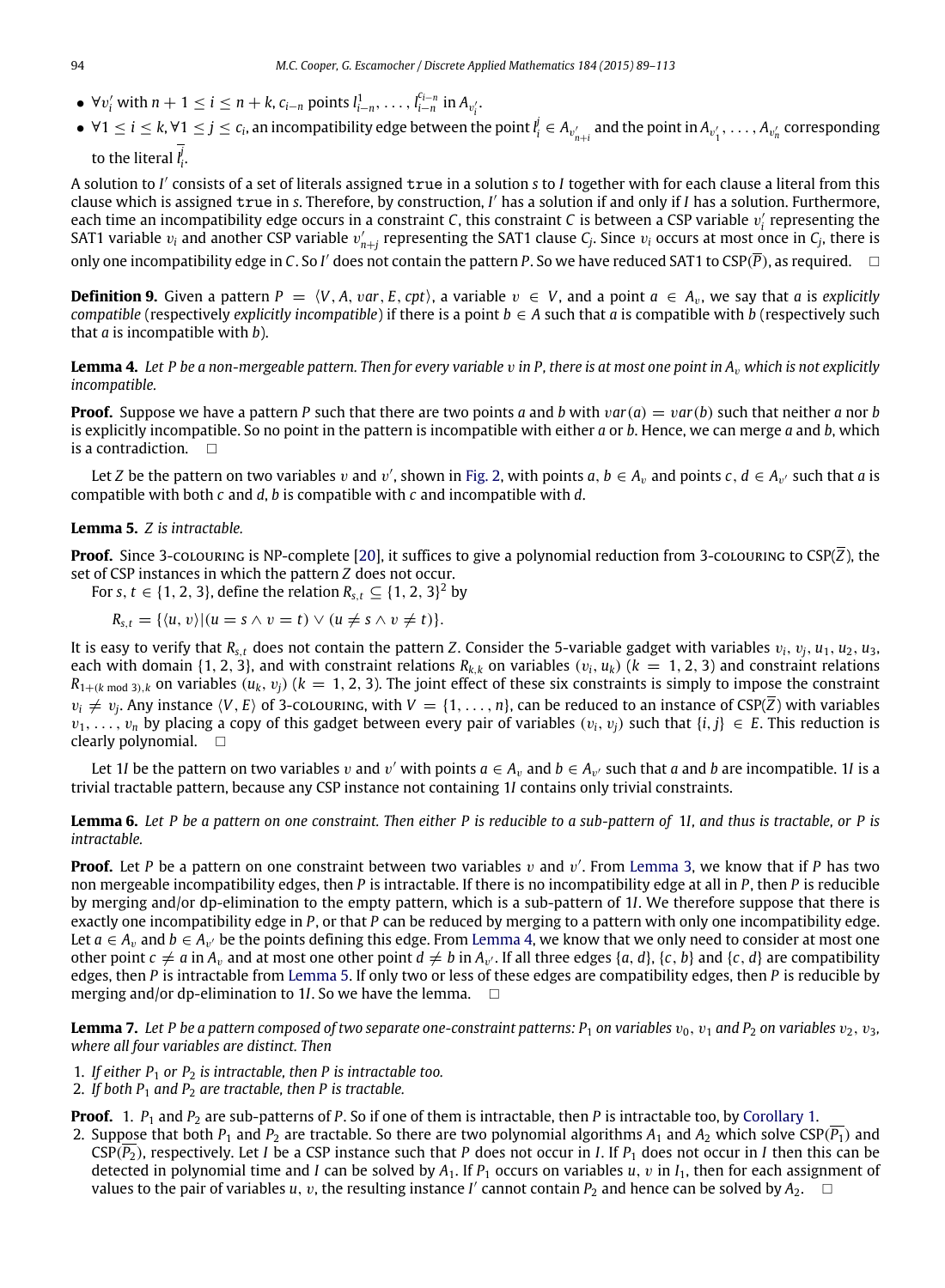<span id="page-6-1"></span>

**Fig. 4.** The pattern 2*V*.

The following lemma concerns a pattern in which some structure is imposed on domain elements. It is essential for our two-constraint dichotomy.

Let 2V be the pattern on three variables  $v_0$ ,  $v_1$  and  $v_2$  with three points  $a, b, c \in A_{v_1}$ , three points  $d, e, f \in A_{v_2}$  and six points  $g, h, i, j, k, l \in A_{v_0}$ , such that a is compatible with h, b is compatible with g and h, c is incompatible with i, d is incompatible with *j*, *e* is compatible with *k* and *l*, *f* is compatible with *l*. The pattern 2*V* also has the associated structure  $(a \neq b \text{ or } g \neq h)$  and  $(e \neq f \text{ or } k \neq l)$ . When a pattern has an associated structure given by a property P, the property  $P$  must be preserved by extension and reduction operations. For example, if P is  $a \neq b$  then the points a and b cannot be merged during a reduction. It is worth pointing out that in a CSP instance, all points are assumed to be distinct and hence a property such as  $a \neq b$  is necessarily satisfied. The pattern 2*V* is represented in [Fig. 4.](#page-6-1)

## <span id="page-6-2"></span>**Lemma 8.** 2*V is intractable.*

**Proof.** Let the gadget  $V^+$  be the pattern on two variables  $v_0$ ,  $v_1$  with points  $a \in A_{v_0}$  and  $b$ ,  $c \in A_{v_1}$  such that *a* is compatible with both *b* and *c*, together with the structure  $b \neq c$ . In the pattern 2*V*, either *b* is compatible with two different points *g* and *h*, or *h* is compatible with two different points *a* and *b*. So, if 2*V* occurs in a CSP instance on variables  $v'_0$ ,  $v'_1$ ,  $v'_2$ , then the gadget V<sup>+</sup> necessarily occurs in the constraint between  $v_0'$  and  $v_1'$ . By an identical argument, the gadget V<sup>+</sup> must also occur in the constraint between  $v'_0$  and  $v'_2$ .

We define an equality constraint between two variables  $v$  and  $v'$  as the constraint consisting of compatibility edges between identical values in the domains of v and  $v'$  and incompatibility edges between all pairs of distinct values. Thus, by definition, a point in an equality constraint is compatible with only one point. Since the gadget *V* <sup>+</sup> contains a point *a* compatible with two different points, *V* <sup>+</sup> does not occur in an equality constraint.

We will reduce CSP to CSP( $2V$ ). Let *I* be a CSP instance. For each pair of variables v, w in *I* such that there is a non-trivial constraint between  $v$  and  $w$ , we introduce two new variables  $v'$  and  $w'$  such that the domain of  $v'$  is the same as the domain of v, the domain of  $w'$  is the same as the domain of w. We add equality constraints between v and  $v'$ , and between w and  $w'$ , and we add between  $v'$  and  $w'$  the same constraint as there was between v and w. All other constraints involving  $v'$  or  $w'$  are trivial. We also replace the constraint between  $v$  and  $w$  by a trivial constraint. After this transformation,  $v$  and  $w'$  are the only variables which share a non trivial constraint with v'. Let I' be the instance obtained after all such transformations are simultaneously performed on *I*. By construction, *I* ′ has a solution if and only if *I* has a solution.

We now suppose that we have three variables  $v_0$ ,  $v_1$  and  $v_2$  in  $I'$  such that there are non-trivial constraints between  $v_0$ and  $v_1$  and between  $v_0$  and  $v_2$ . By construction, at least one of these constraints is an equality constraint. Hence, the gadget *V* <sup>+</sup> cannot occur in both of these constraints. It follows that 2*V* cannot occur in *I* ′ . So we have reduced *I* to an instance without any occurrence of the pattern 2*V*. This polynomial reduction from CSP to CSP( $2\overline{V}$ ) shows that 2*V* is intractable.

# <span id="page-6-0"></span>**6. Two-constraint patterns**

#### *6.1. A dichotomy for two-constraint patterns*

Let *T* be the set  ${T_1, T_2, T_3, T_4, T_5}$  of patterns shown in [Fig. 5.](#page-7-0)

No pattern in *T* can be reduced to a sub-pattern of a different pattern in *T*. As we will show, each  $T_i$  ( $i = 1, \ldots, T_5$ ) defines a tractable class of binary CSP instances. For example, *T*<sup>4</sup> defines a class of instances which includes as a proper subset all instances with zero–one-all constraints [\[10\]](#page-24-16). Zero–one-all constraints can be seen as a generalisation of 2SAT clauses to multi-valued logics.

Let 2*I* represent the pattern composed of two separate copies of 1*I*, i.e. 2*I* consists of four points *a*, *b*, *c*, *d* such that v*ar*(*a*), v*ar*(*b*), v*ar*(*c*), v*ar*(*d*) are all distinct and both *a*, *b* and *c*, *d* are pairs of incompatible points.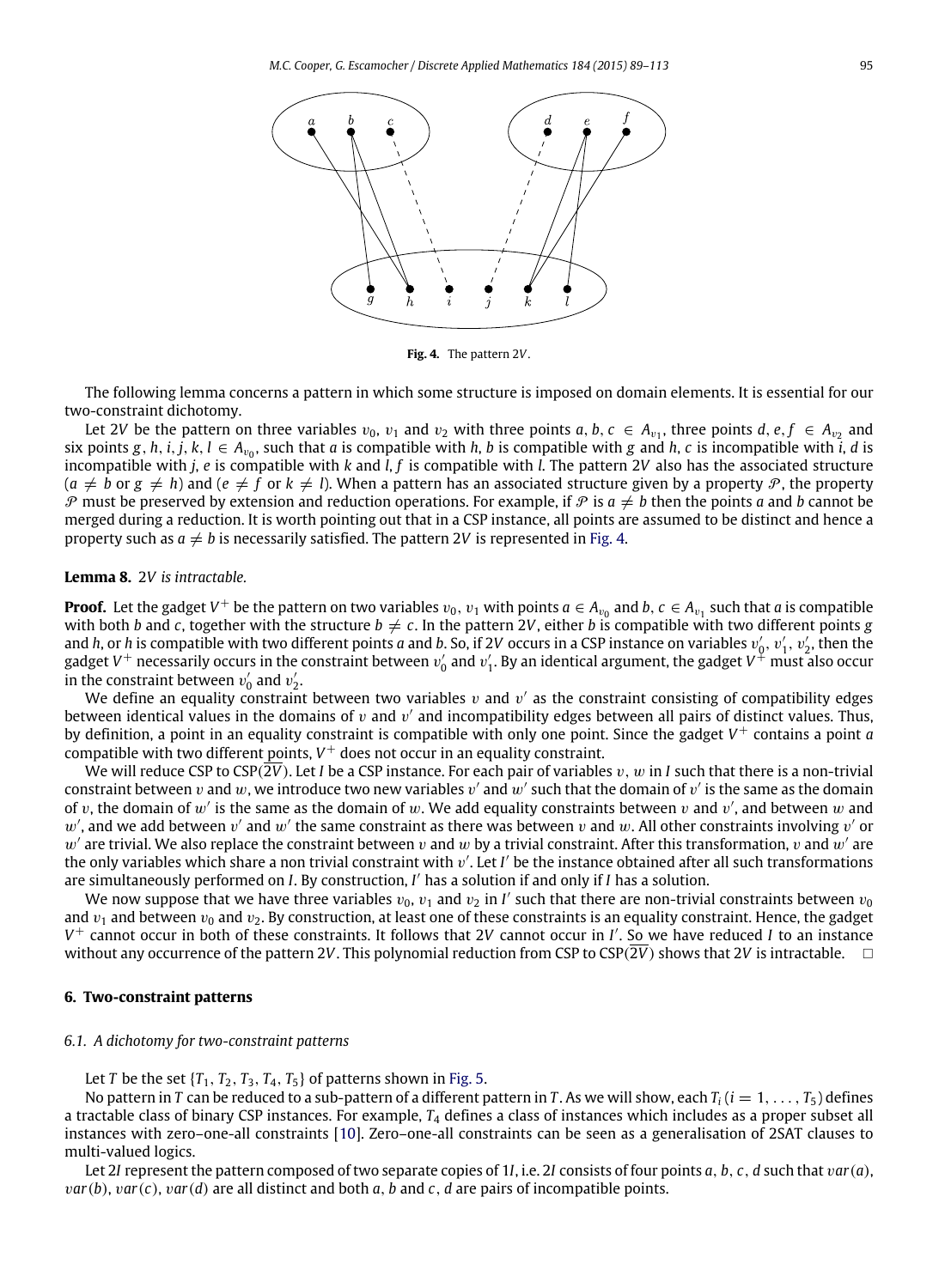<span id="page-7-2"></span><span id="page-7-0"></span>

**Fig. 5.** The set of tractable patterns *T* .



**Fig. 6.** The pattern Diamond.



**Fig. 7.** Incompatibility skeleton of type 1.

<span id="page-7-3"></span>**Definition 10.** We say that a pattern *P* is *irreducible* if we cannot apply merging or dp-elimination on *P*.

<span id="page-7-1"></span>**Theorem 1.** *Let P be an irreducible pattern on two constraints. Then P is tractable if and only if P is a sub-pattern of one of the patterns in*  $T \cup \{2I\}$ *.* 

# *6.2. Proof of [Theorem 1](#page-7-1)*

## *6.2.1. Necessary*

⇒: A two-constraint pattern involves either three or four distinct variables. Consider first the latter case, in which *P* is composed of two separate irreducible one-constraint patterns *P*<sup>1</sup> and *P*<sup>2</sup> on four distinct variables. By [Lemma 7,](#page-5-2) *P* is tractable if and only if both  $P_1$  and  $P_2$  are tractable. Furthermore, by [Lemma 6,](#page-5-3) all tractable one-constraint irreducible patterns are sub-patterns of 1*I*. Thus, if *P* is tractable, then it is a sub-pattern of 2*I*, by a combination of  $P_1$  and  $P_2$  being sub-patterns of 1*I*. It only remains to study two-constraint patterns on *three* variables.

From [Lemmas 3,](#page-4-2) [5](#page-5-1) and [Corollary 1,](#page-4-3) we know that we only have to study patterns *P* with at most one incompatibility edge in each constraint such that *P* does not contain the pattern *Z*. If one of the constraints does not contain any incompatibility edge at all, then the pattern is reducible by merging and/or dp-elimination to a pattern with only one constraint or to the pattern Diamond, shown in [Fig. 6,](#page-7-2) which is a sub-pattern of  $T_2$ ,  $T_3$  and  $T_4$ . So we can assume from now on that there is exactly one incompatibility edge ( $p\in A_{v_0},$   $b\in A_{v_1}$ ) between  $v_0$  and  $v_1$ , and also exactly one incompatibility edge ( $p'\in A_{v_0},$   $c\in A_{v_2}$ ) between  $v_0$  and  $v_2$ . The "skeleton" of incompatibility edges of an irreducible tractable pattern can thus take two forms according to whether  $p = p'$  (skeleton of type 1) or  $p \neq p'$  (skeleton of type 2).

From [Lemma 4](#page-5-0) we know that  $|A_v| \leq 2$  for each variable v with only one explicitly incompatible point, and that  $|A_v| \leq 3$  for each variable v with two explicitly incompatible points. We know from [Lemmas 5](#page-5-1) and [8](#page-6-2) that both *Z* and 2*V* are intractable, so by [Corollary 1](#page-4-3) we must look for patterns in which neither one occurs. We know that we have two possible incompatibility skeletons to study, each one implying a maximum number of points appearing in the pattern.

We first consider the incompatibility skeleton of type 1, shown in [Fig. 7.](#page-7-3)

Suppose that *a* is a point in the pattern. Then there must be a compatibility edge between *a* and *e*, otherwise we could merge *a* and *b*. There also must be a compatibility edge between *a* and *f* , otherwise *a* would be a dangling point. Similarly, if *d* is a point in the pattern, then there must be compatibility edges between *d* and *e*, and between *d* and *f* . So if both *a* and *d* are points in the pattern, then the pattern 2*V* occurs. So, by [Lemma 8](#page-6-2) and [Corollary 1,](#page-4-3) *a* and *d* cannot be both points of the pattern. Since they play symmetric roles, we only have two cases to consider: either *a* is a point in the pattern and not *d*, or neither *a* nor *d* is a point in the pattern.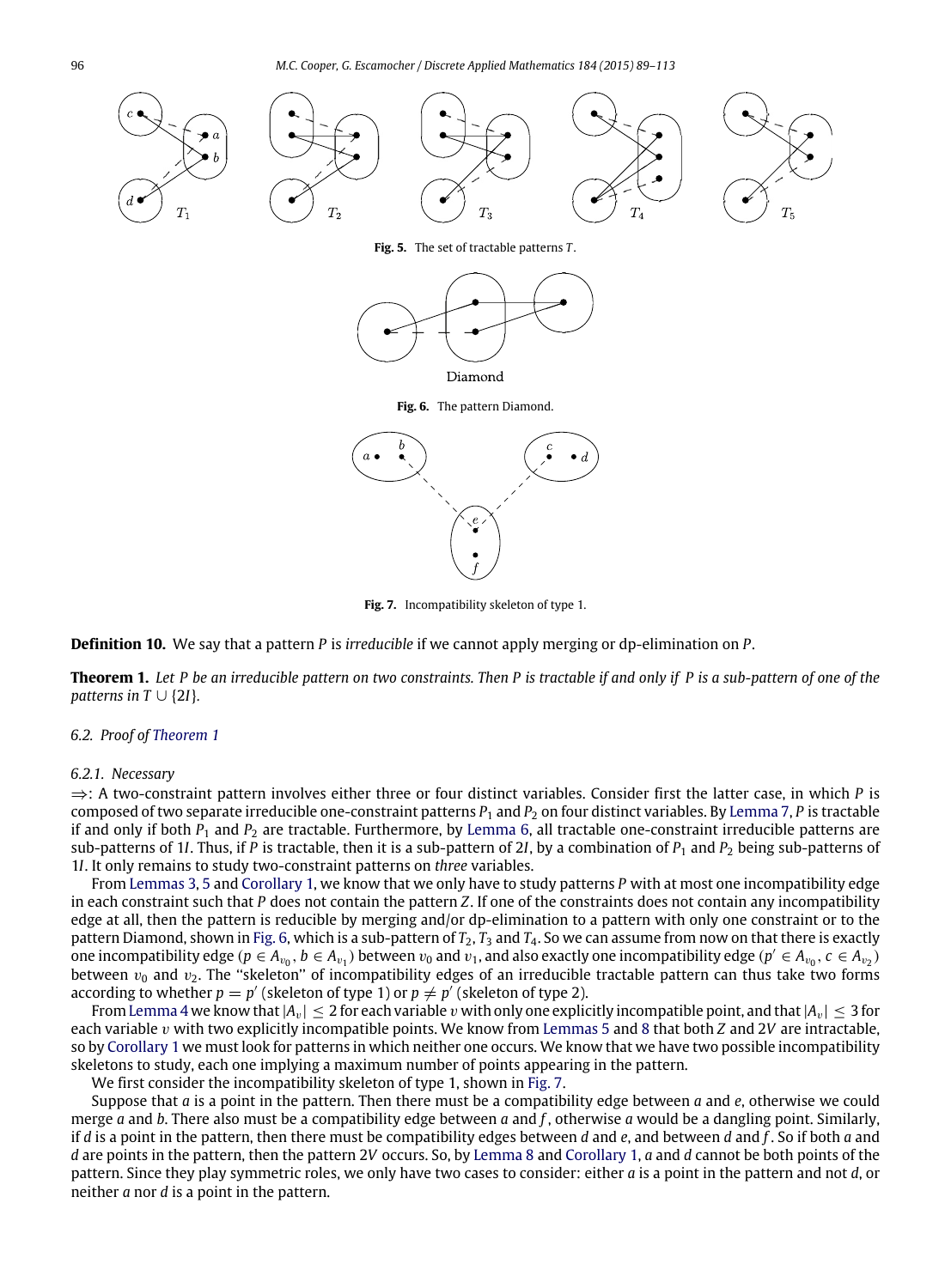

**Fig. 8.** Incompatibility skeleton of type 2.

<span id="page-8-0"></span>If *a* is a point in the pattern and not *d*, then the only remaining edges to consider are  $\{f, b\}$  and  $\{f, c\}$ .  $\{f, b\}$  cannot be a compatibility edge, because otherwise the pattern *Z* would occur. {*f* , *c*} must be a compatibility edge, otherwise we could merge  $f$  and  $e$ . Thus the pattern is  $T_2$ .

On the other hand, if neither *a* nor *d* is a point in the pattern, then the only remaining edges to consider are {*f* , *b*} and {*f* , *c*}. If one of them is a compatibility edge but not the other, then *f* would be a dangling point. So either both {*f* , *b*} and {*f* , *c*} are compatibility edges, or neither of them is. However, the latter case is a sub-pattern of the former one which is *T*1. So the only possible irreducible tractable patterns with this incompatibility skeleton are sub-patterns of  $T_1$  or  $T_2$ .

We now consider the incompatibility skeleton of type 2, shown in [Fig. 8.](#page-8-0)

If *g* is a point in the pattern, then there must be a compatibility edge between *g* and *b*, otherwise we could merge *g* and *e*. There also must be a compatibility edge between *g* and *c*, otherwise we could merge *g* and *f* . We suppose, for a contradiction, that *a* is a point in the pattern. Then there is a compatibility edge between *a* and *e*, otherwise we could merge *a* and *b*. There is also a compatibility edge either between *a* and *f* or between *a* and *g*, otherwise *a* would be a dangling point. We cannot have a compatibility edge between *a* and *g*, otherwise the pattern *Z* would occur. So there is a compatibility edge between *a* and *f* . There is a compatibility edge either between *b* and *f* or between *c* and *e*, otherwise we could merge *e* and *f* . We cannot have a compatibility edge between *b* and *f* , otherwise the pattern *Z* would occur. We cannot have a compatibility edge between *c* and *e*, otherwise the pattern 2*V* would occur. So *a* cannot be a point in the pattern. Since *a* and *d* play symmetric roles, we can also deduce that *d* cannot be a point in the pattern. So the only remaining edges are {*b*, *f*} and {*c*, *e*}. At least one of them is a compatibility edge, otherwise we could merge *e* and *f* . If both of them are compatibility edges, the pattern 2*V* occurs. So exactly one of them is a compatibility edge. Since they play symmetric roles, we can assume for instance that {*b*, *f*} is a compatibility edge while  $\{c, e\}$  is an unknown edge which means that the pattern is  $T_4$ .

We now consider the case in which *g* is not a point in the pattern. Suppose that *a* is a point in the pattern. There is a compatibility edge between *a* and *e*, otherwise we could merge *a* and *b*. There is also a compatibility edge between *a* and *f* , otherwise *a* would be a dangling point. Similarly, if *d* is a point in the pattern, then there must be compatibility edges between *d* and *e*, and between *d* and *f* . At least one of the edges {*b*, *f*} and {*c*, *e*} must be a compatibility edge, otherwise we could merge *e* and *f* . In either case, *Z* occurs in the pattern. So *a* and *d* cannot both be points of the pattern. Since they play symmetric roles, we only have two cases to consider: either *a* is a point in the pattern and not *d*, or neither *a* nor *d* is a point in the pattern.

If *a* is a point in the pattern, then the only remaining edges to consider are  $\{b, f\}$  and  $\{c, e\}$ . At least one of them is a compatibility edge, otherwise we could merge *e* and *f* . There is no compatibility edge between *b* and *f* , otherwise the pattern *Z* would occur. So there is a compatibility edge between *c* and *e*. Hence the pattern is *T*3.

If neither *a* nor *d* is a point in the pattern, then the only remaining edges are  $\{b, f\}$  and  $\{c, e\}$ . At least one of them is a compatibility edge, otherwise we could merge *e* and *f* . So either exactly one of them is a compatibility edge, or they both are. However, the former case is a sub-pattern of the latter which corresponds to pattern *T*5. So the only possible irreducible tractable patterns with this incompatibility skeleton are sub-patterns of *T*3, *T*<sup>4</sup> or *T*5.

So if *P* is a tractable irreducible pattern on two constraints, then *P* is reducible to a sub-pattern of one of the patterns in *T* ∪ {2*I*}.

#### *6.2.2. Sufficient*

⇐: We now give the tractability proofs for all patterns in *T* ∪ {2*I*}. We assume throughout that we have applied until convergence the preprocessing operations: arc consistency, neighbourhood substitution and single-valued variable elimination. The proof of tractability of *T*<sup>1</sup> is by far the longest of these proofs and will require a dozen lemmas showing that many simplification operations can be applied to instances in  $CSP(T_1)$  without introducing the pattern  $T_1$  and describing the structure of the simplified instance. The final step consists in observing that the simplified instance belongs to a known tractable class [\[14\]](#page-24-17). The proofs of tractability of the other patterns are based on the same principle: simplification operations can be applied which do not introduce the pattern and the resulting simplified instance belongs to a known, sometimes trivial, tractable class.

*Proof of tractability of T<sub>1</sub>*. Let *I* be an instance in CSP( $\overline{T_1}$ ). Let the gadget *X* be the pattern on two variables  $v_0$ ,  $v_1$ , shown in [Fig. 2,](#page-2-0) with points  $a, b \in A_{v_0}$  and  $c, d \in A_{v_1}$  such that  $a$  is incompatible with  $c$  and compatible with  $d$ , and  $b$  is compatible with *c* and incompatible with *d*.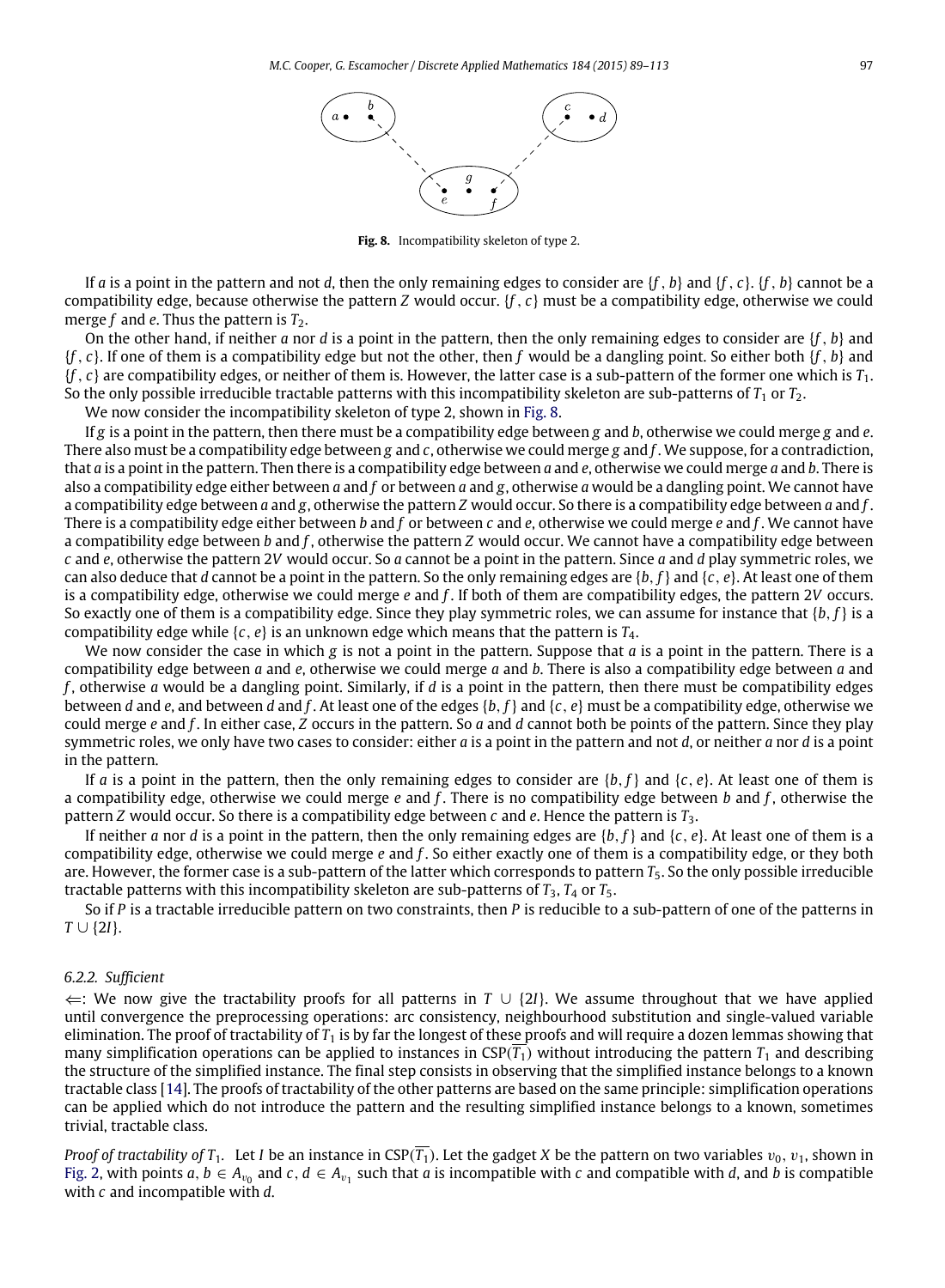<span id="page-9-0"></span>

**Fig. 9.** Introduction of the pattern  $T_1$ .

Suppose that the gadget X is a sub-pattern of the instance *I*. Suppose  $a$  is in a solution S. Let  $e\in A_{v_2}$  be such that  $v_2\neq v_0$ ,  $v_2 \neq v_1$  and  $e \in S$ . Let f be the point of *S* in  $v_1$ .

If *b* is incompatible with *e* then *a*, *b*, *d* and *e* form the forbidden pattern. So *b* is compatible with *e*. Similarly, if *c* is incompatible with *e*, then *a*, *c*, *f* and *e* form the forbidden pattern. So *c* is compatible with *e*. So if we replace *a* by *b* and *f* by *c* in *S*, then we have another solution. So if *a* is in a solution, then *b* is also in a solution. So we can remove *a* while preserving the solvability of the instance.

So we can assume from now on that the gadget *X* is not a sub-pattern of the instance. We say that an instance  $I \in \text{CSP}(T_1)$ is *simplified* if we have applied neighbourhood substitution operations until convergence and all gadgets *X* have been eliminated from *I*. We say that *I* is *fusion-simplified* if it is simplified and all (simple or complex) fusion operations have been performed that do not introduce  $T_1$ . The following lemma indicates when we can perform fusion operations.

<span id="page-9-3"></span>**Lemma 9.** Consider a (simple or complex) fusion of two variables  $v, v'$  in an instance  $I \in \mathrm{CSP}(\overline{T_1})$ . Suppose that whenever  $(a, a')$ and  $(b, b')$  are pairs of fused points during this fusion, such that  $a \neq b \in A_v$  and  $a' \neq b' \in A_{v'}$ , either a and b′ were incompatible *in I or b and a' were incompatible in I. Then the pattern*  $T_1$  *cannot be introduced by this fusion.* 

**Proof.** By the definition of (simple or complex) fusion, the only way that  $T_1$  could be introduced is when the two points in the central variable of  $T_1$  are created by the fusion of pairs of points  $(a, a')$  and  $(b, b')$  such that the compatibilities of the points *a*,  $b \in A_v$  and  $a', b' \in A_{v'}$  with the two other points  $a_1, a_2$  of  $T_1$  are as shown in [Fig. 9.](#page-9-0)

Now, if *a* and *b'* were incompatible, then *T*<sub>1</sub> was already present on points *a*<sub>1</sub>, *a*, *b*, *b'* in the original instance, and hence cannot be introduced by the fusion. Similarly, if *b* and *a'* were incompatible, then  $T_1$  was already present on points *b*, *a'*, *b'*,  $a_2$  in the original instance.  $\square$ 

**Definition 11.**  $\forall v, v', \forall a, b \in A_v$ , we say that *b* is *better than a with respect to* v', which we denote by  $a \leq b$  for  $(v, v')$  (or for  $v'$  if the variable  $v$  is obvious from the context), if every point in  $A_{v'}$  compatible with *a* is also compatible with *b*.

It is easy to see that  $\leq$  is a partial order. We also have the relations  $\geq$ ,  $\lt$  and  $\gt$  derived in the obvious way from  $\leq$ . We write  $a \equiv b$  if  $a \leq b$  and  $b \leq a$ .

<span id="page-9-1"></span>**Lemma 10.** *In a simplified instance I*  $\in$  CSP( $\overline{T_1}$ )

1.  $\forall (v, v')$ , the order  $\leq$  on  $A_v$  with respect to  $v'$  is total.

2.  $\forall v, \forall a, b \in A_v$ , there is v' such that  $a < b$  for v'.

3.  $\forall v, \forall a, b \in A_v$ , there is only one v' such that  $a < b$  for v'.

**Proof.** 1. Because the gadget *X* cannot occur.

2. Otherwise *b* is dominated by *a* and we can remove it by neighbourhood substitution.

3. Because of the initial forbidden pattern.  $\Box$ 

<span id="page-9-2"></span>**Lemma 11.** In a simplified instance  $I \in \text{CSP}(\overline{T_1})$ , if  $a < b < c$  for  $(v_0, v_1)$ , then there exists  $v_2 \neq v_1$  such that  $c < b < a$  for  $(v_0, v_2)$ .

**Proof.** Since we have  $a < b$  for  $(v_0, v_1)$ , from [Lemma 10.](#page-9-1)2 there is some  $v_2$  such that  $b < a$  for  $(v_0, v_2)$ . Since  $b < c$  for  $(v_0, v_1)$ ,  $c \leq b$  for  $(v_0, v_2)$  by [Lemma 10.](#page-9-1)3. If  $c < b$  for  $v_2$ , then we have the lemma. Otherwise, we have  $c \equiv b < a$  for  $v_2$ . Since  $b < c$  for  $v_1$ , there exists  $v_3 \neq v_1$ ,  $v_2$  such that  $c < b$  for  $v_3$ . Since  $a < b$  for  $v_1$ ,  $b \le a$  for  $v_3$ . So  $c < b \le a$  for  $v_3$ . So we have  $c < a$  for both  $v_2$  and  $v_3$ , which is not possible. So we must have  $c < b < a$  in  $v_2$ .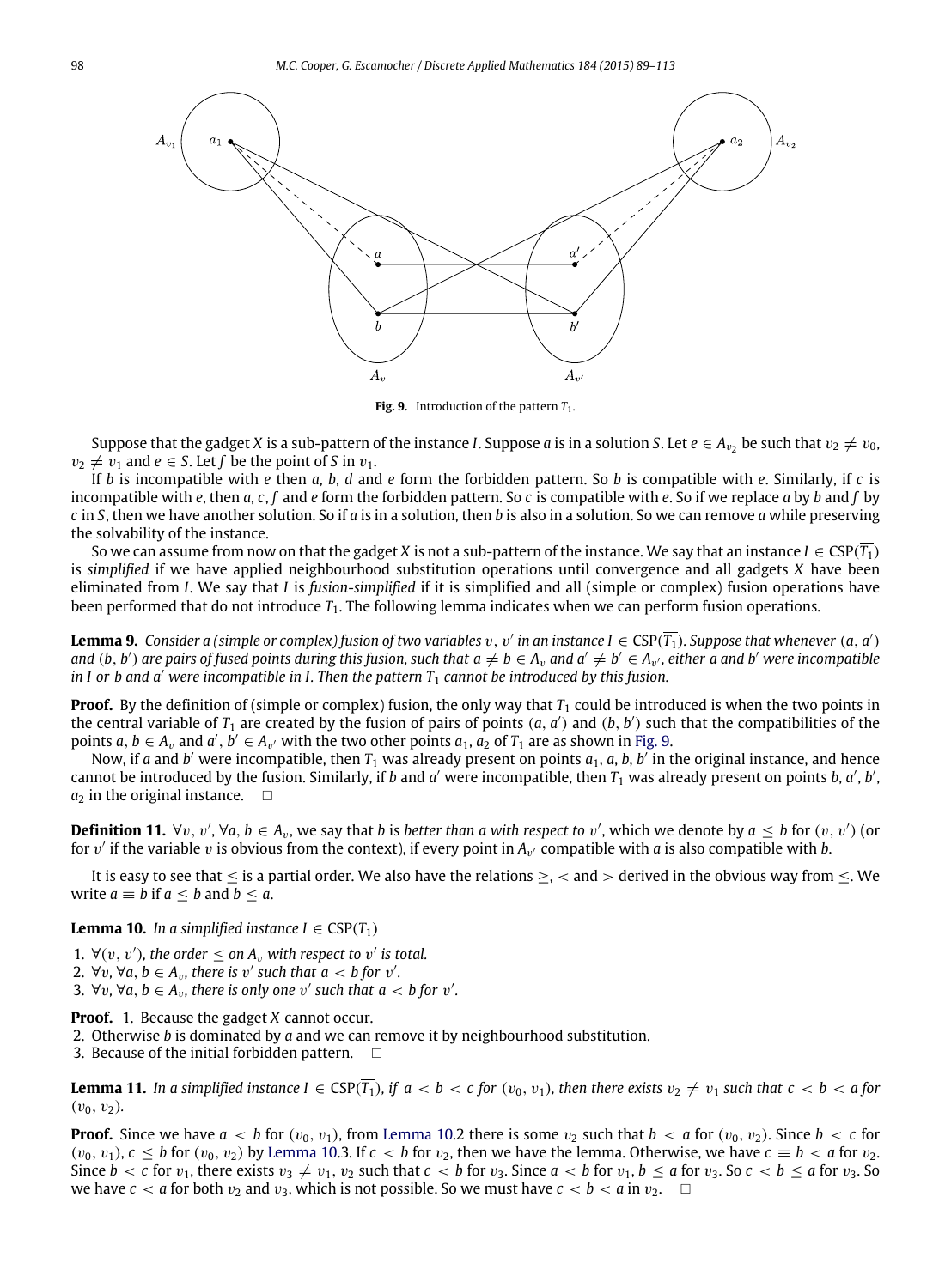<span id="page-10-0"></span>**Lemma 12.** In a simplified instance  $I \in \text{CSP}(\overline{T_1})$ ,  $\forall a, b, c, d \in A_{v_0}$ , for all  $v_1 \neq v_0$  none of the following is true:

1.  $a \equiv b < c < d$  for  $v_1$ . 2.  $a < b \equiv c < d$  for  $v_1$ . 3.  $a < b < c \equiv d$  for  $v_1$ .

**Proof.** We give the proof only for the case 1, since the proofs of cases 2 and 3 are almost identical. Since we have *a* < *c* < *d* for  $v_1$ , from [Lemma 11](#page-9-2) there exists  $v_2$  such that  $d < c < a$  for  $v_2$ . Likewise, since  $b < c < d$  for  $v_1$ , there exists  $v_2'$  such that  $d < c < b$  for  $v_2'$ . Since  $d < c$  for both  $v_2$  and  $v_2', v_2 = v_2'$  by [Lemma 10.](#page-9-1)3. This leaves three possibilities:

- 1.  $d < c < b < a$  for  $v_2$ : from [Lemma 11](#page-9-2) we know there is  $v_3$  such that  $a < b < c$  for  $v_3$ . So we have  $a < c$  for both  $v_1$  and  $v_3$  with  $v_1 \neq v_3$  (since  $a \equiv b$  for  $v_1$ ), which is not possible by [Lemma 10.](#page-9-1)3. So we cannot have this possibility.
- 2.  $d < c < b \equiv a$  for  $v_2$ : since  $a \equiv b$  for both  $v_1$  and  $v_2$ , by [Lemma 10.](#page-9-1)2 there is a different  $v_3$  such that  $a < b$  for  $v_3$ . Since  $c < b$  for  $v_2$  and  $v_3 \neq v_2$ ,  $b \leq c$  for  $v_3$ . So  $a < c$  for  $v_3$ . But we also have  $a < c$  for  $v_1$  and  $v_1 \neq v_3$ . So by [Lemma 10.](#page-9-1)3 we cannot have this possibility.
- 3.  $d < c < a < b$  for  $v_2$ : equivalent to the case  $d < c < b < a$  after interchanging a and b.

<span id="page-10-1"></span>**Corollary 2.** In a simplified instance  $I \in \text{CSP}(\overline{T_1})$ , if for some  $(v_0, v_1)$ , we have at least three equivalence classes in the order on  $A_{v0}$  *with respect to*  $v_1$  *then:* 

- 1. *The order on*  $A_{v_0}$  *with respect to*  $v_1$  *is strict.*
- 2. *There is*  $v_2$  *such that the order on*  $A_{v_0}$  *with respect to*  $v_2$  *is the exact opposite to the order on*  $A_{v_0}$  *with respect to*  $v_1$ *.*
- 3.  $\forall v_3$  such that  $v_3 \neq v_0$ ,  $v_1$ ,  $v_2$ , there is only one equivalence class in the order on  $A_{v_0}$  with respect to  $v_3$ .

**Proof.** Points 1, 2 and 3 follow respectively from [Lemmas 12,](#page-10-0) [11](#page-9-2) and [10.](#page-9-1)  $\Box$ 

<span id="page-10-3"></span>**Lemma 13.** In a simplified instance  $I \in \text{CSP}(\overline{T_1})$ ,  $\forall a, b, c, d \in A_{v_0}$ , there is no  $v_1$  such that  $a \equiv b < c \equiv d$  for  $v_1$ .

**Proof.** By [Lemma 10.](#page-9-1)2, we know there is some  $v_2$  such that  $a < b$  for  $v_2$ . Since we have  $a < c$  and  $a < d$  for  $v_1$ , by [Lemma 10.](#page-9-1)3, we have  $c \le a$  and  $d \le a$  for  $v_2$ . From [Corollary 2,](#page-10-1) we cannot have  $c < a < b$  or  $d < a < b$  for  $v_2$ , so we have  $d \equiv c \equiv a < b$  for  $v_2$ . Since we have  $c \equiv d$  for both  $v_1$  and  $v_2$ , we have a different variable  $v_3$  such that  $c < d$  for  $v_3$ . Since  $c < b$  for  $v_2$  and  $v_3 \neq v_2$ ,  $b \leq c$  for  $v_3$ . So  $b < d$  for  $v_3$ . But we also have  $b < d$  for  $v_1$  and  $v_1 \neq v_3$ . So, by [Lemma 10.](#page-9-1)3, we cannot have this possibility.  $\square$ 

<span id="page-10-2"></span>**Lemma 14.** In a simplified instance I  $\in$  CSP( $\overline{T_1}$ ), if for some  $(v,v')$  there are at least three equivalence classes in the order on  $A_v$ with respect to  $v'$ , then there are the same number of points in both  $A_v$  and  $A_{v'}$  and both the order on  $A_v$  with respect to  $v'$  and *the order on*  $A_{\nu'}$  *with respect to*  $\nu$  *are strict.* 

**Proof.** Let  $d$  be the number of points in  $A_v$  and  $d'$  the number of points in  $A_{v'}$ . From [Lemma 12](#page-10-0) we know that the order on  $A_v$ with respect to v' is strict. So we have  $a_1 < a_2 < \cdots < a_d$  for  $(v, v')$ . So we have  $(a'_1, a'_2, \ldots, a'_{d-1})$  such that  $\forall i \in \{1, \ldots, d\}$ ,  $a_i$  and  $a'_i$  are incompatible but  $a_{i+1}$  and  $a'_i$  are compatible. So  $\forall i \in \{2,\ldots,d\}$  we have  $a_i$  and  $a'_i$  which are incompatible but *a*<sub>*i*</sub> and *a*<sup>*i*</sup><sub>-1</sub> are compatible. So, by [Lemma 10.](#page-9-1)1 we have  $a'_1 > a'_2 > \cdots > a'_{d-1}$  for *v*. Moreover, since *a*<sub>1</sub> is incompatible with  $a'_1$ ,  $a_1$  is incompatible with all  $a'_i$  for  $1 \le i < d$ . By arc consistency, we have  $a'_0$  such that  $a_1$  and  $a'_0$  are compatible. So we have  $a'_0>a'_1>a'_2>\cdots>a'_{d-1}$ . So we have  $d\leq d'$  and at least three equivalence classes in the order on  $A_{v'}$  with respect to  $v$ . By switching  $v$  and  $v'$  in the proof, we can prove the remaining claims of the lemma.  $\Box$ 

We say that the pair of variables  $(v,v')$  is a 3-*tiers pair* if there are at least 3 classes of equivalence in the order on  $A_v$ with respect to v ′ ; we say that it is a *2-tiers pair* otherwise.

**Lemma 15.** In a simplified instance I  $\in$  CSP( $\overline{T_1}$ ), suppose we have  $v$  and  $v'$  such that  $(v,v')$  is a 3-tiers pair. Then we can perform *the simple fusion of*  $v, v'$  *without introducing*  $T_1$ *.* 

**Proof.** Let *d* be the number of points in  $A_v$ . From [Lemma 14](#page-10-2) we know that the points in  $A_v$  can be denoted  $a_1 < a_2 < \cdots < a_d$ for  $v'$  and the points in  $A_{v'}$  can be denoted  $b_1 < b_2 < \cdots < b_d$  for  $v$ . We will show that we can perform a simple fusion of  $v$ and v' with fusion function *f* given by  $f(a_i) = b_{d+1-i}$  ( $i = 1, \ldots, d$ ).

**Claim:**  $\forall$ 1 ≤ *i* ≤ *d*, {*b*<sub>*d*+1−*i*</sub>, *b*<sub>*d*+1−*i*+1</sub>, . . . . , *b*<sub>*d*</sub>} is the exact set of points compatible with *a*<sub>*i*</sub>

If we have  $a_i < a_j$  for  $v'$ , it means  $a_i$  is compatible with strictly less points in  $A_{v'}$  than  $a_j$ . By arc consistency, every point in  $A_v$ is compatible with a point in  $A_{v'}$ . So  $\forall 1\leq i\leq d$ , we have *d* possibilities  $(1,2,\ldots,d)$  for the number of points compatible with  $a_i$ . Since we have  $d$  points in  $A_v$ , it means that  $\forall 1\leq i\leq d$ ,  $a_i$  is compatible with  $i$  points in  $A_{v'}$ . By definition of the order on a variable with respect to another variable, the points in  $A_{v'}$  compatible with a point  $a_i \in A_v$  are the greatest points for v. So we have the claim.

We now show that  $\forall 1 \leq i \leq d$ , if  $a_i$  is in a solution *S*, then there is a solution *S'* such that both  $b_{d+1-i}$  and  $a_i$  are in *S'*. Let *b* be the point of *S* in v'. If  $b_{d+1-i} = b$ , then we have the result. Otherwise, let  $c \neq b$  be a point of *S*. If  $c = a_i$ , then from the above claim we know that *c* is compatible with  $b_{d+1-i}$ . Otherwise, let  $v_c = var(c)$ . So  $v_c \neq v$ . From the above claim we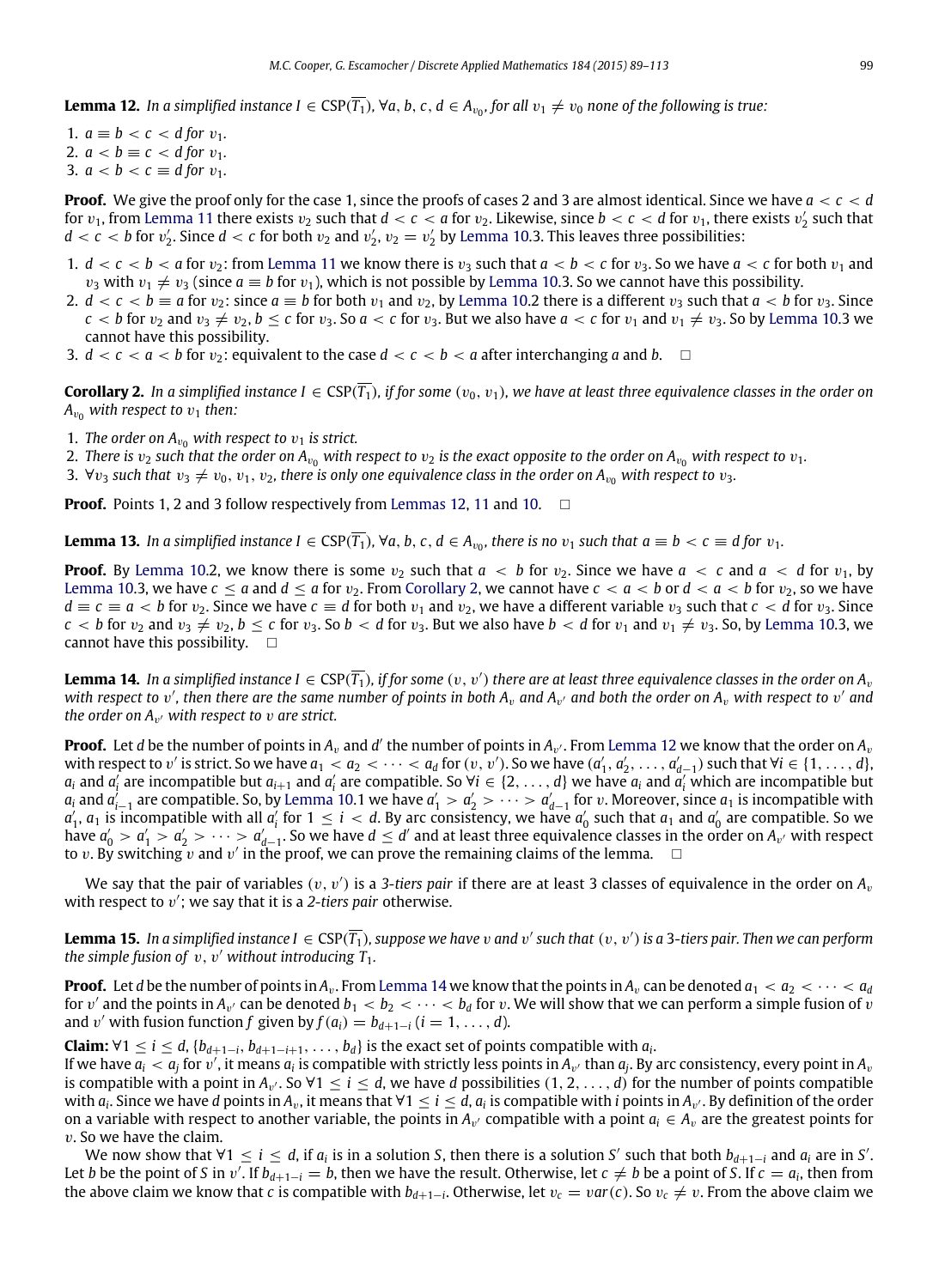have  $b_{d+1-i} < b$  for v. So  $b \le b_{d+1-i}$  for  $v_c$ . So  $b_{d+1-i}$  is compatible with c. So  $b_{d+1-i}$  is compatible with all the points in S. So we have a solution *S'* obtained by replacing *b* by  $b_{d+1-i}$  in *S* which contains both  $a_i$  and  $b_{d+1-i}$ .

We now perform the simple fusion of  $v$  and  $v'$  with fusion function  $f(a_i)=b_{d+1-i}$  for  $1\leq i\leq d;$  we have just shown that this is a valid simple fusion. It only remains to show that the resulting instance is in  $CSP(T_1)$ , since by [Lemma 1](#page-3-0) it is solvable if and only if the original instance was solvable. Let  $a, b$  be two distinct points in  $A<sub>v</sub>$ . Without loss of generality, suppose that  $a < b$  for  $v'$ . By choice of the fusion function f, b is the smallest (according to the order  $<$  for  $v'$ ) of the points in  $A_v$  compatible with  $f(b)$ . Therefore, *a* and  $f(b)$  are incompatible. The result then follows from [Lemma 9.](#page-9-3)  $\Box$ 

Therefore, from now on, in a fusion-simplified instance  $I\in\mathrm{CSP}(\overline{T_1})$ , we can assume that each pair  $(v,v')$  is a 2-tiers pair. We call winner for  $(v, v')$  the points in the greater equivalence class in the order for  $(v, v')$ . The other points are called *losers* for this order. A same point can (and actually will) be a winner for a given order and a loser for another order. If for a given order there is only one equivalence class, then all the points are considered winners.

The winners for  $(v,v')$  are compatible with all the points in $A_{v'}$ . The losers for  $(v,v')$  are only compatible with the winners for  $(v', v)$ .

We say that a variable  $v$  is one-winner if  $\forall v'\neq v$ , either only one point of  $A_v$  is a winner for  $(v,v')$  or all the points in  $A_v$ are. Similarly, we say that a variable  $v$  is one-loser if  $\forall v'\neq v$ , either only one point of  $A_v$  is a loser for  $(v,v')$  or all the points of  $A_v$  are winners for  $(v, v')$ .

<span id="page-11-0"></span>**Lemma 16.** In a simplified instance  $I \in \text{CSP}(\overline{T_1})$ ,  $\forall v$ , if there is v' such that there is only one winner for  $(v, v')$ , then v is one-winner. Similarly, if there is  $v'$  such that there is only one loser for  $(v, v')$ , then  $v$  is one-loser.

**Proof.** Let a, b, c, d, e,  $f \in A_v$  be such that there are  $v_1 \neq v_2$  with  $a \equiv b < c$  for  $v_1$ ,  $d < e \equiv f$  for  $v_2$ ,  $a \neq b$  and  $e \neq f$ . If *d* ≠ *c*, then from [Lemma 13,](#page-10-3) we have  $a \equiv b \equiv d \equiv c$  for  $v_1$  and  $d < e \equiv f \equiv c$  for  $v_2$ . So  $d < c$  for both  $v_1$  and  $v_2$  with  $v_1 \neq v_2$  (which is a contradiction by [Lemma 10.](#page-9-1)3). So we cannot have  $d \neq c$ . So  $d = c$ . So we have  $c < e \equiv f$  for  $v_2$ . From [Lemma 13](#page-10-3) we have  $c < e \equiv f \equiv a \equiv b$  for  $v_2$ . Since we have  $a \equiv b$  for both  $v_1$  and  $v_2$ , by [Lemma 10.](#page-9-1)2 there is a different variable  $v_3$  such that  $a < b$  for  $v_3$ . Since  $a < c$  for  $v_1$ ,  $c \le a$  for  $v_3$ . So  $c < b$  for  $v_3$ . So  $c < b$  for both  $v_2$  and  $v_3$  with  $v_2 \ne v_3$ . This is impossible by [Lemma 10.](#page-9-1)3. So we have the lemma.  $\Box$ 

<span id="page-11-1"></span>**Corollary 3.** *In a simplified instance*  $I \in \text{CSP}(\overline{T_1})$ ,  $\forall v$ , either v *is one-winner* or v *is one-loser.* 

**Proof.** [Lemma 10.](#page-9-1)2 tells us that there exists  $v'$  and  $a, b \in A_v$  such that  $a < b$  for  $v'$ . By [Lemma 13,](#page-10-3) either there is only one winner for  $(v, v')$  or only one loser. The result follows directly from [Lemma 16.](#page-11-0)  $\Box$ 

Let *E* be the set of one-winner variables and  $F = V \setminus E$  with *V* being the set of all variables. From [Corollary 3,](#page-11-1) the variables in *F* are one-loser. Let  $v_a$ ,  $v_b \in E$  be such that there is a non-trivial constraint between  $v_a$  and  $v_b$ . Since  $v_a \in E$ , there is only one winner *a* for  $v_b$  in  $v_a$ . Similarly, there is only one winner *b* for  $v_a$  in  $v_b$ . We can perform a complex fusion of  $v_a$  and  $v_b$ with hinge value *a* and fusion function the constant function  $f = b$ .

By [Lemma 1,](#page-3-0) the instance resulting from this fusion is solvable if and only if the original instance was solvable.

**Lemma 17.** The complex fusion of two one-winner variables  $v_a$  and  $v_b$  in a simplified instance of  $CSP(\overline{T_1})$  does not create the *forbidden pattern.*

**Proof.** Suppose that  $(c, c')$  and  $(d, d')$  are corresponding pairs of points during this fusion, with  $c \neq d \in A_{v_a}$  and  $c' \neq d$  $d' \in A_{v_b}$ . Since  $v_a$  only has one winner for  $v_b$ , we know that either *c* or *d* is a loser for  $v_b$ . Without loss of generality, suppose *d* is a loser for  $v_b$ . Since  $v_b$  only has one winner for  $v_a$ , and losers are only compatible with winners, we know that *d* is incompatible with *c'* (since it is necessarily compatible with *d'* for the fusion to take place). The result now follows directly from [Lemma 9.](#page-9-3)  $\Box$ 

We have shown that we can fusion any pair of variables in *E* between which there is a non-trivial constraint. We now do the same for *F* , the set of one-loser variables.

<span id="page-11-2"></span>**Lemma 18.** In a simplified instance I ∈ CSP( $\overline{T_1}$ ), let  $v_a$ ,  $v_b$  ∈ F (where F is the set of one-loser variables of I) be such that there is a non-trivial constraint between  $v_a$  and  $v_b$ . Let  $a \in A_{v_a}$  and  $b \in A_{v_b}$  be such that a is incompatible with b. If  $a' \in A_{v_a}$  is in a solution *S* and  $a' \neq a$ , then *b* is in a solution *S'* containing  $a'$ .

**Proof.** Let *b'* be the point of *S* in  $v_b$ . If  $b' = b$ , then we have the result. Since  $v_a$  is a one-loser variable, we know that all points in  $A_{v_a}$  other than *a* are winners. Thus *a'* is compatible with *b*. By a symmetric argument, *b'* is compatible with *a*. If we have *c* ∈ *S* such that *b* is incompatible with *c*, then *a*, *b* ′ , *c* and *b* form the forbidden pattern. So *b* is compatible with all the points in *S*. So if we replace *b*' by *b* in *S* we get a solution *S'* containing both *a'* and *b*.  $\Box$ 

**Lemma 19.** Let  $v_a$ ,  $v_b$  both be one-loser variables in a simplified instance  $I \in \text{CSP}(\overline{T_1})$  such that  $a \in A_{v_a}$  and  $b \in A_{v_b}$  are incom*patible. Then we can perform the complex fusion of*  $v_a$  *and*  $v_b$  *with hinge value a and fusion function the constant function*  $f = b$ *without introducing the forbidden pattern T*1*.*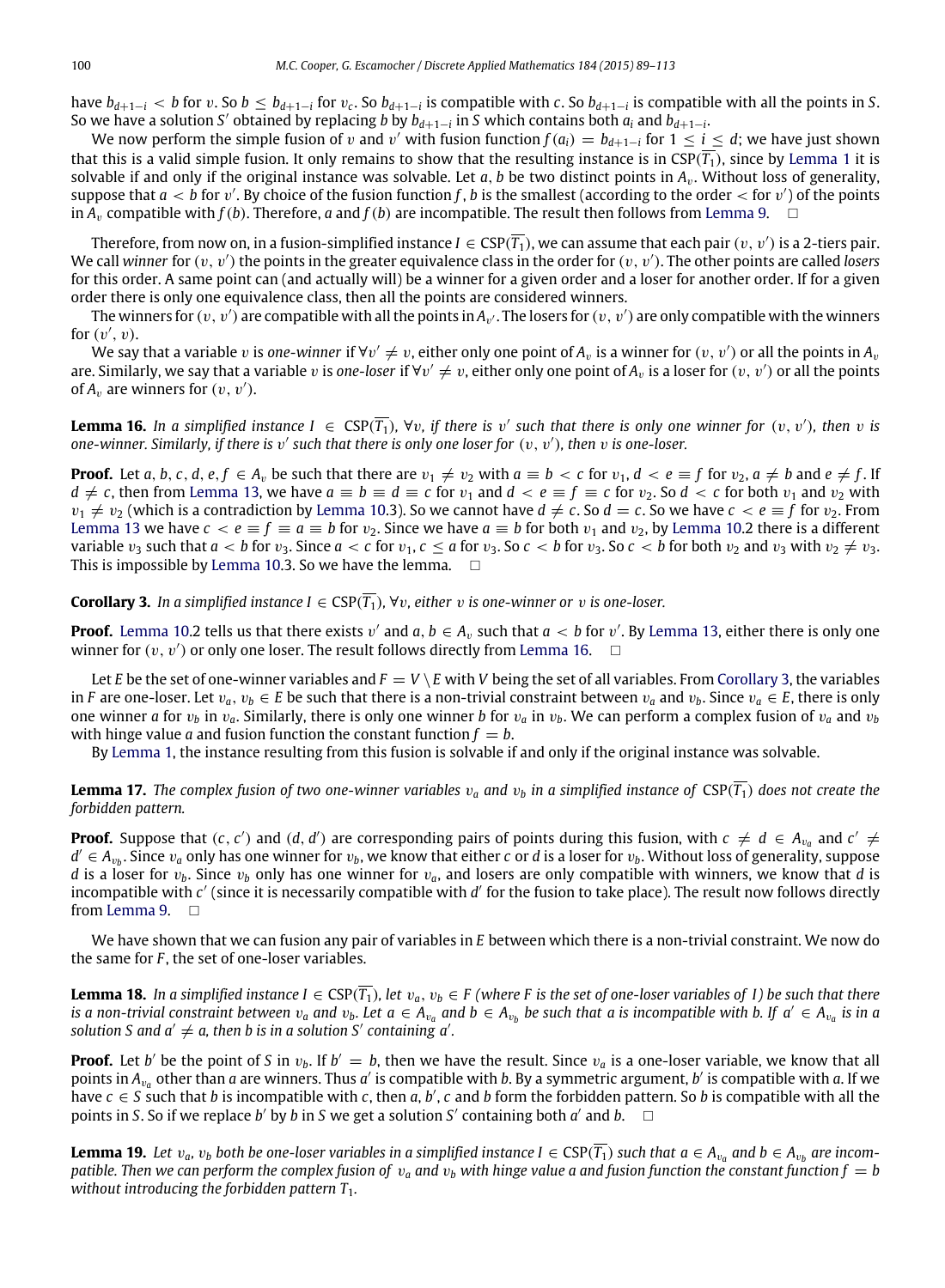<span id="page-12-1"></span>

**Fig. 10.** Constraint between a one-winner variable  $v_1$  and a one-loser variable  $v_2$ .

**Proof.** It follows from [Lemma 18](#page-11-2) that we only need to consider solutions containing *a* or *b*. We can therefore perform a complex fusion of  $v_a$  and  $v_b$  with hinge value *a* and fusion function the constant function  $f = b$ .

In all pairs  $(c, c')$  of corresponding points in this fusion, we must have either  $c = a$  or  $c' = b$ . Suppose that  $(c, c')$  and (*d*, *d'*) are corresponding pairs of points during the fusion, with *c* ≠ *d* ∈ *A*<sub>*va*</sub> and *c'* ≠ *d'* ∈ *A*<sub>*v<sub>b</sub>*</sub>. Without loss of generality, we can assume that  $c = a$  and  $d' = b$ . But we know that *a* was incompatible with *b*. From [Lemma 9](#page-9-3) we can deduce that the fusion does not introduce the pattern  $T_1$ .  $\Box$ 

<span id="page-12-0"></span>We say a point *a* is *weakly incompatible* with a variable *v* if there exists some  $b \in A_v$  such that *a* is incompatible with *b*.

**Lemma 20.** Let *v* be a one-loser variable in a simplified instance I ∈ CSP( $\overline{T_1}$ ). Let f be a point in A<sub>v</sub>. Then f is weakly incompatible *with one and only one variable.*

**Proof.** From the definition of a one-loser variable, we know that there is some variable  $v'$  such that  $f$  is a loser for  $(v, v')$ . So  $f$ is weakly incompatible with  $v'$ . From [Lemma 10.](#page-9-1)3, we know that f is a loser only for  $(v, v')$ . Furthermore, by arc consistency we know that *f* is compatible with all points of  $A<sub>u</sub>$ , for all variables *u* such that *f* is not a loser for  $(v, u)$ . So *f* is weakly incompatible with one and only one variable, namely  $v'$ , and we have the lemma.  $\Box$ 

We have shown that after all possible fusions of pairs of variables, we have two sets of variables *E* (the set of one-winner variables) and  $F = V \setminus E$  (the set of one-loser variables) such that:

- $\forall v, v' \in E$ , there is no non-trivial constraint between v and v'.
- $\forall v, v' \in F$ , there is no non-trivial constraint between v and v'.
- $\bullet$   $\forall v \in F$ ,  $\forall f \in A_v$ , f is weakly incompatible with one and only one variable  $v' \in E$ . This is from [Lemma 20.](#page-12-0) Furthermore, *f* is incompatible with all points of  $A_{v'}$  but one (since  $v' \in E$  is a one-winner variable).
- The only possible non-trivial constraint between a variable  $v_1 \in E$  and another variable  $v_2 \in F$  is the following with  $d_1$ being the size of the domain of  $v_1$ :
	- $-$  There is a point *b* ∈  $A_{v_2}$  incompatible with exactly  $d_1 1$  points in  $A_{v_1}$ .
	- $-$  ∀*b'* ∈  $A_{v_2}$  with *b'*  $\neq$  *b*, *b'* is compatible with all points in  $A_{v_1}$ .

This is illustrated in [Fig. 10.](#page-12-1) It is easily seen that this constraint can be written  $(v_2 = b) \Rightarrow (v_1 = a)$ .

We call NOOSAT (for Non-binary Only Once Sat) the following problem:

- A set of variables  $V = \{v_1, v_2, ..., v_e\}.$
- A set of values  $A = \{a_1, a_2, ..., a_n\}.$
- A set of clauses  $C = \{C_1, C_2, \ldots, C_f\}$  such that:
- $-$  Each clause is a disjunction of literals, with a literal being in this case of the form  $v_i = a_j$ .
- ∀*i*, *j*, *p*, *q*((v*<sup>i</sup>* = *aj*) ∈ *Cp*) ∧ ((v*<sup>i</sup>* = *aj*) ∈ *Cq*) ⇒ *p* = *q*.

# **Lemma 21.** *CSP* $(\overline{T_1})$  *can be reduced to NOOSAT in polynomial time.*

**Proof.** The total number of assignments decreases when we fuse variables, so the total number of (simple or complex) fusions that can be performed is linear in the size of the original instance. Hence we can produce a fusion-simplified version of an instance *I* ∈ CSP( $\overline{T_1}$ ) in polynomial time. Thus suppose we have a fusion-simplified instance in CSP( $\overline{T_1}$ ). We have shown that the non-trivial constraints between variables  $v \in F$  and  $v' \in E$  are all of the form  $v = b \Rightarrow v' = a$ . Furthermore, from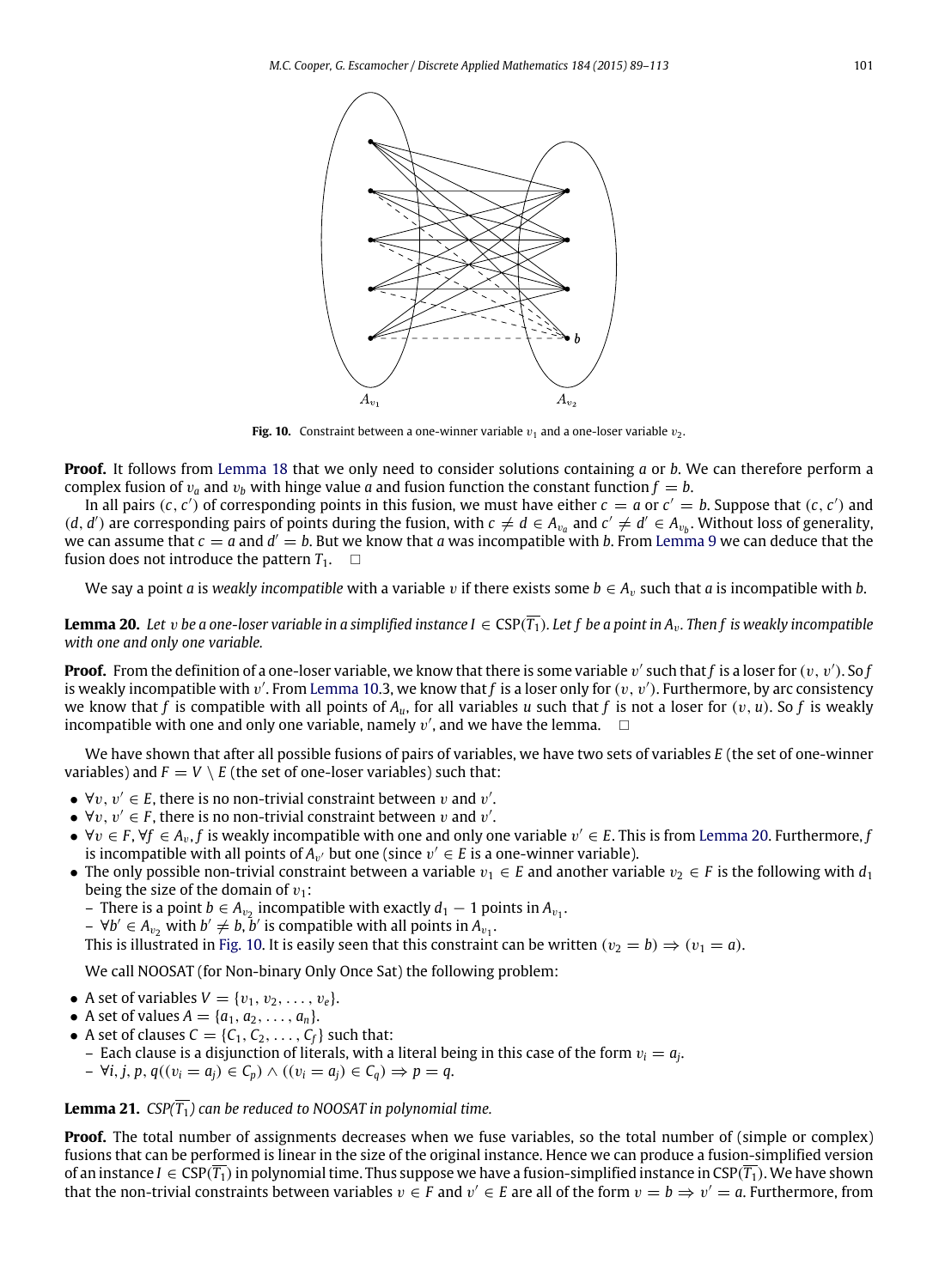

**Fig. 11.** The gadget *N*.

<span id="page-13-0"></span>[Lemma 20](#page-12-0) and the third bullet point in the description of a post-fusions instance, each variable-value assignment  $v = b$ occurs in exactly one such constraint. For any  $v \in F$ , we can replace the set of such constraints  $v = b_i \Rightarrow v_i = a_i$ , for all values  $b_i$  in the domain of v, by the clause  $(v_1 = a_1) \vee \ldots \vee (v_d = a_d)$ . It only remains to prove that no literal appears in two distinct clauses. Suppose that we have a literal  $v_1 = a$  which occurs in two distinct clauses. Then there must have been two constraints  $v_2 = b \Rightarrow v_1 = a$  and  $v_3 = c \Rightarrow v_1 = a$  and with  $v_1 \in E$ ,  $v_2 \neq v_3 \in F$ . Let  $a' \neq a$  be a point in  $A_{v_1}$ . Then b and *c* are both incompatible with *a'* but compatible with *a*. But this is precisely the forbidden pattern. This contradiction shows that  $CSP(\overline{T_1})$  can be reduced to NOOSAT.  $\Box$ 

The constraints in NOOSAT are convex when viewed as  ${0, \infty}$ -valued cost functions on the assignment-sets  $\{\langle v_1, a_1 \rangle, \ldots, \langle d_d, a_d \rangle\}$  (the cost being infinite if and only if the number of assignments in this set is 0) and these assignmentsets (corresponding to clauses) are non overlapping. So, from [\[14\]](#page-24-17), it is solvable in polynomial time. Hence the forbidden pattern  $T_1$  is tractable.

*Proof of tractability of T*<sub>2</sub>. Let *N* be the gadget shown in [Fig. 11:](#page-13-0) two variables  $v_0$ ,  $v_1$  with points  $a, b \in A_{v_0}$  and  $c, d \in A_{v_1}$ , such that *a*,*b* are both compatible with *d*, *b* is incompatible with *c*, and with the structure  $a \neq b$ .

Suppose we are given a CSP instance containing the gadget *N*. Let  $v_2$  be a variable with  $v_2 \neq v_0$ ,  $v_2 \neq v_1$  and let *e* be a point in  $A_{v_2}$  such that *a* and *e* are compatible. If *b* is incompatible with *e*, then we have the forbidden pattern  $T_2$  on *d*, *c*, *b*, *a*, *e*. So *b* is compatible with *e*. If all the points in  $A_{v_1}$  which are compatible with *a* are also compatible with *b*, then we can remove *a* by neighbourhood substitution. So, assuming that neighbourhood substitution operations have been applied until convergence, if we have the gadget *N*, then there is a point  $g \in A_{v_1}$  compatible with *a* and incompatible with *b*.

Let  $v_3 \neq v_1$  such that  $v_3 \neq v_0$ . By arc consistency, there is  $h \in A_{v_3}$  such that *h* is compatible with *a*. If *b* and *h* are incompatible, then we have the forbidden pattern  $T_2$  on *d*, *g*, *b*, *a*, *h*. So *b* and *h* are compatible. If there is  $i \in A_{v_3}$  such that *b* and *i* are incompatible, then we have the forbidden pattern on *h*, *i, b, a, g.* So *b* is compatible with all the points in A<sub>v3</sub>. So, if we have the gadget *N*, then *b* is compatible with all the points of the instance outside  $v_0$ ,  $v_1$ .

**Definition 12.** A constraint *C* between two variables v and v' is functional from v to v' if  $\forall a \in A_v$ , there is one and only one point in  $A_{v'}$  compatible with *a*.

Let the gadget *V*  $^-$  be the pattern comprising three variables  $v_4$ ,  $v_5$ ,  $v_6$  and points  $a \in A_{v_4}$ ,  $b \in A_{v_5}$ ,  $c \in A_{v_6}$  such that  $a$  is incompatible with both *b* and *c*.

From now on, since *V* <sup>−</sup> is a tractable pattern [\[16\]](#page-24-9), we only need to consider the connected components of the constraint graph which contain *V* −.

<span id="page-13-1"></span>**Lemma 22.** *If in an instance from* CSP( $\overline{T_2}$ )*, we have the gadget* V<sup>-</sup>*, then the constraint between*  $v_5$  *and*  $v_4$  *is functional from*  $v_5$ *to*  $v_4$  *and the constraint between*  $v_4$  *and*  $v_6$  *is functional from*  $v_6$  *to*  $v_4$ *.* 

**Proof.** By symmetry, it suffices to prove functionality from  $v_5$  to  $v_4$ . We suppose we have the gadget  $V^-$ . Let  $d \in A_{v_5}$  be compatible with *a*. Since *a* is weakly incompatible with two different variables, *a*, *b* and *d* cannot be part of the gadget *N*, because otherwise  $T_2$  would be present. So the only point in  $A_{\nu_4}$  compatible with  $d$  is  $a.$  So if a point in  $A_{\nu_5}$  is compatible with  $a$ , then it is only compatible with  $a$ . Likewise, if a point in  $A_{v_6}$  is compatible with  $a$ , then it is only compatible with  $a$ .

Let  $f \neq a$  be a point in  $A_{v_4}$ . By arc consistency, we have  $d \in A_{v_5}$  and  $e \in A_{v_6}$  such that  $a$  is compatible with  $d$  and with *e*. From the previous paragraph, we know that both *d* and *e* are incompatible with *f* . So we have the situation illustrated in [Fig. 12.](#page-14-0)

So *d*, *e* and *f* form the gadget *V*<sup>-</sup>. So each point in  $A_{v_5}$  and  $A_{v_6}$  compatible with *f* is compatible with only one point of  $A_{v_4}.$  So each point in  $A_{v_5}$  and  $A_{v_6}$  compatible with a point in  $A_{v_4}$  is compatible with only one point of  $A_{v_4}.$  By arc consistency, each point of  $A_{v_5}$  and  $A_{v_6}$  is compatible with exactly one point of  $A_{v_4}$ . So the constraint between  $v_4$  and  $v_5$  is functional from  $v_5$  to  $v_4$ .  $\Box$ 

**Lemma 23.** *In a connected component of the constraint graph containing V* <sup>−</sup> *of an instance from* CSP(*T*2)*, all constraints are either functional or trivial.*

**Proof.** Let *P*(*V*) be the following property: *V* is a connected subgraph of size at least two of the constraint graph and all constraints in *V* are either functional or trivial.

 $P({v_4,v_5})$  is true from [Lemma 22.](#page-13-1)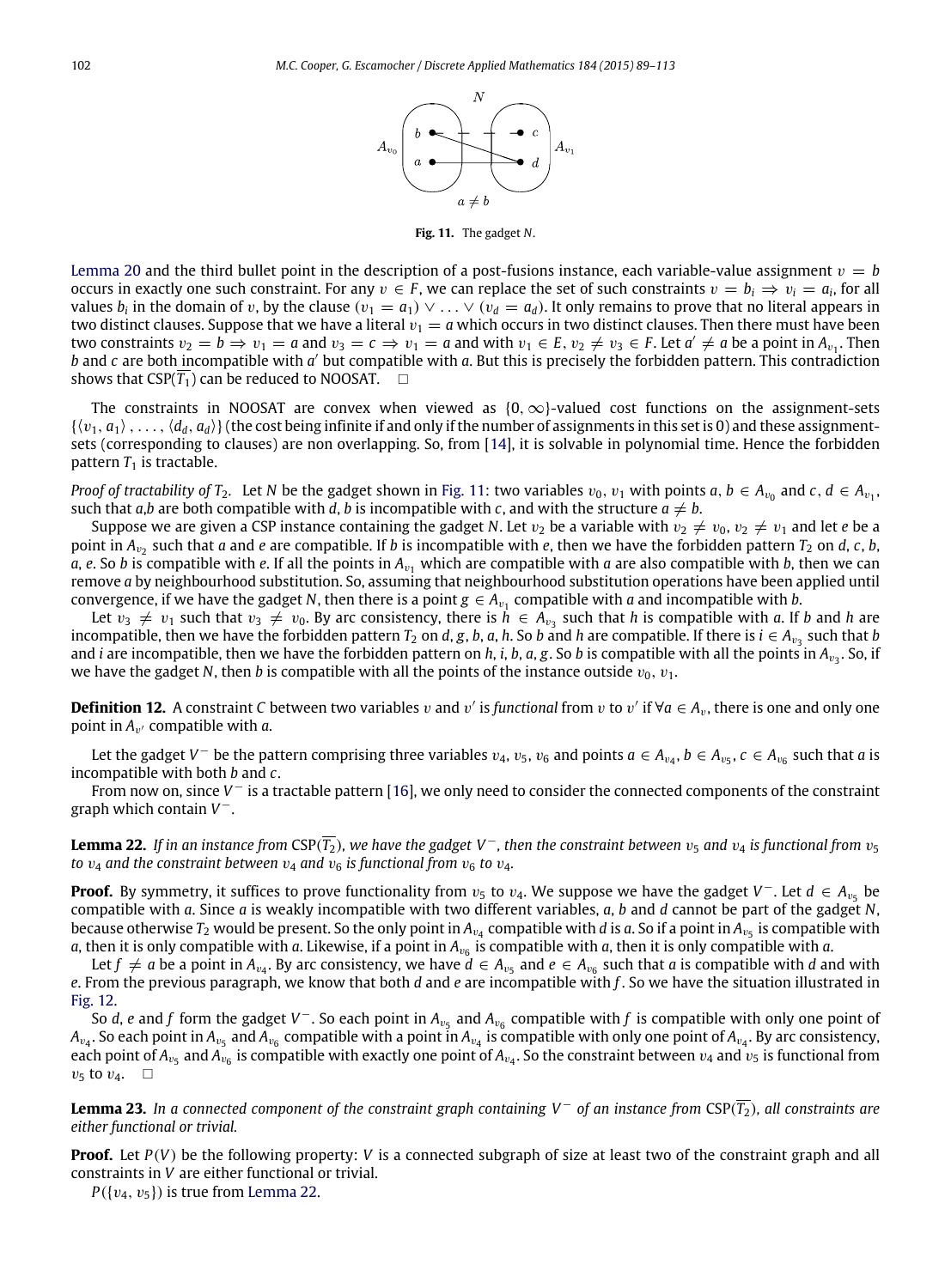<span id="page-14-0"></span>

**Fig. 12.** The three variables  $v_4$ ,  $v_5$  and  $v_6$ .

Let *V*all be the set of all variables of the connected subgraph of the constraint graph containing *V* <sup>−</sup>. Let *V* be a maximum (with respect to inclusion) subset of  $V_{all}$  for which  $P(V)$  is true. Let  $V' = V_{all} \setminus V$ . Let  $v' \in V'$ . Let  $v \in V$  be such that  $C(v, v')$ (the constraint on  $v$ ,  $v'$ ) is non-trivial. So there is  $d \in A_v$  and  $e \in A_{v'}$  such that  $d$  and  $e$  are incompatible. Since V is connected and of cardinality at least two, there is  $v'' \in V$  such that  $C(v, v'')$  is functional. By arc consistency and elimination of singlevalued variables, there is necessarily a point  $f \in A_{v''}$  such that *d* and *f* are incompatible. So *d*, *e* and *f* form the gadget V<sup>-</sup>. From [Lemma 22](#page-13-1) we know  $C(v, v')$  is functional. So  $P(V)$  is true for all subsets of  $\hat{V}_{all}$ .  $\Box$ 

<span id="page-14-1"></span>**Lemma 24.** *In an instance from* CSP( $\overline{T_2}$ ),  $\forall v$  *such that* v *is in a connected component of the constraint graph containing V* −*, all points in A<sub>v</sub> are weakly incompatible with the exact same set of variables.* 

**Proof.** Let  $a \in A_v$  be weakly incompatible with  $v'$ . So  $C(v, v')$  is non trivial. So  $C(v, v')$  is functional.

If  $C(v, v')$  is functional from  $v$  to  $v'$ , then a point in  $A_v$  can be compatible with only one point in  $A_{v'}$ . We can assume, by elimination of single-valued variables, that there are at least two points in  $A_{v'}$ , so every point in  $A_v$  is weakly incompatible with  $v'$ .

If  $C(v, v')$  is functional from  $v'$  to  $v$ , then let  $b \neq a$  in  $v$ . By arc consistency, we know there is  $c \in A_{v'}$  such that  $a$  and  $c$  are compatible. Since  $C(v, v')$  is functional from  $v'$  to  $v, c$  is compatible with only one point in  $A_v$ , namely a, so b is incompatible with c. So every point in  $A_v$  is weakly incompatible with  $v'$ .

So  $\forall (v, v'), a \in A_v$  weakly incompatible with  $v' \Rightarrow \forall b \in A_v$ , *b* weakly incompatible with  $v'$ .

**Definition 13.** A sequence of variables  $(v_0, v_1, \ldots, v_k)$  is a *path of functionality* if  $\forall i \in \{0, \ldots, k-1\}$ ,  $C(v_i, v_{i+1})$  is functional from  $v_i$  to  $v_{i+1}$ .

**Lemma 25.** In a connected component of the constraint graph containing V<sup>-</sup> of an instance from CSP( $\overline{T_2}$ ), ∀v, v', either v' is connected to only one other variable in the constraint graph, or there is a path of functionality from  $v$  to  $v^\prime$ .

**Proof.** Since we are in a connected component, there is a path of incompatibility ( $v_0 = v, v_1, v_2, \ldots, v_k = v'$ ) with all  $v_i$ different and at least one incompatibility edge between  $v_i$  and  $v_{i+1}$  for  $0\leq i\leq k-1$ . If  $v'$  is connected to at least two other variables in the constraint graph, then we have a path of incompatibility  $(v_0, v_1, v_2, \ldots, v_{k-1}, v_k, v_{k+1})$  with  $v_{k+1} \neq v_{k-1}$ . From [Lemma 24](#page-14-1) we have a path of incompatibility  $(a_0 \in A_{v_0}, a_1 \in A_{v_1}, \ldots, a_k \in A_{v_k}, a_{k+1} \in A_{v_{k+1}})$ . So  $\forall i \in \{1, \ldots, k\}, a_{i-1},$ *a*<sub>*i*</sub> and *a*<sub>*i*+1</sub> form the gadget *V*<sup>−</sup>. So from [Lemma 22,](#page-13-1) ∀*i* ∈ {1, . . . , *k*}, *C*(*v*<sub>*i*−1</sub>, *v*<sub>*i*</sub>) is functional from *v*<sub>*i*−1</sub> to *v*<sub>*i*</sub>. So we have a path of functionality from  $v$  to  $v'$ .  $\Box$ 

Variables which are connected to at most one other variable in the constraint graph can be removed from the instance *I* since, by arc consistency, any solution on the remaining variables can be extended to a solution for *I*. Once we have removed all such variables, for each connected component of the constraint graph, we only have to set an initial variable  $v_0$  and see if the  $q$  chains of implications (with  $q$  being the number of points in  $A_{v_0}$ ) lead to a solution. Since this is clearly polynomial-time, the pattern  $T_2$  is tractable.

# *Proof of tractability of T*<sub>3</sub>*.* Consider an instance from CSP( $\overline{T_3}$ ).

Suppose that the gadget N, shown in [Fig. 11,](#page-13-0) is a sub-pattern of the instance and let *e* be a point in  $A_{v_2}$ , with  $v_2 \neq v_0$ ,  $v_1$ . If *e* is compatible with *b* but not with *a*, then we have the forbidden pattern *T*3. So if *b* is compatible with a point outside of  $A_{v_{1}}$ , then  $a$  is also compatible with the same point.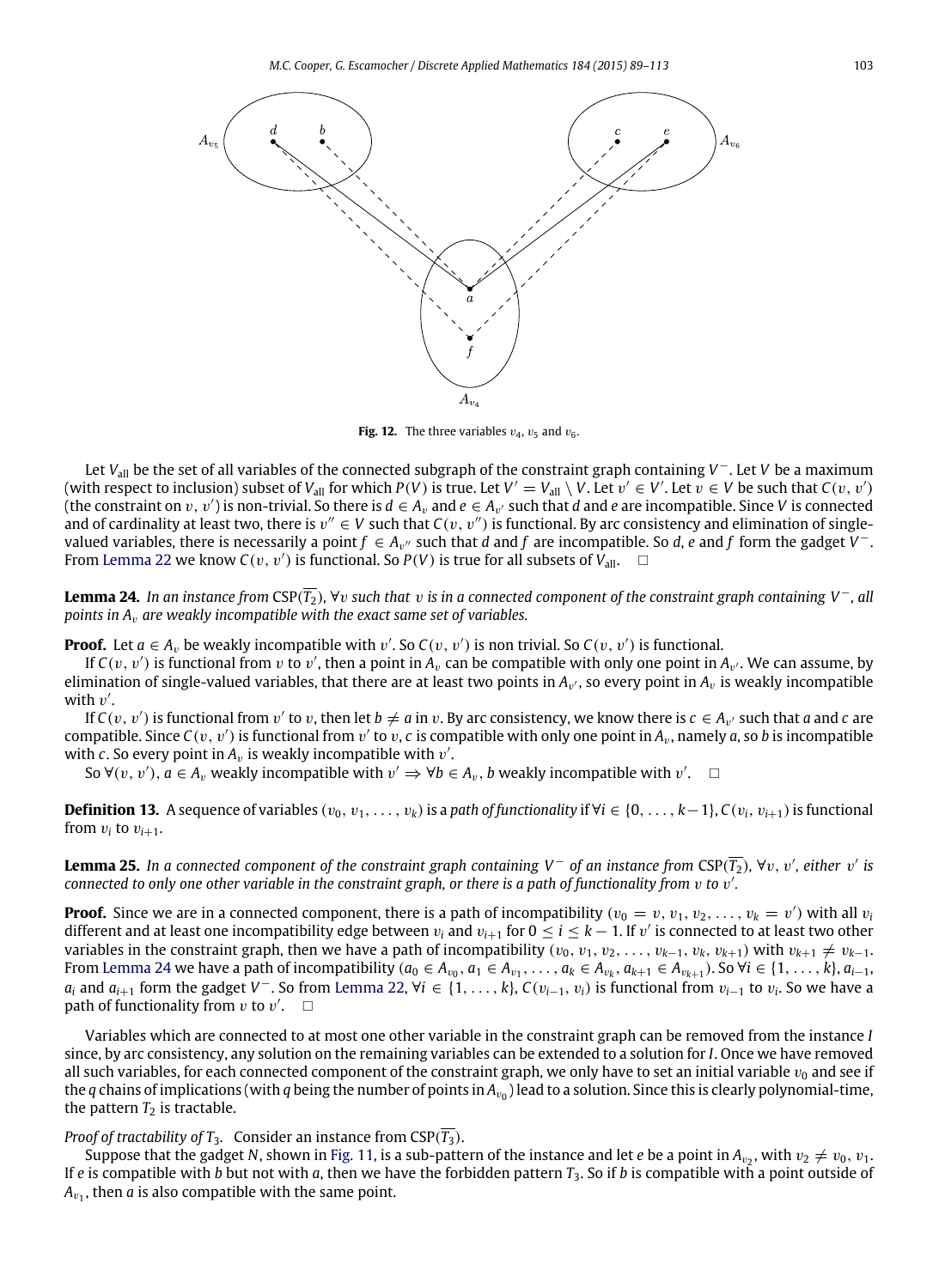

**Fig. 13.** The gadget *W*.

<span id="page-15-1"></span>Let *S* be a solution containing *b*. Let *f* be the point of *S* in  $A_{v_1}$ . If *f* is compatible with *a*, then we can replace *b* by *a* in *S* while maintaining the correctness of the solution, since all the points in the instance outside of  $A_v$ , which are compatible with *b* are also compatible with *a*.

If *f* is not compatible with *a*, then edges {*a*, *f*}, {*f* , *b*} and {*b*, *d*} form the gadget *N*. So, by our previous argument, if *f* is compatible with a point outside of  $A_{v_1}$ , then  $d$  is also compatible with the same point. We can then replace  $b$  by  $a$  and *f* by *d* in *S* while maintaining the correctness of the solution, since all the points in the instance outside of  $A_{v_1}$  which are compatible with *b* are also compatible with *a* and all the points in the instance outside of  $A_{\nu_0}$  which are compatible with *f* are also compatible with *d*. So if a solution contains *b*, then there is another solution containing *a*. Thus we can remove *b* while preserving solvability.

So each time the gadget *N* is present in an instance  $I \in CSP(T_3)$ , we can remove one of its points and hence eliminate *N*. Absence of the gadget *N* in *I* is equivalent to saying that all constraints are either trivial or bijections and hence (a subclass of) zero–one-all constraints [\[10\]](#page-24-16). Since all gadgets *N* can be removed in polynomial time and CSP instances with zero–one-all constraints can be solved in polynomial time, it follows that the pattern  $T_3$  is tractable.

## *Proof of tractability of T<sub>4</sub>.* Consider an instance from  $CSP(\overline{T_4})$ .

Let *W* be the gadget shown in [Fig. 13:](#page-15-1) two variables  $v_0$  and  $v_1$  such that we have *a* in  $A_{v_0}$ , *b*, *c*, *g* in  $A_{v_1}$ , with  $b \neq c$ , *a* compatible with both *b* and *c*, and *a* incompatible with *g*. Suppose we have *W* in the instance.

Let *f* be a point in  $A_{v_2}$ , with  $v_2 \neq v_0$ ,  $v_1$ . If *f* is compatible with *b* but not with *c*, then we have the forbidden pattern  $T_4$ . Likewise, if *f* is compatible with *c* but not with *b*, then we have the forbidden pattern *T*4. So all the points of the instance not in  $A_{v_0}$  or  $A_{v_1}$  have the same compatibility towards *b* and *c*.

If all points in A<sub>v0</sub> compatible with *b* are also compatible with *c*, then all the points in the instance compatible with *b* are also compatible with  $c$  and by neighbourhood substitution we can remove  $b.$  Thus we can assume there is  $d$  in  $A_{v_0}$  such that *d* is compatible with *b* but not with *c*.

Let *S* be a solution containing *c*. Let *e* be the point of *S* in  $A_{v_0}$ . If *e* is compatible with *b*, then we can replace *c* by *b* in *S* while maintaining the correctness of the solution, since *b* and *c* have the same compatibility towards all the points in the instance outside of  $A_{v_0}$  and  $A_{v_1}$ . If *e* is not compatible with *b*, then edges {*b*, *e*}, {*b*, *a*} and {*b*, *d*} form the gadget *W* . So, by our argument above,  $a$  and  $d$  have the same compatibility towards all the points in the instance outside of  $A_{v_0}$  and  $A_{v_1}.$  Similarly, edges  $\{c, d\}$ ,  $\{c, a\}$  and  $\{c, e\}$  form the gadget W. So *a* and *e* have the same compatibility towards all the points in the instance outside of  $A_{v_0}$  and  $A_{v_1}$ . So *d* and *e* have the same compatibility towards all the points in the instance outside of  $A_{v_0}$  and  $A_{v_1}$ . Thus we can replace *c* by *b* and *e* by *d* in *S* while maintaining the correctness of the solution, since *b* and *c* have the same compatibility towards all the points in the instance outside of  $A_{v_0}$  and  $A_{v_1}$  and  $e$  and  $d$  have the same compatibility towards all the points in the instance outside of  $A_{v_0}$  and  $A_{v_1}.$  So if a solution contains *c*, then there is another solution containing *b*. Thus we can remove *c*.

Therefore, each time the gadget *W* is present, we can remove one of its points. The gadget *W* is a known tractable pattern since forbidding *W* is equivalent to saying that all constraints are zero–one-all [\[10\]](#page-24-16). So if it is not present, the instance is tractable. Hence pattern  $T_4$  is tractable.

*Proof of tractability of T<sub>5</sub>*. The pattern  $T_5$  is a sub-pattern of the broken-triangle pattern *BTP*, a known tractable pattern [\[13\]](#page-24-5) on three constraints. So the pattern  $T_5$  is tractable by [Corollary 1.](#page-4-3)

*Proof of tractability of* 2*I.* Since 2*I* is the disjoint union of two copies of the trivially tractable pattern 1*I*, the tractability of 2*I* follows directly from [Lemma 7.](#page-5-2)

We have proved that all patterns in *T* are tractable. This concludes the proof of the theorem.

# <span id="page-15-0"></span>**7. Two-constraint existential patterns**

#### *7.1. Definitions, reduction and properties*

In this section we consider a different way of defining a class of CSP instances by forbidding patterns. An *existential pattern* is a pattern *P* with a set of points  $e \subseteq A_v$  for some distinguished variable v. We call the points in *e* existential points. Often *e* will be a singleton {*a*}. In this case, forbidding the existential pattern *P* means that for all variables *x* in the instance *I*, there is some point  $f_x(a) \in A_x$  such that there is no occurrence of *P* in *I* in which the existential point *a* maps to  $f_x(a)$ .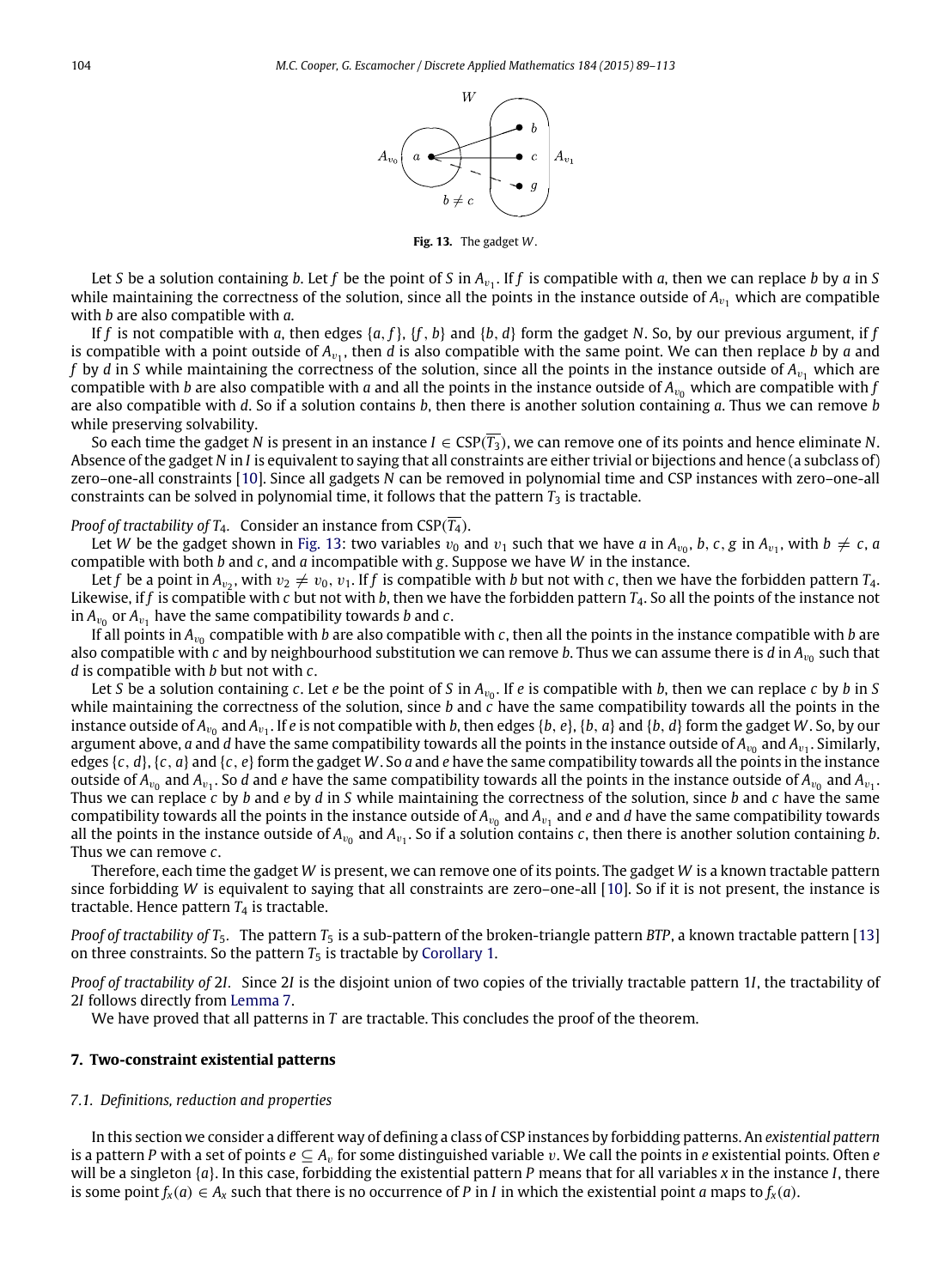

**Fig. 14.** A simple pattern 1*I* and an existential version ∃1*I* of the same pattern.

<span id="page-16-1"></span><span id="page-16-0"></span>

**Fig. 15.** A pattern V- and an existential version V-Middle of the same pattern.



**Fig. 16.** Example of extension of an existential pattern *P* to produce the existential pattern *Q*.

<span id="page-16-2"></span>As a simple example, consider the pattern 1*I* and its existential version ∃1*I* shown in [Fig. 14.](#page-16-0) Forbidding 1*I* in an instance means that all points are compatible with all other points in the instance, whereas forbidding ∃1*I* imposes the less restrictive assumption that for each variable *x* there exists some point  $f_x(a) \in A_x$  which is compatible with all other points of the instance.

As a slightly more elaborate example, consider the pattern V- and its existential version V-Middle shown in [Fig. 15.](#page-16-1) Forbidding V- in an instance means that all points in the instance are incompatible with points in at most one other variable, whereas forbidding V-Middle imposes the less restrictive assumption that for each variable *x* there exists some point  $f_x(a) \in A_x$  which is incompatible with points in at most one other variable. From [Theorem 1,](#page-7-1) we know that the set of CSP instances in which we forbid the pattern V- is tractable. Actually, if we only consider arc-consistent instances, there even exists a linear time algorithm which can find a solution in any such instance. However, as we show later in [Lemma 29,](#page-19-0) the set of instances in which we forbid the pattern V-Middle is NP-Complete, even when only considering arc-consistent instances.

When *e* is not a singleton, forbidding the existential pattern *P* means that for all variables *x* in *I*, there is an injective function  $f_x$ :  $e \to A_x$  such that there is no occurrence of *P* in *I* in which each  $p \in e$  maps to  $f_x(p)$ . An existential pattern  $\langle V, A, var, E, cpt, e \rangle$  is thus a pattern  $\langle V, A, var, E, cpt \rangle$  to which we add a set of existential points  $e \subseteq A_v$  for some distinguished variable  $v \in V$ . If  $e = \emptyset$ , then the existential pattern is equivalent to the (non-existential) pattern  $\langle V, A, var, E, cpt \rangle$ . Existential patterns have been previously studied in order to characterise under which conditions a variable can be eliminated from a binary CSP instance without the need to add any constraints [\[6\]](#page-24-8).

Forbidding an existential version *Q* of a pattern *P* defines a much larger class CSP(*Q*) than CSP(*P*). Although existential patterns were first introduced in order to define variable elimination rules, an interesting question is whether any new tractable classes can be defined by existential patterns. In this section we give a complete dichotomy for 2-constraint existential patterns (under the very reasonable assumption that all instances are arc consistent).

We now give versions of the definitions of extension, merging, dp-elimination, occurrence and tractability generalised to existential patterns.

<span id="page-16-3"></span>**Definition 14.** We say that an existential pattern *P occurs* in an existential pattern *P* ′ (or that *P* ′ *contains P*) if *P* ′ is isomorphic to an existential pattern *Q* in the transitive closure of the following two operations (extension and merging) applied to *P*:

**extension** P is a sub-pattern of Q (and Q an extension of P): if  $P = \langle V_P, A_P, var_P, E_P, cpt_P, e_P \rangle$  and  $Q = \langle V_Q, A_Q, var_Q, e_P \rangle$  $E_Q$  ,  $cpt_Q,e_Q\rangle$ , then  $V_P\subseteq V_Q$  ,  $A_P\subseteq A_Q$  ,  $var_P=var_Q|_{A_P}$  ,  $E_P\subseteq E_Q$  ,  $cpt_P=cpt_Q|_{E_P}$  , and  $e_P\subseteq e_Q$  . We give an example in [Fig. 16.](#page-16-2)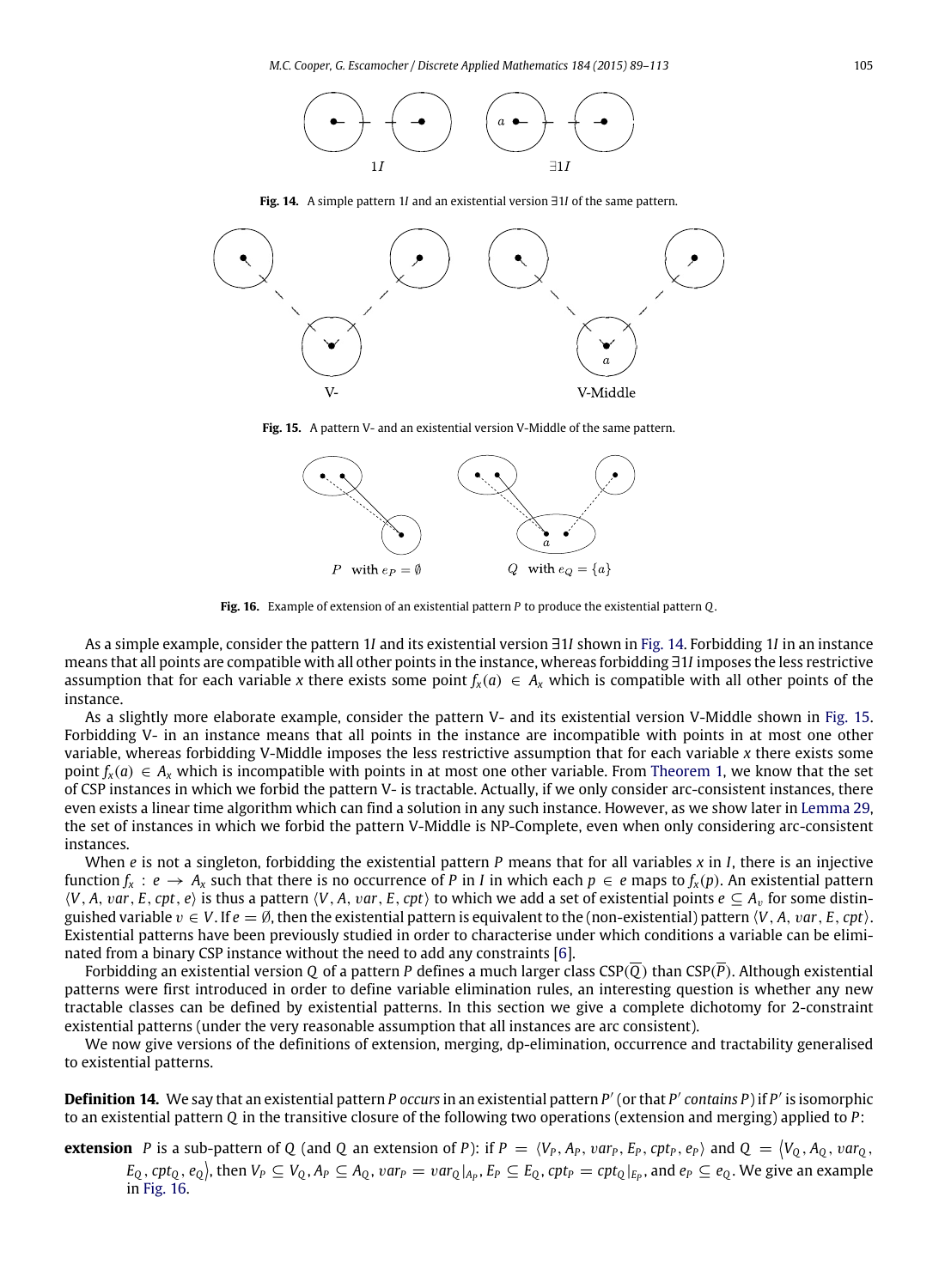

**Fig. 17.** Example of merging in an existential pattern *P* to produce the existential patten *Q*.

<span id="page-17-0"></span>**merging** Merging two points in P transforms P into Q: if  $P = \langle V_P, A_P, var_P, E_P, cpt_P, e_P \rangle$  and  $Q = \langle V_Q, A_Q, var_Q, E_Q, cpt_Q,$  $e_Q$ ), then  $\exists a, b \in A_P$  such that  $var_P(a) = var_P(b)$ ,  $a \in e_P \Leftrightarrow b \in e_P$  and  $\forall c \in A_P$  such that  $\{a, c\}, \{b, c\} \in E_P$ ,  $cpt_P(a, c) = cpt_P(b, c)$ . Furthermore,  $V_P = V_Q$ ,  $A_Q = A_P \setminus \{b\}$ ,  $var_Q = var_P|_{A_Q}$ ,  $E_Q = E_P \cup \{(a, x\} | \{b, x\} \in E_P\}$ ,  $cpt_Q(a,x)=cpt_Q(b,x)$  if  $\{b,x\}\in E_P, cpt_Q(e)=cpt_P(e)$  for all other  $e\in E_Q,$  and  $e_Q=e_p\setminus\{b\}.$  We give an example in [Fig. 17.](#page-17-0)

It follows from [Definition 14](#page-16-3) that an occurrence of an existential pattern *P* in an existential pattern *Q* can also be viewed as the existence of an *occurrence-function*  $f : A_P \to A_O$  such that

- 1. ∀*a*, *b* ∈ *A*<sub>*P*</sub>, *var*<sub>*Q*</sub> (*f*(*a*)) = *var*<sub>*Q*</sub> (*f*(*b*)) if and only if *var*<sub>*P*</sub>(*a*) = *var*<sub>*P*</sub>(*b*).
- 2.  $\forall a, b \in A_P$  such that  $\{a, b\} \in E_P$ ,  $\{f(a), f(b)\} \in E_O$  and  $cpt_O(f(a), f(b)) = cpt_P(a, b)$ .
- 3. ∀*a* ∈ *A*<sup>*P*</sup> such that *a* ∈ *e*<sub>*P*</sub>, *f*(*a*) ∈ *e*<sub>*O*</sub>.

**Definition 15.** Let  $I = \langle V, A, var, E, cpt \rangle$  be a CSP instance. Let v be a variable in V. Let  $S \subseteq A_v$ . Let  $P = \langle V_P, A_P,$  $var_{P}$ ,  $E_{P}$ ,  $cpt_{P}$ ,  $e_{P}$  be an existential pattern.

If *P* occurs in the existential pattern  $\langle V, A, var, E, cpt, S \rangle$  with occurrence-function  $f : A_P \to A$ , such that  $f|_{e_P}$  is a bijection, then we say that *P* occurs on S via  $f|_{e_P}$ . (If S is a singleton {a}, then to simplify notation we simply say that *P* occurs on *a*.)

**Definition 16.** If  $I = \langle V, A, var, E, cpt \rangle$  is a CSP instance, then an existential pattern

 $P = \langle V_P, A_P, var_P, E_P, cpt, e_P \rangle$  appears in I (and I contains P) if  $\exists v \in V$  with  $|A_v| \ge |e_P|$  such that for all subsets S of  $A_v$  with  $|S| = |e_P|$  and all bijections  $g : e_P \to S$ , P occurs on S via g. Conversely, P does not appear in I if  $\forall v \in V$  with  $|A_v| \geq |e_P|$ , there is an injective mapping  $g : e_P \to A_v$  such that *P* does not occur on  $g(e_P)$  via *g*.

It is worth pointing out that we will show later that when  $e_P \geq 2$  for some non-trivial existential pattern *P*, the set of CSP instances not containing *P* is NP-Complete. This explains why no such pattern appears on the tractability side of our main result and why for most of the following we only need to consider existential patterns *P* in which  $e_p$  is a singleton.

Suppose that an existential pattern *P* does not appear in an instance *I* since for all variables v, there is a subset  $S_v$  of  $A_v$ and a bijection  $g : e_P \to A$  such that *P* does not occur on  $S_v$  via g. Establishing arc consistency in *I* may eliminate some of the assignments in the sets  $S_v$  with the consequence that *P* may now appear in the arc-consistent version of *I*. Since arc consistency is a basic filtering operation applied by all constraint solvers to reduce the size of variable domains, we choose to study only arc consistent CSP instances.

**Notation.** Let *P* be an existential pattern. We use CSP<sub>AC</sub>( $\overline{P}$ ) to denote the set of arc-consistent binary CSP instances *I* in which *P* does not appear.

**Definition 17.** An existential pattern *P* is *intractable* if  $CSP_{AC}(\overline{P})$  is NP-complete. It is *tractable* if there is a polynomial-time algorithm to solve  $CSP_{AC}(\overline{P})$ .

In an existential pattern  $P = \langle V_P, A_P, var_P, E_P, cpt_P, e_P \rangle$ , a point  $p \notin e_P$  which is linked by a single compatibility edge to the rest of *P* is known as a *dangling point*. If an arc consistent instance  $I = \langle V, A, \nu a r, E, cpt \rangle$  with  $|V| > |V_P|$  does not contain the existential pattern *P* then it does not contain the pattern *P* ′ which is equivalent to *P* in which the dangling point *p* and the corresponding compatibility edge have been deleted. Thus, to decide the tractability of  $CSP_{AC}(\overline{P})$  we only need to consider patterns *P* without dangling points.

**Definition 18.** We say that an existential pattern *P* can be *reduced* to an existential pattern *Q*, and that *Q* is a *reduction* of *P*, if  $Q = P$  or if  $Q$  is in the transitive closure of the two operations merging and dp-elimination applied to *P*, where dp-elimination is the following operation:

**dp-elimination** Eliminating a dangling point, its corresponding compatibility edge and its corresponding variable v (if *A*<sup>v</sup> becomes empty) from *P* transforms *P* into *Q*. We give an example in [Fig. 18.](#page-18-0)

<span id="page-17-1"></span>**Lemma 26.** Let  $P = \langle V_P, A_P, var_P, E_P, cpt_P, e_P \rangle$  and  $Q = \langle V_Q, A_Q, var_Q, E_Q, cpt_Q, e_Q \rangle$  be two existential patterns, such that  $P$ *is a sub-pattern of Q. Let*  $I = \langle V, A, \text{var}, E, \text{cpt}\rangle$  *be an arc-consistent CSP instance. If Q appears in I, then P also appears in I.*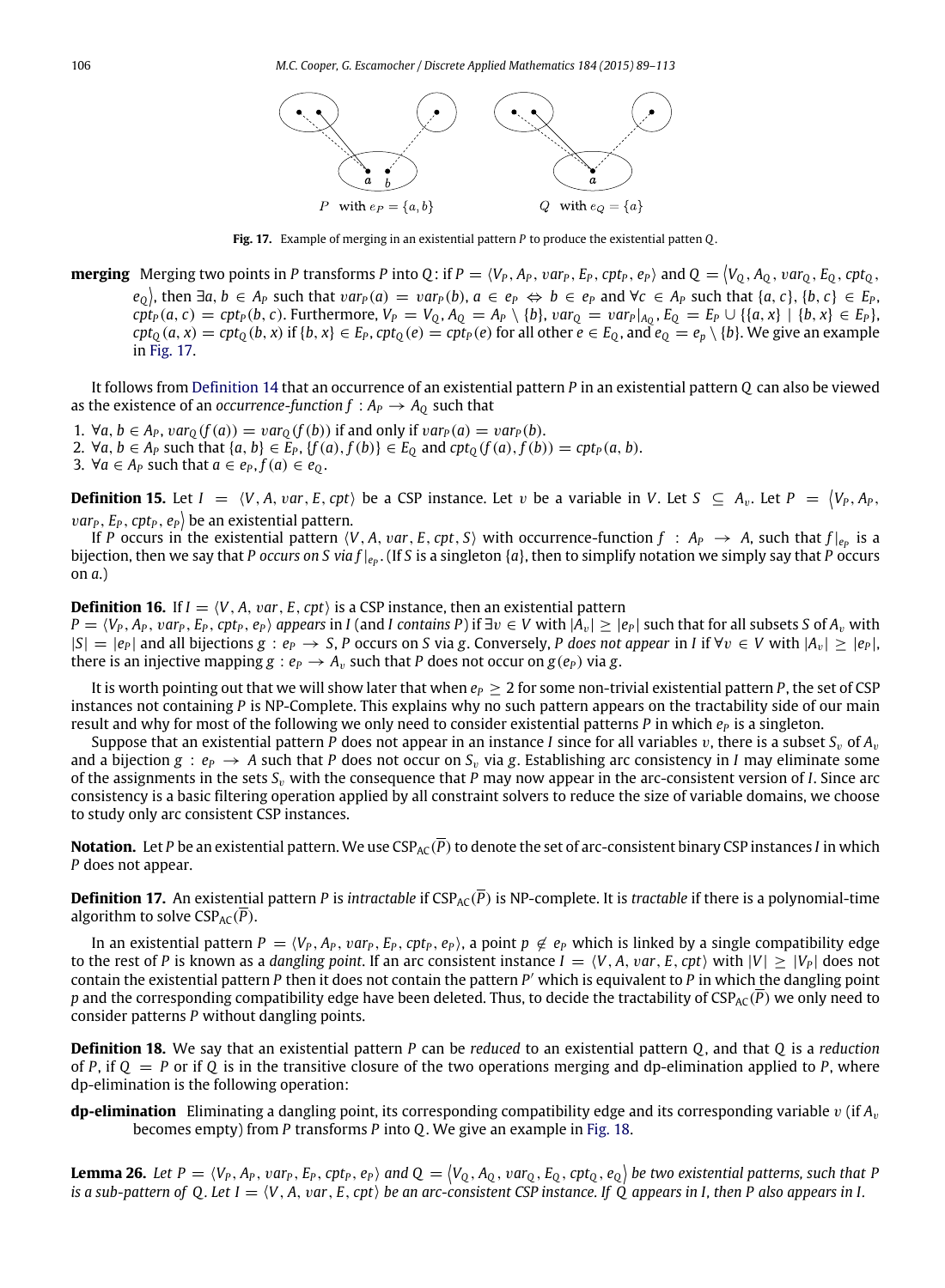

**Fig. 18.** Example of dp-elimination in an existential pattern *P* to produce the existential pattern *Q*.

<span id="page-18-0"></span>**Proof.** Suppose that *Q* appears in *I*. So  $\exists v \in V$  such that *Q* occurs on all subsets of  $A_v$  of size  $|e_0|$  and for all bijections  $g : e_0 \to S$ . Let *T* be any subset of  $A_v$  of size  $|e_P|$  and let  $h : e_P \to T$  be any bijection. We have to show that *P* appears in *I* on *T* via *h*.

Let *S* be any subset of  $A_v$  of size  $|e_0|$  such that  $T \subseteq S$  and let  $g : e_0 \to S$  be any bijection such that  $g|_{e_p} = h$ . We know that *Q* occurs in the existential pattern  $\langle V, A, var, E, cpt, S \rangle$  with an occurrence-function *f* such that  $f|_{e_0} = g$ . Since *P* is a sub-pattern of Q, P occurs in the existential pattern  $\langle V, A, var, E, cpt, S \cap f(e_P) \rangle$  with the occurrence-function  $f|_{A_P}$ . Since  $e_P \subseteq e_O$  by the definition of a sub-pattern, we have  $f|_{e_P} = g|_{e_P} = h$ . Thus P appears in I on  $T = h(e_P)$  via h and we are done.  $\square$ 

**Lemma 27.** Let  $P = \langle V_P, A_P, var_P, E_P, cpt_P, e_P \rangle$  and  $Q = \langle V_Q, A_Q, var_Q, E_Q, cpt_Q, e_Q \rangle$  be two existential patterns, such that  $P$ *can be reduced to a sub-pattern of Q. Let*  $I = \langle V, A, var, E, cpt \rangle$  *be an arc-consistent CSP instance with*  $|V| \geq |V_P|$ *. If Q appears in I, then P also appears in I.*

**Proof.** By definition, reduction is a transitive relation. Therefore, by induction, it suffices to prove the result for each of the individual operations: merging and dp-elimination.

If merging two points *a* and *b* in *P* transforms it into a sub-pattern *Q* ′ of *Q*, then *P* actually covers two different patterns: the one where *a* and *b* are different points, and the one where *a* and *b* are the same point. The latter pattern is *Q* ′ which appears in *I*, by [Lemma 26,](#page-17-1) since it is a sub-pattern of *Q*. So the set of instances containing *Q* is a subset of the set of instances containing (at least one of the two versions of) *P* and we have the result.

We now suppose that eliminating a dangling point  $c \in v_c$ , with  $v_c \in V_P$ , and its corresponding compatibility edge from P transforms P into a sub-pattern Q' of Q, where  $Q' = (V_{Q'}, A_{Q'}, \nu a r_{Q'}, E_{Q'}, c p t_{Q'}, e_{Q'})$ . Since c is a dangling point, from the definition of dp-elimination we know that  $c \notin e_P$ . So  $e_{Q'} = e_P$ . Let *d* be the point such that  $\{c, d\}$  is the compatibility edge eliminated from *P* to produce *Q* ′ . Since *Q* ′ is a sub-pattern of *Q*, by [Lemma 26,](#page-17-1) we know that *Q* ′ appears in  $I=\overline{\langle V,A,\,var,E,\,cpt\rangle}.$  So  $\exists v\in V$  such that for all  $S\subseteq A_v$  with  $|S|=|e_{Q'}|$  and for all bijections  $g:e_{Q'}\to S,Q'$  occurs on  $S$  via *g*. Let *f* be the corresponding occurrence-function. Since  $e_P = e_Q$ , it suffices to show that *P* also occurs on *S* via *g*. If  $v_c \in V_Q$ , then let  $v_c' = var(f(v_c))$  be the variable in *I* corresponding to  $v_c$  in this appearance of Q'. If  $v_c \not\in V_{Q'}$  (due to being eliminated during dp-elimination), then  $|V_{Q'}| < |V_P| \leq |V|$ , and so we can set  $v_c' \in V$  to be a variable of *I* not corresponding to any variable in  $V_{Q'}$  in this appearance of  $Q'$ . In both cases, since *I* satisfies arc consistency, there is a point  $c' \in v_c'$  compatible with  $f(d)$ . We can thus extend  $f$  to an occurrence-function  $f'$  of  $P$  in  $I$  by setting:  $f'(c) = c'$ , and  $f'(p) = f(p)$  for all *p* ∈ *A*<sub>*P*</sub>  $\setminus$  {*c*} = *A*<sub>Q</sub><sup> $\cdot$ </sup>. Hence *P* also occurs on *S* via *g*, since *f* and *f*<sup> $\prime$ </sup> are identical on *e*<sub>*P*</sub>, which completes the proof. □

<span id="page-18-1"></span>The following corollary follows immediately from the fact that arc consistency can be established in polynomial time.

**Corollary 4.** *Let P and Q be two existential patterns, such that P can be reduced to a sub-pattern of Q . Then*

- *If Q is tractable, then P is tractable.*
- *If P is intractable, then Q is intractable.*

It follows that we only need to study those existential patterns that cannot be reduced to a sub-pattern of a known tractable existential pattern and that do not have as a sub-pattern a reduction of a known intractable existential pattern. Let *I* be a CSP instance. We say that  $v' \in V$  is a *copy* in *I* of  $v \in V$  on  $(A_0, A_1)$  with  $A_0 \subset A_v$  and  $A_1 \subset A_{v'}$  if:

- $|A_0| = |A_1|$ .
- $\forall a \in A_0, \exists b \in A_1 \text{ such that } \text{cpt}(a, b) = T \text{ and } \forall c \neq b \text{ in } A_1 \text{ we have } \text{cpt}(a, c) = F.$
- $\forall b \in A_1, \exists a \in A_0 \text{ such that } \text{cpt}(a, b) = T \text{ and } \forall c \neq a \text{ in } A_0 \text{ we have } \text{cpt}(c, b) = F.$
- $\forall a \in A_0$ ,  $\forall b \in A_1$  such that  $cpt(a, b) = T$ ,  $\forall c \in A \setminus \{A_v, A_{v'}\}$ , we have  $cpt(b, c) = cpt(a, c)$ .

<span id="page-18-2"></span>For notational simplicity, we say that  $v'$  is a copy of  $v$  in *I* if  $A_0 = A_v$  and  $A_1 = A_{v'}$ .

**Lemma 28.** Let  $P = \langle V, A, var, E, cpt \rangle$  be a pattern and  $P' = \langle V, A, var, E, cpt, a \rangle$  be an existential version of P. Then P' is *tractable only if P is tractable.*

**Proof.** Since  $\langle V, A, var, E, cpt \rangle$  is equivalent to  $\langle V, A, var, E, cpt, \emptyset \rangle$ , the result follows directly from [Definition 14](#page-16-3) of exten-sion and [Corollary 4.](#page-18-1)  $\square$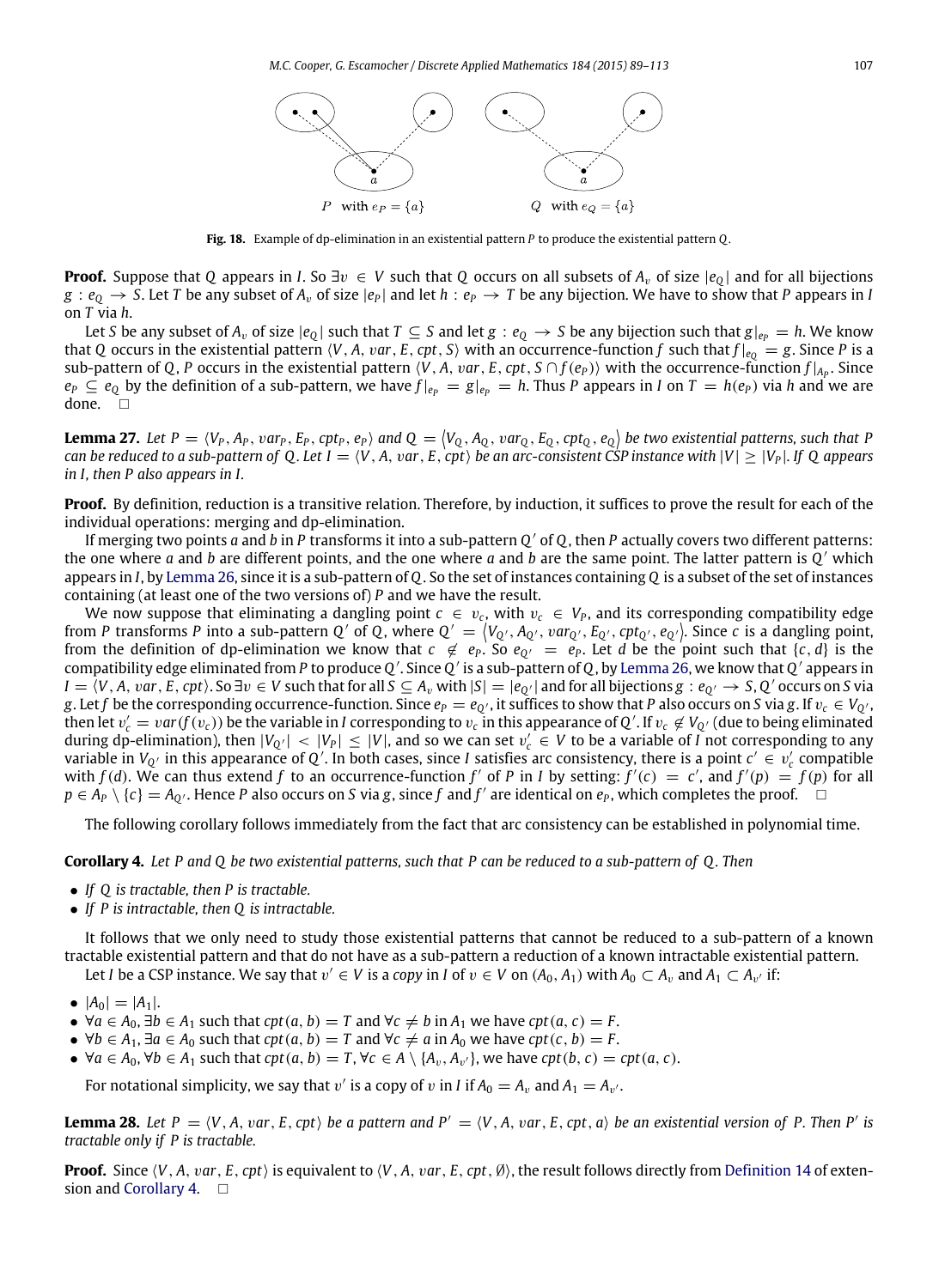<span id="page-19-1"></span>

<span id="page-19-2"></span>**Fig. 19.** Two intractable existential patterns on three variables.



**Fig. 20.** Two intractable existential patterns on two variables.



**Fig. 21.** The existential pattern ExpandedV+.

# <span id="page-19-3"></span>*7.2. Some NP-complete existential patterns*

In order to identify all tractable existential patterns, we begin by showing that many simple existential patterns are  $NP$ -complete. Let  $V_3 = \{v_0, v_1, v_2\}$ ,  $A_3 = \{a_0, a_1, a_2\}$ ,  $var_3(a_i) = v_i$  for  $i \in \{0, 1, 2\}$ ,  $E_3 = \{\{a_0, a_1\}, \{a_0, a_2\}\}\$  and  $cpt_3(a_0, a_1) = cpt_3(a_0, a_2) = F$ . Let

V-Middle =  $\langle V_3, A_3, var_3, E_3, cpt_3, \{a_0\} \rangle$  be the existential pattern shown on the left of [Fig. 19](#page-19-1) and V-Side =  $\langle V_3, A_3, var_3, E_3,$  $\langle \mathit{cpt}_3, \{a_1\} \rangle$  be the existential pattern shown on the right of [Fig. 19.](#page-19-1)

## <span id="page-19-0"></span>**Lemma 29.** *V-Middle and V-Side are NP-Complete.*

**Proof.** Let  $I = \langle V, A, var, E, cpt \rangle$  be an arc-consistent CSP instance. Let  $v_1, \ldots, v_k$  be the variables of *I*. Let  $I' =$  $\big\langle V',A',\,var',E',\mathit{cpt'}\big\rangle$  be the CSP instance on variables  $v'_1,\,\ldots,\,v'_{2k}$  such that:

- $\bullet$   $A_{v'_i} = A_{v_i} \cup \{a_i\}$  for all  $1 \leq i \leq k$  and  $A_{v'_i} = B_{v_{i-k}} \cup \{a_i\}$  for all  $k+1 \leq i \leq 2k$ , where  $|B_i| = |A_i|$  (  $1 \leq i \leq k$ ). We can think of variables  $v'_i$  and  $v'_{i+k}$  as having the same domain except for the special value corresponding to  $a_i$ .
- For all  $1 \le i \le k$ ,  $a_i$  is incompatible with  $a_{i+k}$  and compatible with all other points of *I'*. For all  $k+1 \le i \le 2k$ ,  $a_i$  is incompatible with  $a_{i-k}$  and compatible with all other points of *I'*. For all 1 ≤ *i* ≤ *k*, this prevents both  $a_i$  and  $a_{i+k}$  to be part of the same solution. The idea here is that for any solution *S'* to *I'*, for all  $1 \le i \le k$ , either the point of *S'* in  $v_i'$  or the point of *S* ′ in v ′ *<sup>i</sup>*+*<sup>k</sup>* will be an original point from *I*, or a copy of an original point from *I*.
- For all  $1 \le i \le j \le k$ , for all  $a \in A_i$ , for all  $b \in A_j$ ,  $cpt'(a, b) = cpt(a, b)$ . For all  $1 \le i \le k$ ,  $v'_{i+k}$  is a copy of  $v'_i$  in I' on  $(A_{v_i}, A_{v'_{i+k}} \setminus \{a_{i+k}\}).$

By construction, *I'* has a solution if and only if *I* has a solution, since (1) a solution to *I* can be duplicated to produce a solution to *I'*, and (2) a solution to *I'* without the assignments  $a_i$  and after elimination of duplicates is a solution to *I*.

Furthermore, for all  $1 \le i \le k$ ,  $a_i$  is incompatible with only one other point in *I'*. So for all  $1 \le i \le k$ , neither V-Middle nor V-Side occurs on *a<sup>i</sup>* . So neither V-Middle nor V-side appears in *I* ′ . Thus we can reduce any CSP instance *I* to an arc-consistent CSP instance *I'* in which neither V-middle nor V-side appears. It follows that V-Middle and V-Side are NP-Complete. □

Let  $V_2 = \{v_0, v_1\}$ ,  $A_2 = \{a_0, a_1, a_2\}$ ,  $var_2(a_0) = v_0$ ,  $var_2(a_1) = var_2(a_2) = v_1$ ,  $E_2 = \{\{a_0, a_1\}$ ,  $\{a_0, a_2\}\}\$  and  $cpt_2(a_0, a_1) =$  $cpt_2(a_0, a_2) = T$ . Let V+Middle be the existential pattern

 $\langle V_2, A_2, var_2, E_2, cpt_2, \{a_0\} \rangle$  shown on the left of [Fig. 20](#page-19-2) and V+Side the existential pattern  $\langle V_2, A_2, \text{var}_2, E_2, \text{cpt}_2, \{a_1\} \rangle$  shown on the right of [Fig. 20.](#page-19-2)

Let ExpandedV+ =  $\langle V, A, var, E, cpt, \{a_0\}\rangle$  be the existential pattern shown in [Fig. 21](#page-19-3) and given by:  $V = \{v_0, v_1, v_2\}$ ,  $A = \{a_0, a_1, a_2, a_3\}, \text{var}(a_0) = v_0, \text{var}(a_1) = \text{var}(a_2) = v_1, \text{var}(a_3) = v_2, E = \{\{a_0, a_1\}, \{a_0, a_2\}, \{a_3, a_1\}, \{a_3, a_2\}\},$  $cpt(a_0, a_2) = cpt(a_3, a_1) = cpt(a_3, a_2) = T$  and  $cpt(a_0, a_1) = F$ .

<span id="page-19-4"></span>**Lemma 30.** *V*+*Middle, V*+*Side and ExpandedV+ are NP-Complete.*

**Proof.** Let  $I = \langle V, A, var, E, cpt \rangle$  be an arc-consistent CSP instance on variables  $v_1, \ldots, v_k$ . Let  $I' = \langle V', A', var', E', cpt' \rangle$  be the CSP instance on variables  $v'_1, \ldots, v'_{3k}$  such that: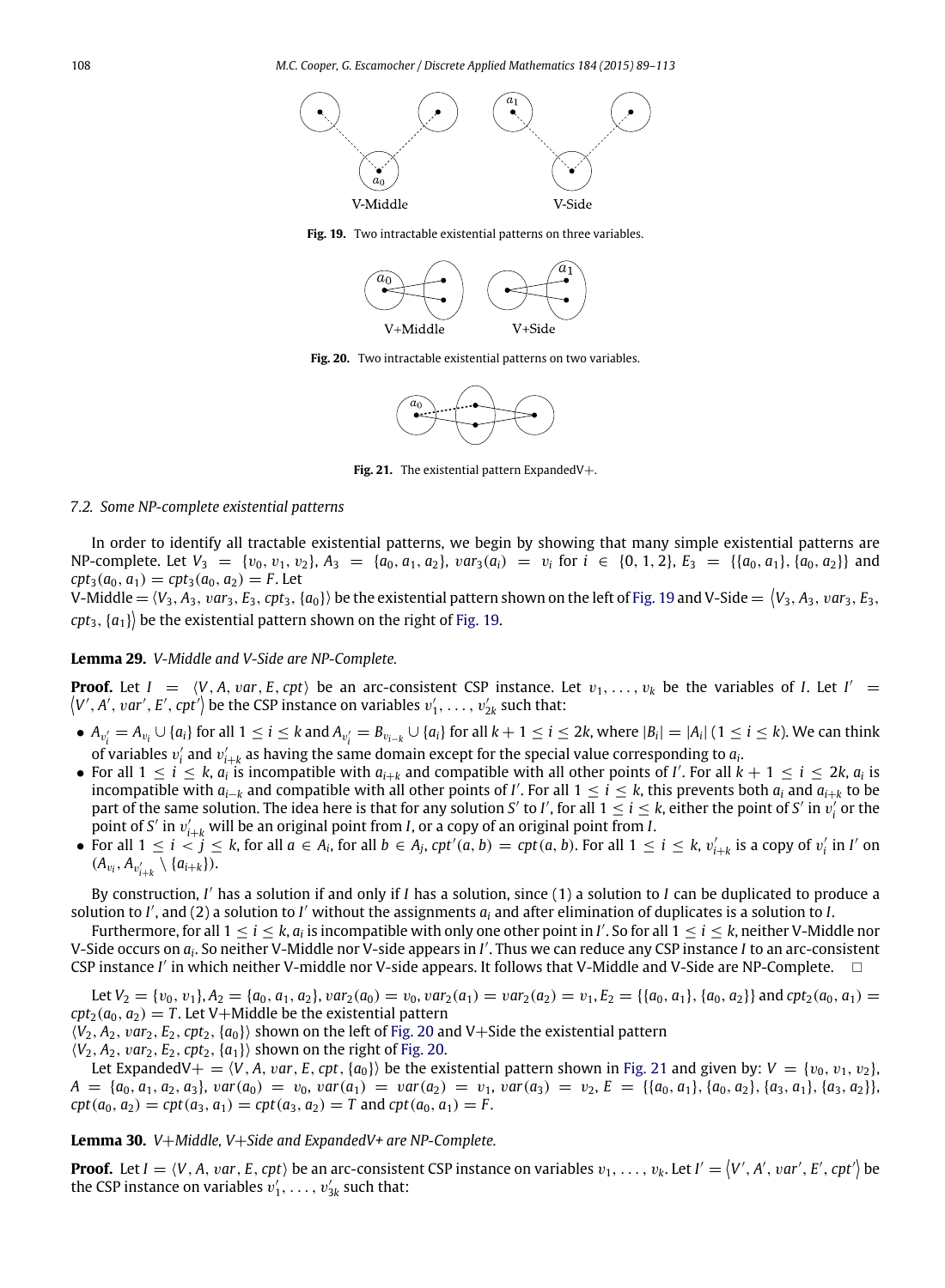

**Fig. 22.** The existential pattern  $V + -$ .

<span id="page-20-1"></span><span id="page-20-0"></span>

**Fig. 23.** Three intractable existential patterns.

- $A_{v_i'} = A_{v_i} \cup \{a_i, b_i\}$  for all  $1 \le i \le k$ ,  $A_{v_i'} = B_{v_{i-k}} \cup \{a_i, b_i\}$  for all  $k + 1 \le i \le 2k$ , and  $A_{v_i'} = C_{v_{i-2k}} \cup \{a_i, b_i\}$  for  $2k+1 \leq i \leq 3k$ , where  $|C_i| = |B_i| = |A_i| (1 \leq i \leq k)$ . We can think of variables  $v'_i$ ,  $v'_{i+k}$  and  $v'_{i+2k}$  as having the same domain except for the special values corresponding to *ai*, *b<sup>i</sup>* .
- For all  $1 \le i \le 3k$ , for all  $1 \le j \le 3k$  such that  $i \ne j$ ,  $a_i$  is compatible with  $b_j$  and incompatible with all other points of  $A_{v'_j}$ . For all  $1\leq i\leq 3$ k, for all  $1\leq j\leq 3$ k such that  $i\neq j$ ,  $b_i$  is compatible with  $a_j$  and incompatible with all other points of  $A_{v_i'}$ . For all  $1\leq i\leq k$ , this prevents any three points from  $\{a_i,\,b_i,\,a_{i+k},\,b_{i+k},\,a_{i+2k},\,b_{i+2k}\}$  to be part of the same solution. The idea here is that for any solution *S'* to *I'*, for all  $1 \le i \le k$ , at least one of the points of *S'* in  $v'_i$ ,  $v'_{i+k}$  and  $v'_{i+2k}$  will be an original point from *I*, or a copy of an original point from *I*.
- For all  $1 \le i < j \le k$ , for all  $a \in A_{v_i}$ , for all  $b \in A_j$ ,  $cpt'(a, b) = cpt(a, b)$ . For all  $1 \le i \le k$ ,  $v_{i+k}$  is a copy of  $v_k$  in I' on  $(A_{v_i}, A_{v'_{i+k}} \setminus \{a_{i+k}, b_{i+k}\})$  and  $v_{i+2k}$  is a copy of  $v_k$  on  $(A_{v_i}, A_{v'_{i+2k}} \setminus \{a_{i+2k}, b_{i+2k}\})$ .

By construction, *I* has a solution if and only *I'* has a solution. Furthermore, for all  $1\leq i\neq j\leq k$ ,  $a_i$  is only compatible with  $b_j$  in  $A_{v_j}$  and  $b_j$  is itself only compatible with  $a_i$  in  $A_{v_i}$ . So for all  $1 \le i \le k$ , neither V+Middle nor V+Side occurs on  $a_i$ . Moreover, for all  $1 \le i,j,h \le k$ ,  $a_i$  is only compatible with  $b_j$  in  $A_{v_j}$ ,  $b_j$  is only compatible with  $a_h$  in  $A_{v_h}$  and  $a_h$  is only compatible with  $b_j$  in  $A_{v_j}$ . So for all  $1\leq i\leq k$ , ExpandedV+ does not occur on  $a_i$ . So none of V+Middle, V+side or ExpandedV+ appear in *I'*. Hence V+Middle and V+Side are NP-Complete.  $\square$ 

Let V+− =  $\langle V, A, var, E, cpt, {a_1} \rangle$  be the existential pattern shown in [Fig. 22](#page-20-0) and given by  $V = {v_0, v_1}, A = {a_0, a_1, a_2},$  $var(a_0) = v_0$ ,  $var(a_1) = var(a_2) = v_1$ ,  $E = \{\{a_0, a_1\}, \{a_0, a_2\}\}\$ ,  $cpt(a_0, a_1) = T$  and  $cpt(a_0, a_2) = F$ .

<span id="page-20-2"></span>**Lemma 31.**  $V + -$  *is NP-Complete.* 

**Proof.** Let *I* be an arc-consistent CSP instance on variables  $v_1, \ldots, v_k$  with at most one incompatibility edge in each constraint. Let *I'* be the CSP instance on variables  $v'_1, \ldots, v'_k$  such that:

- $A_{v_i'} = A_{v_i} \cup \{a_i\}$  for all  $1 \le i \le k$ .
- For all  $1 \le i \le j \le k$ ,  $a_i$  is incompatible with  $a_j$ . For all  $1 \le i \le j \le k$ , for all  $b \in A_{v'_j}$ ,  $a_i$  is incompatible with b if b is incompatible with a point  $c \in A_{v_i'}$  and  $a_i$  is compatible with *b* otherwise.
- For all  $1 \leq i < j \leq k$ , for all  $a \in A_{v_i}$ , for all  $b \in A_{v_j}$ ,  $cpt'(a, b) = cpt(a, b)$ .

For all  $1 \le i \ne j \le k$ , we know that  $a_i$  is compatible with a point  $a' \in A_{v_j}$  if and only if  $a'$  is compatible with all points in  $A_{v_i}$ . Since at most one point in  $A_{v_j}$  is incompatible with a point in  $A_{v_i}$ , and since  $|A_{v_j}|\geq 2$ , there always exists such a point  $a' \in A_{v_j}$ . So *I'* is arc consistent. Furthermore, for all  $1 \leq i \neq j \leq k$  we know that if  $a_i$  is compatible with a point  $a' \in A_{v_j}$ , then  $a'$  is compatible with all points in  $A_{v_i}$ . So for all  $1 \leq i \leq k$ , V  $+$   $-$  does not occur on  $a_i$  and we can remove  $a_i$  by neighbourhood substitution. So V + − does not appear in *I'* and the solvability of *I'* is the same as that of *I*. So we can reduce any CSP instance with at most one incompatibility edge in each constraint *I* to a CSP instance *I* ′ in which V + − does not appear. From [Lemma 3,](#page-4-2) the set of CSP instances with at most one incompatibility edge in each constraint is NP-Complete. Thus  $V + -$  is NP-Complete.  $\square$ 

Let  $\exists T_3 = \langle V, A, var, E, cpt, \{a_0\}\rangle$  be the existential pattern shown in the middle of [Fig. 23](#page-20-1) and defined by  $V = \{v_0, v_1, v_2, v_3, v_4, v_5, v_6, v_7, v_8, v_{10}\}$  $v_1, v_2$ ,  $A = \{a_0, a_1, a_2, a_3, a_4\}$ ,  $var(a_0) = var(a_1) = v_0$ ,  $var(a_2) = var(a_3) = v_1$ ,  $var(a_4) = v_2$ ,  $E = \{\{a_0, a_2\}$ ,  $\{a_1, a_2\}, \{a_1, a_3\}, \{a_2, a_4\}, \{a_3, a_4\}\$ ,  $\text{cpt}(a_1, a_2) = \text{cpt}(a_1, a_3) = \text{cpt}(a_2, a_4) = T$  and  $\text{cpt}(a_0, a_2) = \text{cpt}(a_3, a_4) = F$ .

**Lemma 32.**  $\exists T_3$  *is NP-Complete.*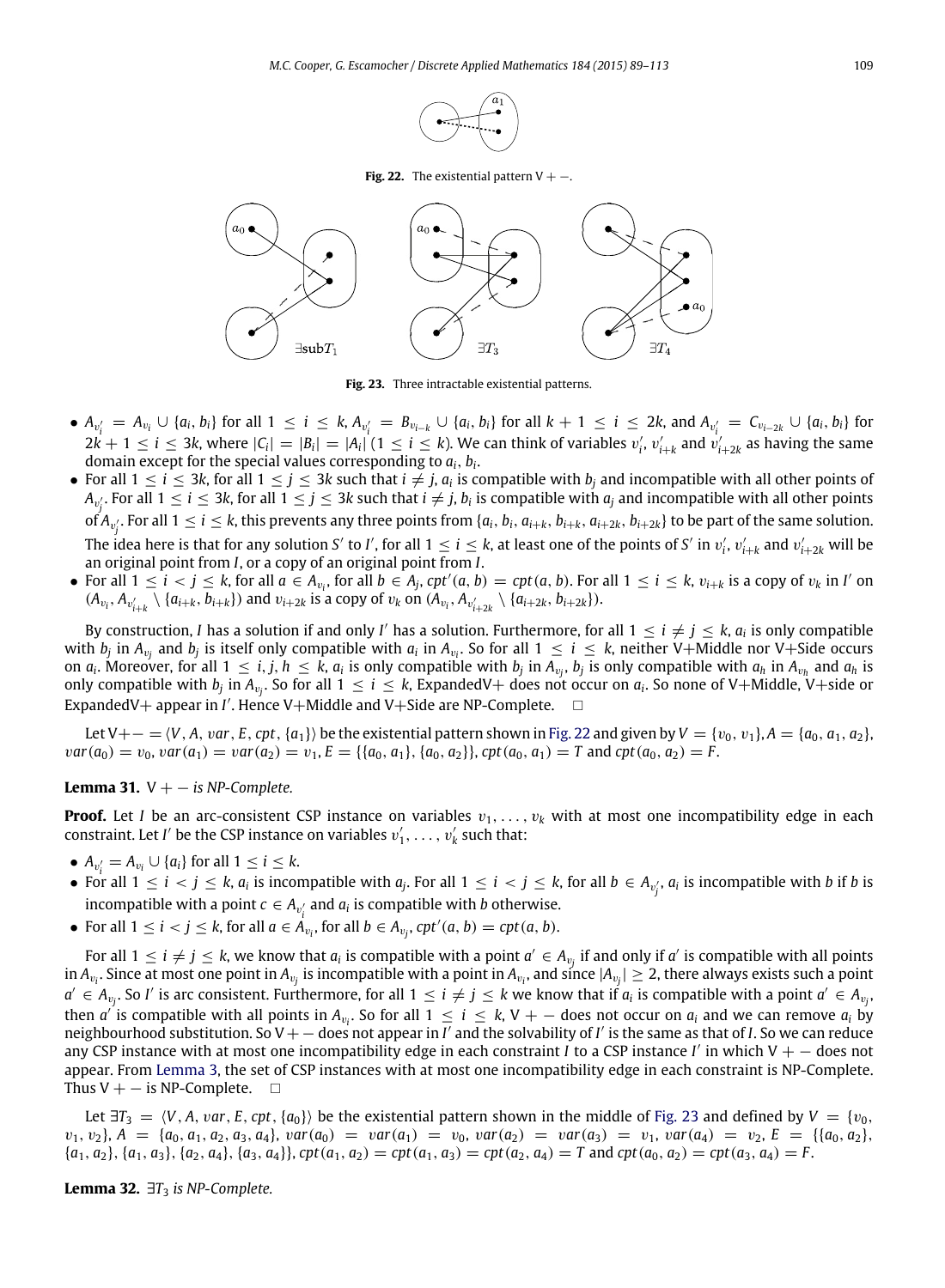**Proof.** Let *I* be an arc-consistent CSP instance on variables  $v_1, \ldots, v_k$ . Let *I'* be the CSP instance on variables  $v'_1, \ldots, v'_{2k}$  $u'_1, \ldots, u'_k$  with compatibility function *cpt'* such that:

- $A_{v_i'} = A_{v_i} \cup \{a_i, b_i\}$  for all  $1 \le i \le k$ ,  $A_{v_i'} = B_{v_{i-k}} \cup \{a_i, b_i\}$  for all  $k + 1 \le i \le 2k$ , where  $|B_i| = |A_i|$   $(1 \le i \le k)$ , and  $A_{u_i'} = \{c_i, d_i, e_i\}$  for  $1 \le i \le k$ . We can think of variables  $v_i'$  and  $v_{i+k}'$  as having the same domain except for the special values corresponding to  $a_i$ ,  $b_i$ . The role of the variables  $u'_i$  is to ensure that  $a_i$ ,  $b_i$  cannot be part of any solution to *I'*.
- For all  $1 \le i \le 2k$ , for all  $1 \le j \le 2k$  such that *i* and *j* are not equal modulo *k*,  $a_i$  and  $b_i$  are compatible with all points of  $A_{v'_j}$ . For all  $1\leq i\leq k$ :  $a_i$  is compatible with  $a_{i+k}$  and incompatible with all other points of  $A_{v'_{i+k}}$ ;  $a_{i+k}$  is incompatible with all points in  $A_{v_i'}\setminus\{a_i\};$   $b_i$  is compatible with  $b_{i+k}$  and incompatible with all other points of  $A_{v_{i+k}'}$ ;  $b_{i+k}$  is incompatible with all points in  $A_{v'_i} \setminus \{b_i\}.$
- For all  $1 \le i \le k$ :  $c_i$  is incompatible with  $a_i$ ,  $b_i$ ,  $a_{i+k}$ ,  $b_{i+k}$  and compatible with all other points of A';  $d_i$  is incompatible with all points in  $(A_{v'_i} \setminus \{b_i\}) \cup (A_{v'_{i+k}} \setminus \{a_{i+k}\})$  and compatible with all other points in A';  $e_i$  is incompatible with all points  $\text{in } (A_{v'_i} \setminus \{a_i\}) \cup (A_{v'_{i+k}} \setminus \{b_{i+k}\})$  and compatible with all other points in *A'*.
- For all  $1 \le i < j \le k$ , for all  $a \in A_{v_i}$ , for all  $b \in A_j$ ,  $cpt'(a, b) = cpt(a, b)$ . For all  $1 \le i \le k$ ,  $v_{i+k}$  is a copy of  $v_k$  in I' on  $(A_{v_i}, A_{v'_{i+k}} \setminus \{a_{i+k}, b_{i+k}\}).$

The points  $a_i$ ,  $b_i$ ,  $d_i$ ,  $e_i$  do not belong to any solution to the sub-instance of  $I'$  on variables  $v'_i,$   $v'_{i+k},$   $u'_i$ , whereas  $c_i$  is compatible with all points in the original instance *I*. Furthermore, apart from these special points, variables  $v'_i$ ,  $v'_{i+k}$  are just copies of variable  $v_i$ . Thus, by construction, *I* has a solution if and only *I'* has a solution.

We will now show that the existential pattern  $\exists T_3$  cannot occur on any  $a_i$ , with  $1\leq i\leq 2k$ . Suppose that there is some *i*, with 1  $\leq$  *i*  $\leq$  2*k*, such that the existential pattern ∃T<sub>3</sub> occurs on  $a_i$ . Let  $v$  be the variable of  $a_i$ . Since ∃T<sub>3</sub> occurs on  $a_i$ , there is a variable  $\overline{v'}$  and a point  $a'\in A_{v'}$  such that  $a_i$  and  $a'$  are incompatible. By construction,  $v'$  can only be one of the following variables:  $v'_{i+k}$  (or  $v'_{i-k}$  if  $i > k$ ) and  $u'_i$  (or  $u'_{i-k}$  if  $i > k$ ). Since  $\exists T_3$  occurs on  $a_i$ , there is a point in  $A_v$  which is compatible with two different points in  $A_{\nu'}$ . However, from the second and fourth bullet points we know that there is no point in  $A_{\nu}$ compatible with two different points in  $A_{v_i'}$  ( $A_{v_{i-k}'}$  if  $i > k$ ), and from the third bullet point we also know that there is no point in  $A_v$  compatible with two different points in  $A_{u'_i}$  ( $A_{u'_{i-k}}$  if  $i > k$ ). So  $\exists T_3$  cannot occur on  $a_i$ . So the existential pattern  $\exists T_3$  cannot occur on any  $a_i$ , with  $1 \leq i \leq 2k$ .

Similarly, it is easy to verify that the existential pattern  $\exists T_3$  does not occur on  $c_i$  (for all  $1 \le i \le k$ ). Hence  $\exists T_3$  does not appear in *I'*. It follows that  $\exists T_3$  is NP-complete.  $\square$ 

Let  $\exists$ sub $T_1 = \langle V, A, var, E, cpt, \{a_0\}\rangle$  be the existential pattern shown on the left of [Fig. 23](#page-20-1) and defined by  $V = \{v_0, V_0, w_0\}$  $v_1, v_2$ ,  $A = \{a_0, a_1, a_2, a_3\}$ ,  $var(a_0) = v_0$ ,  $var(a_1) = var(a_2) = v_1$ ,  $var(a_3) = v_2$ ,  $E = \{\{a_0, a_1\}, \{a_1, a_3\}, \{a_2, a_3\}\}$  $cpt(a_0, a_1) = cpt(a_1, a_3) = T$  and  $cpt(a_2, a_3) = F$ .

#### <span id="page-21-0"></span>**Lemma 33.**  $∃subT₁$  *is NP-Complete.*

**Proof.** Let *I* be an arc-consistent binary CSP instance on variables  $v_1, \ldots, v_n$ , where  $n > 3$ . Let *I'* be the CSP instance on variables  $v'_1, \ldots, v'_n$  with compatibility function *cpt'* such that:

- $A_{v_i'} = A_{v_i} \cup \{a_i\} \cup \{b_{ij} \mid j = 1, \ldots, i-1, i+1, \ldots, n\}$  for all  $1 \le i \le n$ .
- For all  $1 \le i,j \le k$  with  $i \ne j$ , for all  $p \in A_{v'_i}$  and for all  $q \in A_{v'_j} \setminus A_{v_j}$ ,  $cpt'(p,q) = T$  if and only if  $p = b_{ij}$  or  $q = b_{ji}$ .
- For all  $1 \leq i < j \leq n$ , for all  $a \in A_{v_i}$ , for all  $b \in A_{v_j}$ ,  $cpt'(a, b) = cpt(a, b)$ .

It is easy to verify that none of the points *a<sup>i</sup>* or *bij* belong to a solution to any 4-variable sub-instance of *I* ′ . This implies that the solutions to *I* ′ are exactly the solutions *I*.

To complete the proof, it remains to show that for each  $i=1,\ldots,n$ ,  $\exists \text{sub} T_1$  does not occur on  $a_i$  in *I'*. Let  $v'_i, v'_j, v'_k$  be any three distinct variables in I'. The point  $a_i$  is only compatible with  $b_{ji}$  in  $A_{v'_j}$  which is only compatible with  $b_{kj}$  in  $A_{v'_k}$ . Since  $b_{kj}$ is compatible with all points in  $A_{v'_j}$ , the existential pattern ∃sub $T_1$  does not occur on  $a_i$  in *I'*.  $□$ 

Let  $\exists T_4 = \langle V, A, \text{var}, E, \text{cpt}, \{a_0\} \rangle$  be the existential pattern shown on the right of [Fig. 23](#page-20-1) and defined by  $V = \{v_0, v_1, v_2, v_3, v_4, v_5, v_6, v_7, v_8, v_{10}\}$  $v_2$ ,  $A = \{a_0, a_1, a_2, a_3, a_4\}$ ,  $var(a_0) = var(a_1) = var(a_2) = v_0$ ,  $var(a_3) = v_1$ ,  $var(a_4) = v_2$ ,  $E = \{\{a_0, a_4\}, \{a_1, a_2, a_3, a_4\}, \{a_2, a_3, a_4\}\}$  $\{a_1, a_3\}, \{a_1, a_4\}, \{a_2, a_3\}, \{a_2, a_4\}\},\text{cpt}(a_1, a_3) = \text{cpt}(a_1, a_4) = \text{cpt}(a_2, a_4) = T \text{ and } \text{cpt}(a_0, a_4) = \text{cpt}(a_2, a_3) = F.$ 

#### <span id="page-21-1"></span>**Lemma 34.**  $\exists T_4$  *is NP-Complete.*

**Proof.** Let  $I = \langle V, A, \text{var}, E, \text{cpt} \rangle$  be an arc-consistent binary CSP instance on variables  $v_1, \ldots, v_n$ . We will construct an equivalent instance *I'* in which we add an assignment *a*<sub>*i*</sub> for each variable so that ∃T<sub>4</sub> does not occur on *a*<sub>*i*</sub>. For each such point  $a_i$ , we will also add a 3-variable gadget to prevent  $a_i$  from being part of a solution. Let  $I' = \langle V', A', \text{var}', E', \text{cpt}' \rangle$  be the CSP instance on variables  $v'_1, \ldots, v'_n, w'_1, \ldots, w'_n, x'_1, \ldots, x'_n, y'_1, \ldots, y'_n$  such that: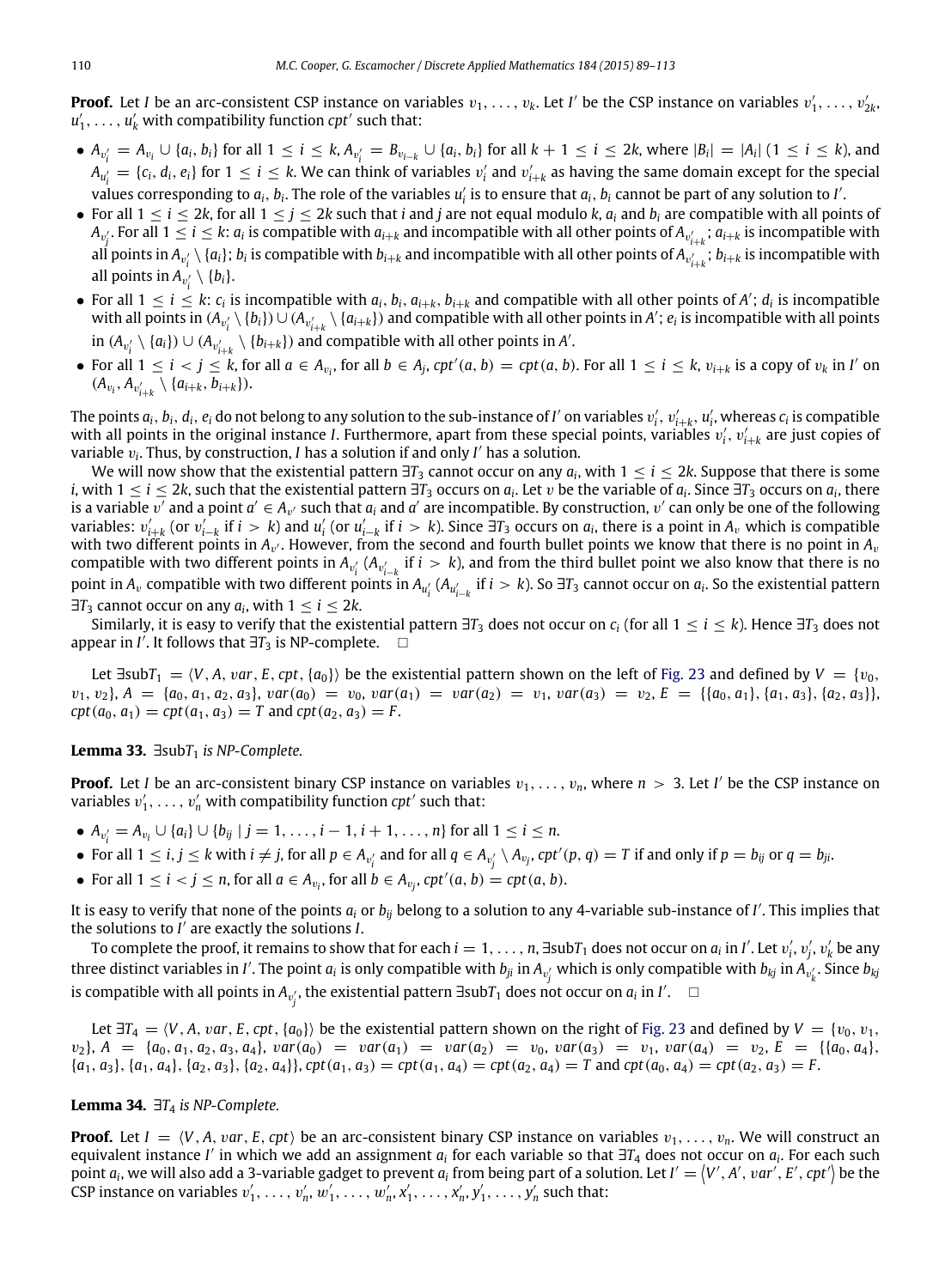<span id="page-22-0"></span>

**Fig. 24.** Three tractable existential patterns.

- $A_{v_i'} = A_{v_i} \cup \{a_i\}$  for all  $1 \leq i \leq n$ .
- For all  $1 \le i \le n$ ,  $|A_{w'_i}| = |A_{v'_i}|$  and the constraint between  $v'_i$  and  $w'_i$  is a permutation constraint, i.e. there is a bijection  $\pi: A_{v_i'} \to A_{w_i'}$  such that  $\forall p \in A_{v_i'}$ ,  $\forall q \in A_{w_i'}$ ,  $cpt'(p, q) = T$  if and only if  $q = \pi(p)$ . For all  $1 \le i \le n$ , we denote  $\pi(a_i)$  by *bi* .
- For all  $1 \le i, j \le k$  with  $i \ne j$ :  $A_{x_i'} = \{c_i, d_i\}$  and  $A_{y_i'} = \{e_i, f_i\}$ ; the point  $c_i$  is compatible with all points in A' except  $e_i$ ; the point  $e_i$  is compatible with all points in A' except  $c_i$ ; the point  $d_i$  is compatible with all points in A' except  $b_i$  and  $f_i$ ; the  $\tilde{f}_i$  is compatible with all points in A' except  $b_i$  and  $d_i$ . This implies that  $b_i$ , and hence  $a_i$  cannot be part of any solution on the variables  $v'_i$ ,  $w'_i$ ,  $x'_i$ ,  $y'_i$ .<br>• For all  $1 \le i \ne j \le n$ : for all  $p \in A_{v_i}$ , for all  $q \in A_{v_j}$ ,  $cpt'(p, q) = cpt(p, q)$ ; for all  $q \in A_{v'_j}$ ,  $cpt(a_i, q) = T$ .
- 
- For all  $1 \leq i < j \leq n$ , for all  $p \in A_{w_i}$ , for all  $q \in A_{w_j}$ ,  $cpt(p, q) = T$ .

For all  $1 \le i \le n$ , let  $g_i$  be any point in  $A_{w'_i} \setminus \{b_i\}$ . By construction, the existential pattern  $\exists T_4$  does not occur on any of the points  $a_i$ ,  $g_i$ ,  $c_i$  or  $e_i$  in *I'*. Hence  $\exists T_4$  does not appear in the instance *I'*.

For all  $1 \le i \le n$ , the point  $a_i$  cannot be extended to a solution to the sub-instance on variables  $v'_i$ ,  $w'_i$ ,  $x'_i$ ,  $y'_i$ , whereas all other points in  $A_{v_i'}$  can. It follows that the solutions to *I'* are exactly the solutions to *I*. Hence ∃*T*<sub>4</sub> is NP-complete.  $□$ 

## *7.3. A dichotomy for two-constraint existential patterns*

**Definition 19.** We say that an existential pattern *P* is *irreducible* if we cannot apply merging or dp-elimination to *P*.

Let  $X_1 = \langle V, A, var, E, cpt, \{a\}\rangle$  be the following existential pattern (shown on the left of [Fig. 24\)](#page-22-0):  $V = \{v_0, v_1, v_2\}$ ,  $A = \{a, b, c, d\}$ ,  $var(a) = var(b) = v_0$ ,  $var(c) = v_1$ ,  $var(d) = v_2$ ,  $E = \{\{a, c\}, \{b, c\}, \{b, d\}\}$ ,  $cpt(a, c) = cpt(b, d) = F$  and  $\cot(b, c) = T$ .

Let  $X_2 = \langle V, A, var, E, cpt, \{a\} \rangle$  be the following existential pattern (shown in the middle of [Fig. 24\)](#page-22-0):  $V = \{v_0, v_1, v_2\}$ ,  $A = \{a, b, c, d\}$ ,  $var(a) = v_0$ ,  $var(b) = var(c) = v_1$ ,  $var(d) = v_2$ ,  $E = \{\{a, b\}, \{a, c\}, \{b, d\}, \{c, d\}\}$ ,  $vert(a, b) = \text{cpt}(c, d)$ *F* and *cpt*( $a, c$ ) = *cpt*( $b, d$ ) = *T*.

Let  $X_3 = \langle V, A, var, E, cpt, \{a\} \rangle$  be the following existential pattern (shown on the right of [Fig. 24\)](#page-22-0):  $V = \{v_0, v_1, v_2, v_3\}$ ,  $A = \{a, b, c, d\}$ ,  $var(a) = v_0$ ,  $var(b) = v_1$ ,  $var(c) = v_2$ ,  $var(d) = v_3$ ,  $E = \{\{a, b\}, \{c, d\}\}$ ,  $ext{pt}(a, b) = \text{cpt}(c, d) = F$ .

We say that an existential pattern is a *singleton existential pattern* if its set of existential points is a singleton. We first characterise the tractability of irreducible singleton 2-constraint existential patterns. This will then directly lead to a dichotomy for general existential patterns.

<span id="page-22-1"></span>**Proposition 1.** Let  $P = \langle V, A, var, E, cpt, \{a_P\} \rangle$  be an irreducible singleton existential pattern on two constraints. Then P is *tractable if and only if P is a sub-pattern of one of the existential patterns X*1*, X*2*, X*3*.*

**Proof.**  $\Rightarrow$ : Let  $P = \langle V, A, var, E, cpt, \{a_P\} \rangle$  be a tractable irreducible existential pattern on two constraints. A twoconstraint existential pattern involves either three or four variables. From [Lemma 28](#page-18-2) and [Theorem 1,](#page-7-1) all potentially-tractable irreducible singleton existential patterns on four variables are sub-patterns of *X*3. Therefore we only need to consider twoconstraint existential patterns on three variables.

By [Lemma 28](#page-18-2) and [Theorem 1,](#page-7-1) we only need to consider patterns *P* such that the corresponding non-existential pattern *P*  $= \langle V, A, \text{var}, E, \text{cpt} \rangle$  is a sub-pattern of one of  $T_1, T_2, T_3, T_4, T_5$ .

If *P* ′ is a sub-pattern of *T*1, then the irreducible singleton 3-variable existential pattern *P either* contains one of V-Side, V-Middle, V+− or ∃sub*T*<sup>1</sup> *or* is a subpattern of *X*1. Hence, by [Lemmas 29,](#page-19-0) [31](#page-20-2) and [33,](#page-21-0) *P* is either intractable or is a subpattern of  $X_1$ .

If *P* ′ is a sub-pattern of *T*2, then the irreducible singleton 3-variable existential pattern *P either* contains one of V-Side, V-Middle, V+−, V+Side, V+Middle, ExpandedV+ or ∃sub*T*<sup>1</sup> *or* is a subpattern of *X*1. Hence, by [Lemmas 29](#page-19-0) and [30,](#page-19-4) [Lemmas 31](#page-20-2) and [33,](#page-21-0) *P* is either intractable or is a subpattern of *X*1.

If *P* ′ is a sub-pattern of *T*3, then the irreducible singleton 3-variable existential pattern *P either* contains one of V+Side, V+Middle, ExpandedV+, V + −, or ∃*T*<sup>3</sup> *or* is a subpattern of *X*<sup>1</sup> or *X*2. Hence, by [Lemmas 30–32,](#page-19-4) *P* is either intractable or is a subpattern of  $X_1$  or  $X_2$ .

If *P* ′ is a sub-pattern of *T*4, then the irreducible singleton 3-variable existential pattern *P either* contains one of V+Side, V+Middle, ExpandedV+, V + −, ∃sub*T*<sup>1</sup> or ∃*T*<sup>4</sup> *or* is a subpattern of *X*<sup>1</sup> or *X*2. Hence, by [Lemma 30,](#page-19-4) [Lemma 31,](#page-20-2) [Lemma 33](#page-21-0) and [Lemma 34,](#page-21-1) *P* is either intractable or is a subpattern of  $X_1$  or  $X_2$ .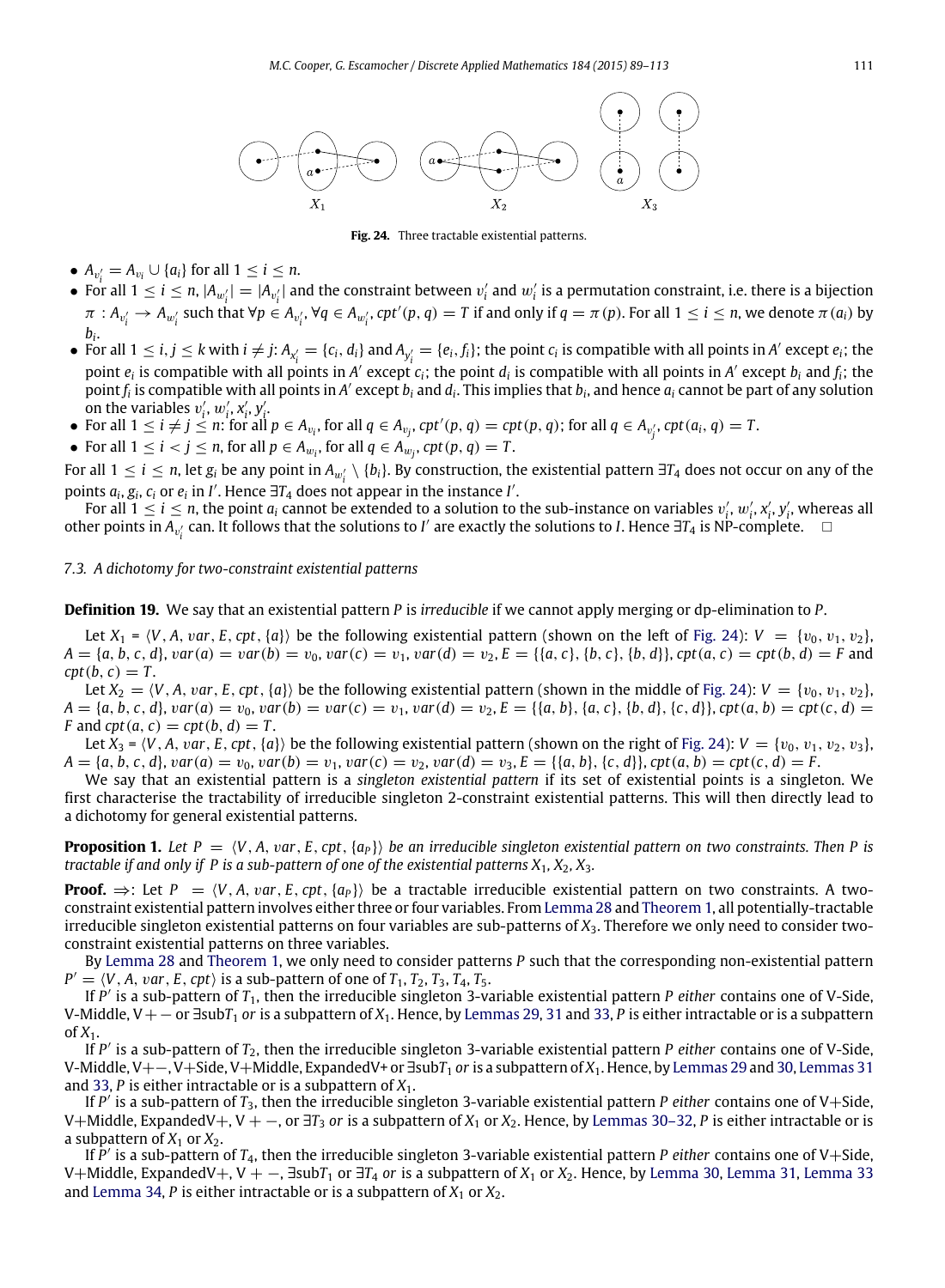If *P* ′ is a sub-pattern of *T*5, then the irreducible singleton 3-variable existential pattern *P either* contains V + − *or* is a subpattern of  $X_1$  or  $X_2$ . Hence, by [Lemma 31,](#page-20-2) P is either intractable or is a subpattern of  $X_1$  or  $X_2$ . ⇐: We now give the tractability proofs for the patterns *X*1, *X*2, *X*3.

**Proof of tractability of**  $X_1$ : Let  $I = \langle V, A, \nu a \cdot E, c \nu t \rangle$  be an arc-consistent CSP instance such that  $X_1$  does not appear in *I*. So  $\forall v_i \in V$ ,  $\exists a_i \in A_{v_i}$  such that  $X_1$  does not occur on  $a_i$ . Suppose that we have a partial solution  $S_k = \{s_1 \in A_{v_1}, \ldots, s_k \in A_{v_k}\}$ with  $0\leq k<|V|$ . If  $a_{k+1}$  is compatible with all  $s_i$  for  $1\leq i\leq k$ , then  $S_k\cup a_{k+1}$  is a partial solution for variables  $(v_1,\ldots,v_{k+1})$ . Suppose that for some  $1 \le i \le k$ , we have that  $s_i$  and  $a_{k+1}$  are incompatible. By arc-consistency, we know there is  $b \in A_{v_{k+1}}$ such that  $s_i$  and *b* are compatible. Since  $X_1$  does not occur on  $a_{k+1}$ , *b* is compatible with all points in  $A \setminus (A_{v_i} \cup A_{v_{k+1}})$ , in particular all  $s_j$  for  $j\neq i$ . So *b* is compatible with all points in  $S_k$ . So  $S_k\cup b$  is a partial solution for variables  $(v_1,\ldots,v_{k+1})$ . So if we have a partial solution for *I* on *k* variables, then we also have a partial solution for *I* on *k*+1 variables. Hence, assuming  $A \neq \emptyset$ , there is always a solution for *I*. So  $X_1$  is tractable.

**Proof of tractability of**  $X_2$ : Let  $I = \langle V, A, \nu a r, E, c p t \rangle$  be an arc-consistent CSP instance such that  $X_2$  does not appear in *I*. So  $\forall v_i \in V$ ,  $\exists a_i \in A_{v_i}$  such that  $X_2$  does not occur on  $a_i$ . Suppose that we have a partial solution  $S_k = \{s_1 \in A_{v_1}, \ldots, s_k \in A_{v_k}\}$ , with  $0 \le k < |V|$ . Let Y be the set  $i \le k$  such that  $s_i$  and  $a_{k+1}$  are compatible and let  $\overline{Y}$  be the set of  $i \le k$  such that  $s_i$  and  $a_{k+1}$ are compatible. By arc consistency,  $\forall i \in \overline{Y}$ ,  $\exists t_i$  such that  $t_i$  and  $a_{k+1}$  are compatible. Let  $S' = \{s'_1 \in A_{v_1}, \ldots, s'_{k+1} \in A_{v_{k+1}}\}$ with

$$
s'_{i} = \begin{cases} a_{i} & \text{if } i = k + 1 \\ s_{i} & \text{if } i \in Y \\ t_{i} & \text{if } i \in \overline{Y} \end{cases}
$$

Let *i* ∈ *Y* and *j* ∈  $\overline{Y}$ . Since *S* is a partial solution, *s<sub>i</sub>* and *s<sub>i</sub>* are compatible. We know that  $a_{k+1}$  is compatible with  $t_i$  and incompatible with  $s_j$ . Since  $X_2$  does not occur on  $a_{k+1}$ ,  $s_i$  and  $t_j$  are compatible.

Let *i*, *j* ∈  $\overline{Y}$ . From the argument in the previous paragraph, we know that  $s_i$  and  $t_j$  are compatible. We also know that  $a_{k+1}$  is compatible with *t<sup>i</sup>* and incompatible with *s<sup>j</sup>* . Since *X*<sup>2</sup> does not occur on *ak*+1, *t<sup>i</sup>* and *t<sup>j</sup>* are compatible.

So all the points in *S'* are compatible with each other. So *S'* is a partial solution for variables  $(v_1, \ldots, v_{k+1})$ . So if we have a partial solution for *I* on *k* variables, then we also have a partial solution for *I* on  $k + 1$  variables. Hence, assuming  $A \neq \emptyset$ , there is always a solution for  $I$ . So  $X_2$  is tractable.

**Proof of tractability of**  $X_3$ : Let  $I = \langle V, A, var, E, cpt \rangle$  be an arc-consistent CSP instance such that  $X_3$  does not appear in *I*. So  $\forall v_i \in V$ ,  $\exists a_i \in A_{v_i}$  such that  $X_3$  does not occur on  $a_i$ . If all  $a_i$  are compatible with all points in *I*, then the set of all  $a_i$  is a solution for *I*. Otherwise, let *i* and *j* be such that  $\exists b \in A_{v_j}$  such that  $a_i$  and  $b$  are incompatible. Since  $X_3$  does not occur on  $a_i$ , there is no incompatibility edge between two points of  $A\setminus (A_{v_i}\cup A_{v_j}).$  Thus we can perform the fusion of  $v_i$  and  $v_j$  into a new variable  $v_{ij}$  such that points in  $A_{v_{ij}}$  correspond to compatibility edges between  $v_i$  and  $v_j$ . Since there is no incompatibility edge between two points outside of  $A_{v_{ij}}$ , applying arc consistency on  $v_{ij}$  will determine whether there is a solution for *I*.

## *7.4. The main dichotomy*

We can now combine [Proposition 1](#page-22-1) with [Theorem 1](#page-7-1) to obtain a complete dichotomy for irreducible 2-constraint existential patterns.

**Theorem 2.** Let  $P = \langle V, A, \text{var}, E, \text{cpt}, e \rangle$  be an irreducible existential pattern on two constraints. Then  $CSP_{AC}(\overline{P})$  is solvable in *polynomial-time if P is a sub-pattern of one of the patterns*  $T_1$ *,*  $T_2$ *,*  $T_3$ *,*  $T_4$ *,*  $X_1$ *,*  $X_2$ *,*  $X_3$ *; if not*  $CSP_{AC}(\overline{P})$  *is NP-complete.* 

**Proof.** We first make the observation that for non-existential patterns, i.e. patterns *P* for which  $e = \emptyset$ , CSP<sub>AC</sub>( $\overline{P}$ ) is solvable in polynomial time if and only if CSP(*P*) is solvable in polynomial time, since non-existential patterns cannot be introduced by establishing arc consistency. Thus the case *e* = ∅ corresponds exactly to the dichotomy for non-existential patterns given in [Theorem 1.](#page-7-1) Note that the patterns  $T_5$  and 2*I* are equivalent to sub-patterns, respectively, of  $X_2$  and  $X_3$  which is why we do not explicitly mention them in the statement of the theorem.

The case  $|e| = 1$  corresponds exactly to [Proposition 1.](#page-22-1) For the case  $|e| > 1$ , by [Lemma 28,](#page-18-2) we only need to consider existential versions of sub-patterns of  $T_1$ ,  $T_2$ ,  $T_3$ ,  $T_4$ ,  $T_5$ , 2*I*. But all existential patterns *P* with  $|e| > 1$  which are sub-patterns of one of  $T_1$ ,  $T_2$ ,  $T_3$ ,  $T_4$ ,  $T_5$ , 2*I* must contain either V + − or V-Side and hence are NP-complete by [Lemmas 29](#page-19-0) and [31.](#page-20-2)  $\Box$ 

## **8. Conclusion**

We have investigated the computational complexity of classes of binary CSP instances defined by forbidding 2-constraint patterns. We have given a dichotomy for irreducible 2-constraint patterns which has brought to light several novel tractable classes.

One avenue for future research is to investigate the possible generalisations of the seven tractable classes defined by forbidding patterns *T*1, *T*2, *T*3, *T*4, *X*1, *X*<sup>2</sup> or *X*3. Possible generalisations include the addition of costs, adding extra constraints to the patterns and replacing binary constraints by constraints of arbitrary arity. Concerning general-arity constraints, two distinct generalisations of BTP have been proposed [\[17](#page-24-18)[,11\]](#page-24-19), along with a generalisation of the notion of microstructure [\[18\]](#page-24-20).